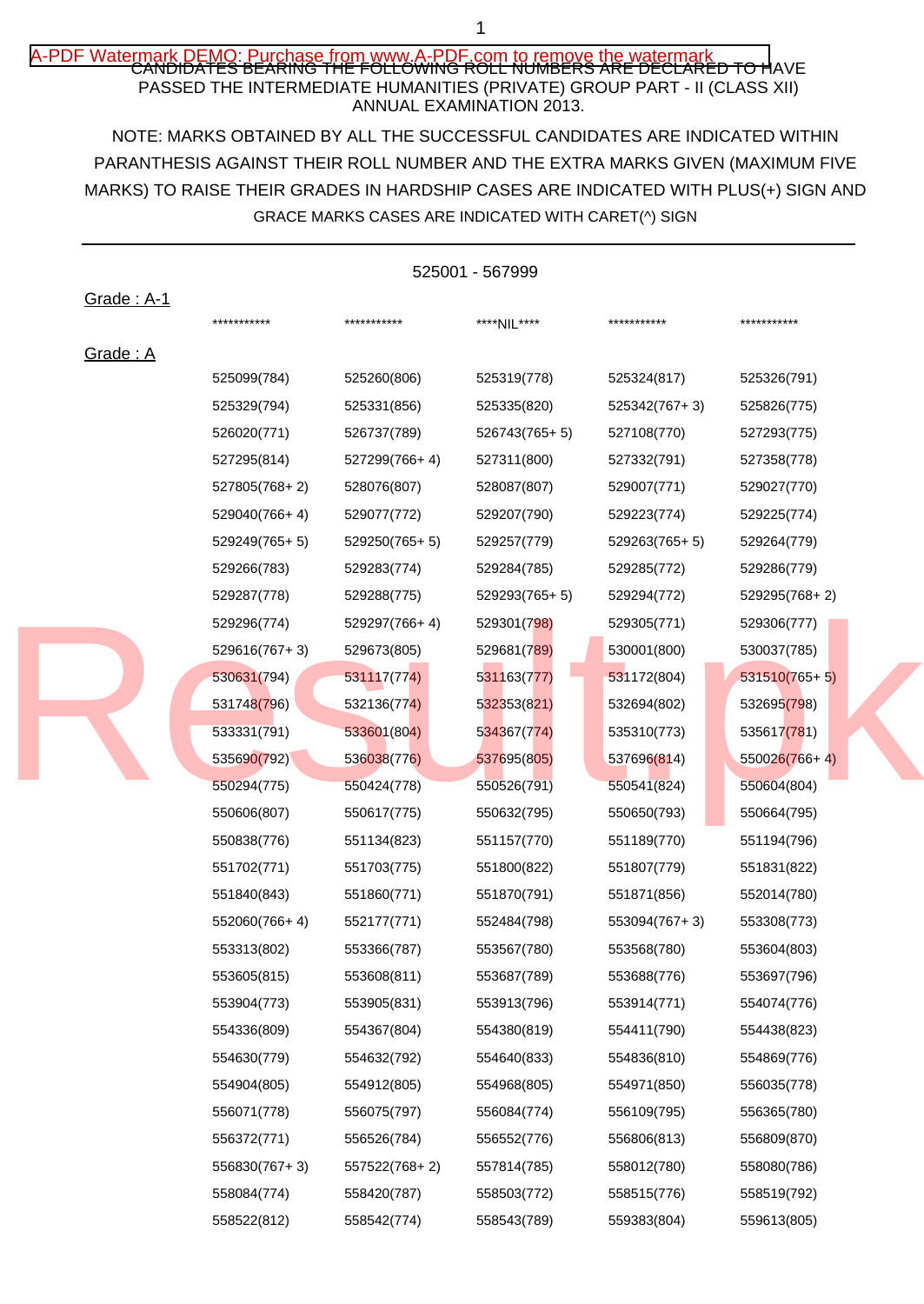|           | 559925(779)   | 560349(771)     | 560365(791)   | 560367(772)     | 560613(772)     |
|-----------|---------------|-----------------|---------------|-----------------|-----------------|
|           | 560639(774)   | 562557(768+2)   | 563372(775)   | 564007(785)     | 564424(805)     |
|           | 565904(769+1) | 565914(811)     | 566616(787)   | 567002(767+3)   | ***********     |
| Grade : B |               |                 |               |                 |                 |
|           | 525007(660)   | 525026(738)     | 525090(699)   | 525102(717)     | 525103(695)     |
|           | 525116(692)   | 525214(681)     | 525219(733)   | 525221(672)     | 525267(669)     |
|           | 525268(658+2) | 525278(712)     | 525282(688)   | 525283(677)     | 525284(674)     |
|           | 525286(681)   | 525291(690)     | 525293(712)   | 525301(673)     | 525302(713)     |
|           | 525303(703)   | 525304(695)     | 525305(682)   | 525306(664)     | 525311(672)     |
|           | 525316(709)   | 525317(691)     | 525323(687)   | 525325(735)     | 525327(727)     |
|           | 525328(749)   | 525330(743)     | 525333(700)   | 525334(714)     | 525336(686)     |
|           | 525341(733)   | 525348(731)     | 525357(737)   | $525362(655+5)$ | 525369(721)     |
|           | 525403(731)   | 525416(692)     | 525419(676)   | 525420(701)     | 525428(681)     |
|           | 525440(658+2) | 525442(723)     | 525445(658+2) | 525507(704)     | 525511(664)     |
|           | 525523(671)   | 525535(709)     | 525713(690)   | 525767(718)     | 525808(664)     |
|           | 525821(677)   | 525822(671)     | 525824(665)   | 525825(749)     | 525829(725)     |
|           | 525831(755)   | 525832(662)     | 525833(728)   | 525840(745)     | 525841(662)     |
|           | 525849(710)   | 526002(744)     | 526003(708)   | 526004(722)     | 526024(691)     |
|           | 526206(743)   | 526252(764)     | 526257(710)   | 526333(664)     | 526341(675)     |
|           | 526357(760)   | 526359(697)     | 526364(752)   | 526512(693)     | 526520(755)     |
|           | 526521(725)   | 526522(680)     | 526527(664)   | 526616(656+4)   | 526620(669)     |
|           | 526632(685)   | 526635(664)     | 526642(663)   | 526654(679)     | $526666(655+5)$ |
|           | 526668(732)   | 526669(704)     | 526670(733)   | 526671(709)     | 526673(675)     |
|           | 526674(694)   | 526675(678)     | 526677(662)   | 526678(695)     | 526683(661)     |
|           | 526688(672)   | 526691(748)     | 526692(683)   | 526693(666)     | 526719(725)     |
|           | 526721(701)   | 526722(730)     | 526723(739)   | $526724(655+5)$ | 526725(683)     |
|           | 526726(708)   | 526728(681)     | 526730(701)   | 526734(728)     | 526736(747)     |
|           | 526738(750)   | 526740(734)     | 526746(756)   | 526747(745)     | 526748(718)     |
|           | 526750(722)   | 526760(667)     | 526763(678)   | 526780(711)     | 526787(696)     |
|           | 527020(664)   | 527035(668)     | 527037(690)   | 527044(682)     | 527067(676)     |
|           | 527072(670)   | 527073(704)     | 527074(682)   | 527092(676)     | 527096(741)     |
|           | 527137(661)   | 527140(722)     | 527143(704)   | 527144(666)     | 527153(712)     |
|           | 527168(683)   | 527176(761)     | 527178(703)   | 527209(657+3)   | 527212(681)     |
|           | 527213(713)   | 527214(725)     | 527216(739)   | 527217(696)     | 527222(694)     |
|           | 527223(670)   | 527227(672)     | 527228(673)   | 527231(660)     | 527232(682)     |
|           | 527241(666)   | 527242(675)     | 527243(689)   | 527244(675)     | 527245(665)     |
|           | 527251(680)   | 527254(696)     | 527255(724)   | 527256(671)     | 527257(679)     |
|           | 527258(689)   | 527260(693)     | 527261(682)   | 527262(733)     | 527263(732)     |
|           | 527264(742)   | 527265(716)     | 527266(729)   | 527267(700)     | 527268(660)     |
|           | 527270(720)   | 527271(708)     | 527272(675)   | 527273(678)     | 527274(667)     |
|           | 527275(704)   | 527276(681)     | 527277(710)   | 527279(675)     | 527285(741)     |
|           | 527286(740)   | 527289(722)     | 527296(666)   | 527297(694)     | 527301(695)     |
|           | 527310(700)   | $527335(655+5)$ | 527351(737)   | 527359(696)     | 527362(688)     |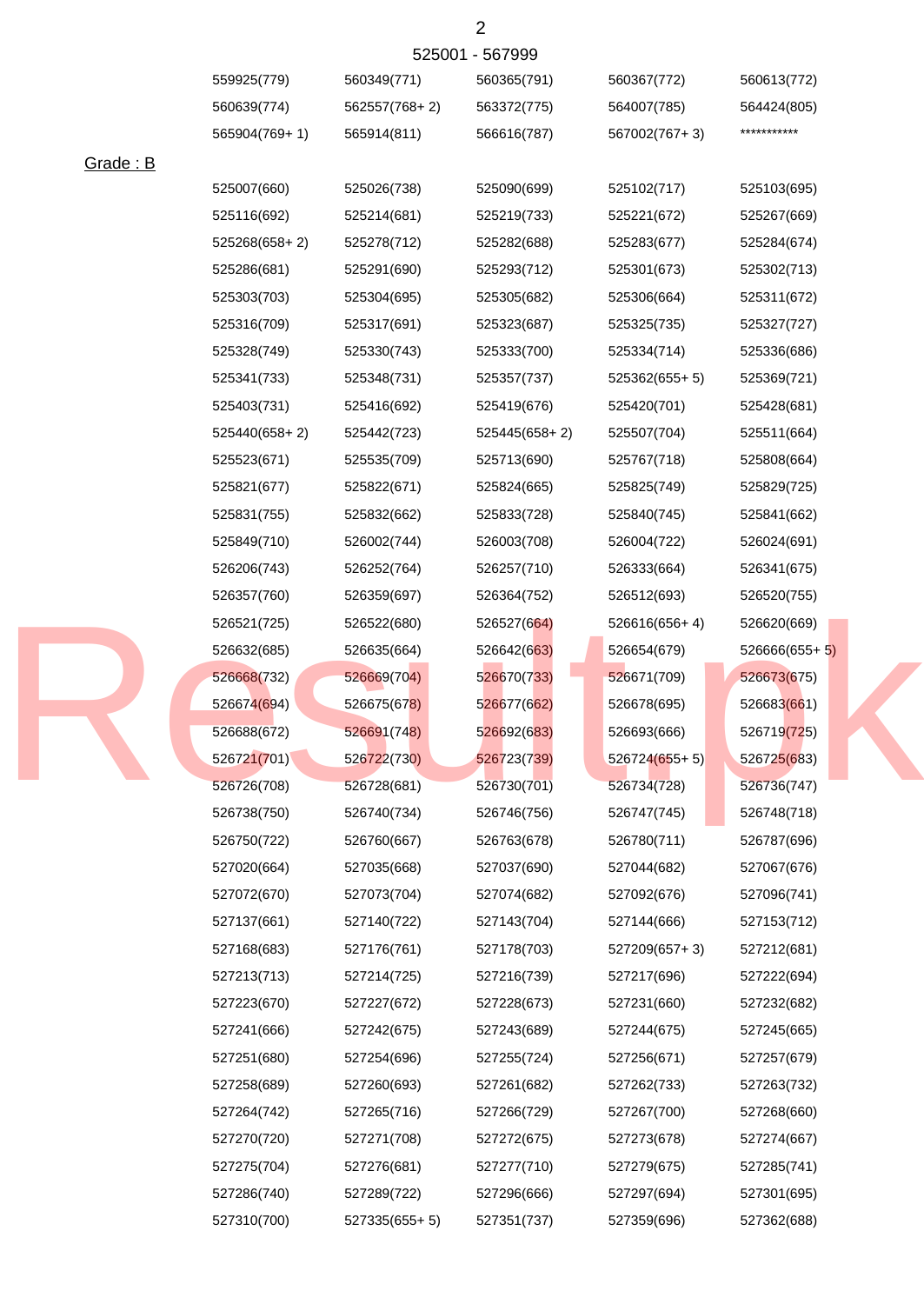| 527548(662)   | 527642(742)   | 527649(731)   | 527681(705)     | 527683(758)   |
|---------------|---------------|---------------|-----------------|---------------|
| 527688(735)   | 527691(684)   | 527710(665^3) | 527803(733)     | 527815(679)   |
| 527816(708)   | 527817(684)   | 527819(690)   | 527824(655+5)   | 528021(671)   |
| 528230(693)   | 528234(661)   | 528235(694)   | 528242(658+2)   | 528253(720)   |
| 528254(675)   | 528261(658+2) | 528267(667)   | 528280(689)     | 528283(698)   |
| 528294(672)   | 528407(697)   | 528410(679)   | 528431(676)     | 528432(667)   |
| 528438(721)   | 528445(742)   | 528446(659+1) | 528447(734)     | 528448(718)   |
| 528449(732)   | 528450(739)   | 528451(677)   | 528457(669)     | 528458(709)   |
| 528460(692)   | 528461(698)   | 528464(690)   | 529024(660)     | 529030(663)   |
| 529037(756)   | 529042(737)   | 529063(697)   | 529068(759)     | 529204(662)   |
| 529209(686)   | 529213(754)   | 529217(684)   | 529221(758)     | 529222(679)   |
| 529224(687)   | 529229(661)   | 529235(691)   | 529236(668)     | 529241(755)   |
| 529246(729)   | 529247(703)   | 529251(762)   | 529252(760)     | 529253(743)   |
| 529254(663)   | 529258(754)   | 529259(762)   | 529261(750)     | 529267(758)   |
| 529268(754)   | 529276(658+2) | 529279(722)   | 529281(664)     | 529282(663)   |
| 529290(763)   | 529291(761)   | 529292(762)   | 529298(764)     | 529403(694)   |
| 529404(688)   | 529405(666)   | 529436(663)   | 529624(671)     | 529663(760)   |
| 529665(756)   | 529666(758)   | 529668(760)   | 529674(743)     | 529675(675)   |
| 529679(763)   | 529821(716)   | 529823(670)   | 529831(722)     | 530016(702)   |
| 530017(662)   | 530024(658+2) | 530043(664)   | 530203(764)     | 530210(672)   |
| 530214(663)   | 530215(746)   | 530223(755)   | 530226(762)     | 530229(763)   |
| 530242(756)   | 530245(756)   | 530402(742)   | 530405(722)     | 530418(679)   |
| 530424(660)   | 530605(679)   | 530623(688)   | $530644(657+3)$ | 530650(740)   |
| 530662(722)   | 530665(740)   | 530690(693)   | 530698(662)     | 530699(667)   |
| 530713(662)   | 530717(694)   | 530749(666)   | 530754(680)     | 531001(699)   |
| 531003(699)   | 531011(676)   | 531015(679)   | 531019(742)     | 531022(700)   |
| 531023(748)   | 531025(700)   | 531027(752)   | 531032(763)     | 531033(758)   |
| 531034(663)   | 531048(734)   | 531058(677)   | 531060(692)     | 531067(662)   |
| 531073(666)   | 531087(686)   | 531093(689)   | 531102(687)     | 531103(712)   |
| 531106(739)   | 531110(687)   | 531140(700)   | 531142(679)     | 531144(699)   |
| 531148(680)   | 531164(712)   | 531170(688)   | 531179(693)     | 531186(661^1) |
| 531193(688)   | 531507(751)   | 531514(672)   | 531515(692)     | 531703(667)   |
| 531711(761)   | 531712(756)   | 531715(763)   | 531727(695)     | 531749(754)   |
| 532113(679)   | 532114(710)   | 532122(676)   | 532123(752)     | 532301(667)   |
| 532308(758)   | 532312(657+3) | 532313(682)   | 532322(695)     | 532323(710)   |
| 532325(669)   | 532330(656+4) | 532331(660)   | 532334(718)     | 532335(688)   |
| 532342(720)   | 532344(748)   | 532345(760)   | 532349(686)     | 532350(708)   |
| 532351(720)   | 532352(659+1) | 532358(687)   | 532362(728)     | 532369(667)   |
| 532371(725)   | 532378(655+5) | 532381(709)   | 532606(659+1)   | 532609(678)   |
| 532621(665)   | 532622(681)   | 532624(694)   | 532625(738)     | 532626(713)   |
| 532628(657+3) | 532632(678)   | 532636(725)   | $532646(655+5)$ | 532651(675)   |
| 532652(658+2) | 532658(675)   | 532662(681)   | 532680(718)     | 532682(706)   |
| 532683(677)   | 532684(708)   | 532693(692)   | 532697(668)     | 532698(709)   |

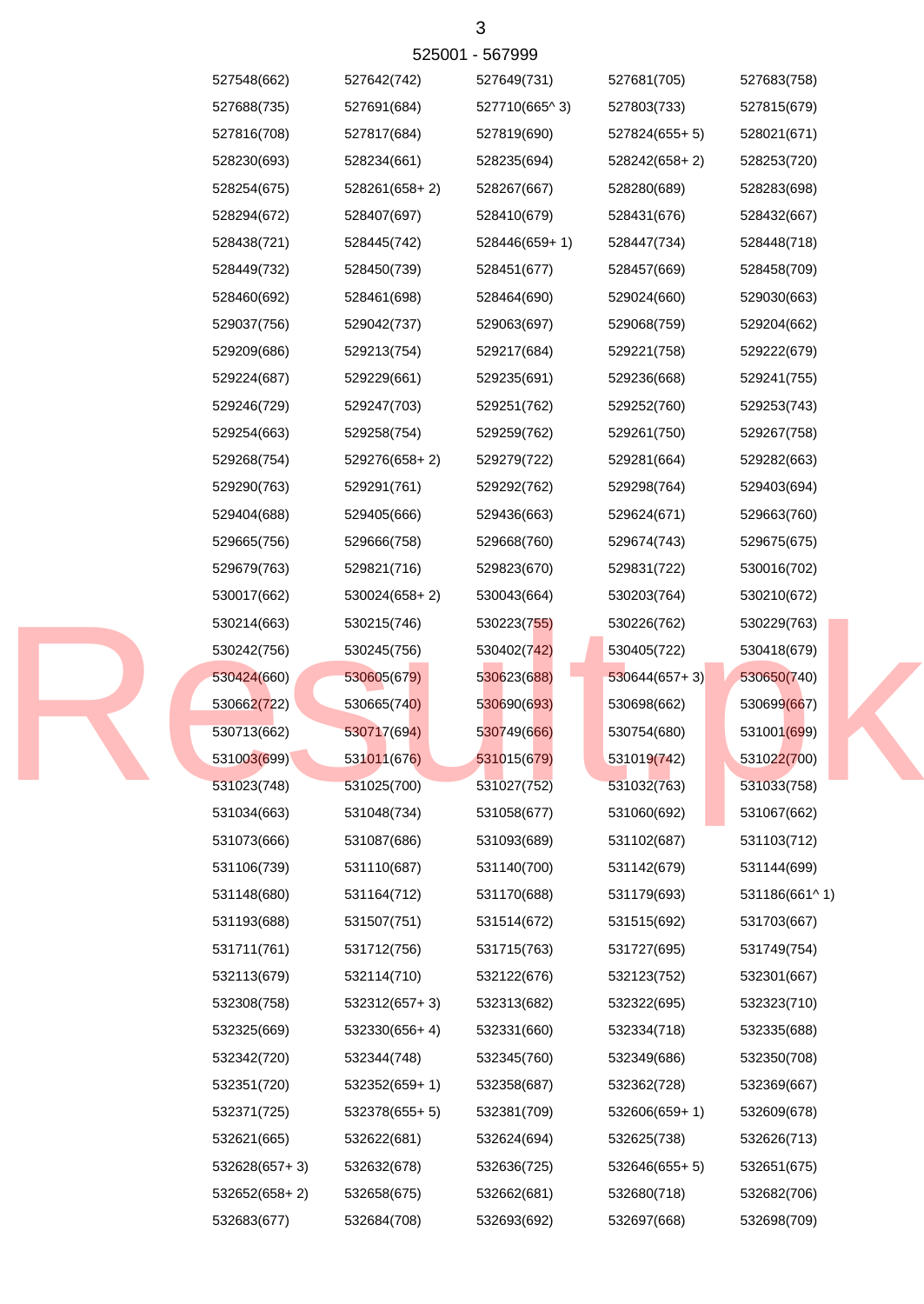| 532700(673)   | 532701(713)   | 532705(720)   | 532725(658+2) | 532731(694)   |
|---------------|---------------|---------------|---------------|---------------|
| 533008(691)   | 533064(716)   | 533302(655+5) | 533324(690)   | 533343(743)   |
| 533372(715)   | 533377(711)   | 533618(734)   | 533619(729)   | 534001(687)   |
| 534006(693)   | 534028(695)   | 534029(757)   | 534066(694)   | 534656(710)   |
| 534670(731)   | 535040(699)   | 535060(661)   | 535307(681)   | 535607(688)   |
| 535608(662)   | 535610(668)   | 535619(675)   | 535620(667)   | 535631(672)   |
| 535635(668)   | 535636(666)   | 535647(744)   | 535670(678)   | 535673(755)   |
| 535679(673)   | 535680(667)   | 535688(714)   | 535691(695)   | 536024(719)   |
| 536037(742)   | 536043(709)   | 536046(735)   | 536057(658+2) | 536071(729)   |
| 536078(709)   | 536098(685)   | 536211(660)   | 536223(685)   | 536225(750)   |
| 536234(656+4) | 536732(705)   | 537005(666)   | 537033(757)   | 537044(679)   |
| 537401(702)   | 537637(746)   | 537654(676)   | 537682(669)   | 538004(714)   |
| 538409(702)   | 538412(688)   | 538421(673)   | 538429(658+2) | 538431(705)   |
| 538442(694)   | 538464(720)   | 550037(663)   | 550040(658+2) | 550045(732)   |
| 550056(702)   | 550088(667)   | 550093(709)   | 550104(661)   | 550120(664)   |
| 550121(673)   | 550126(715)   | 550139(673)   | 550158(719)   | 550159(762)   |
| 550170(680)   | 550180(695)   | 550181(678)   | 550206(727)   | 550208(681)   |
| 550209(680)   | 550213(658+2) | 550218(761)   | 550221(730)   | 550222(737)   |
| 550225(672)   | 550240(660)   | 550253(662)   | 550256(747)   | 550258(713)   |
| 550260(686)   | 550265(707)   | 550277(715)   | 550279(665)   | 550304(700)   |
| 550314(671^3) | 550323(741)   | 550338(710)   | 550339(659+1) | 550403(758)   |
| 550404(701)   | 550413(691)   | 550429(692)   | 550478(665)   | 550499(666)   |
| 550518(753)   | 550520(726)   | 550521(687)   | 550524(705)   | 550537(662)   |
| 550540(732)   | 550546(702)   | 550548(721)   | 550554(739)   | 550569(670)   |
| 550570(692)   | 550584(676)   | 550586(743)   | 550592(741)   | 550593(730)   |
| 550602(677)   | 550603(685)   | 550607(675)   | 550608(661)   | 550611(682)   |
| 550612(714)   | 550614(715)   | 550616(712)   | 550622(755)   | 550623(744)   |
| 550647(686)   | 550665(734)   | 550666(720)   | 550667(728)   | 550679(684)   |
| 550680(674)   | 550681(668)   | 550823(662)   | 550826(762)   | 550834(679)   |
| 550837(756)   | 550847(730)   | 550849(703)   | 550853(672)   | 550855(656+4) |
| 550856(727)   | 550878(670)   | 550879(677)   | 550894(660)   | 550900(693)   |
| 550913(700)   | 550915(658+2) | 550917(657+3) | 550919(679)   | 550920(686)   |
| 550931(705)   | 550991(747)   | 551001(743)   | 551005(668)   | 551018(656+4) |
| 551020(677)   | 551028(711)   | 551055(720)   | 551059(700)   | 551082(673)   |
| 551083(697)   | 551087(658+2) | 551092(668)   | 551099(662)   | 551101(676)   |
| 551117(702)   | 551119(672)   | 551135(746)   | 551137(683)   | 551139(682)   |
| 551141(735)   | 551158(712)   | 551164(656+4) | 551168(764)   | 551188(690)   |
| 551191(716)   | 551192(718)   | 551195(659+1) | 551200(701)   | 551303(693)   |
| 551305(669)   | 551318(670)   | 551328(670)   | 551373(660)   | 551378(688)   |
| 551382(715)   | 551391(693)   | 551403(661)   | 551406(694)   | 551420(681)   |
| 551425(722)   | 551438(666)   | 551454(656+4) | 551469(670)   | 551472(677)   |
| 551473(675)   | 551475(759)   | 551477(695)   | 551520(698)   | 551534(739)   |
| 551541(726)   | 551548(679)   | 551550(678)   | 551557(655+5) | 551558(688)   |
|               |               |               |               |               |

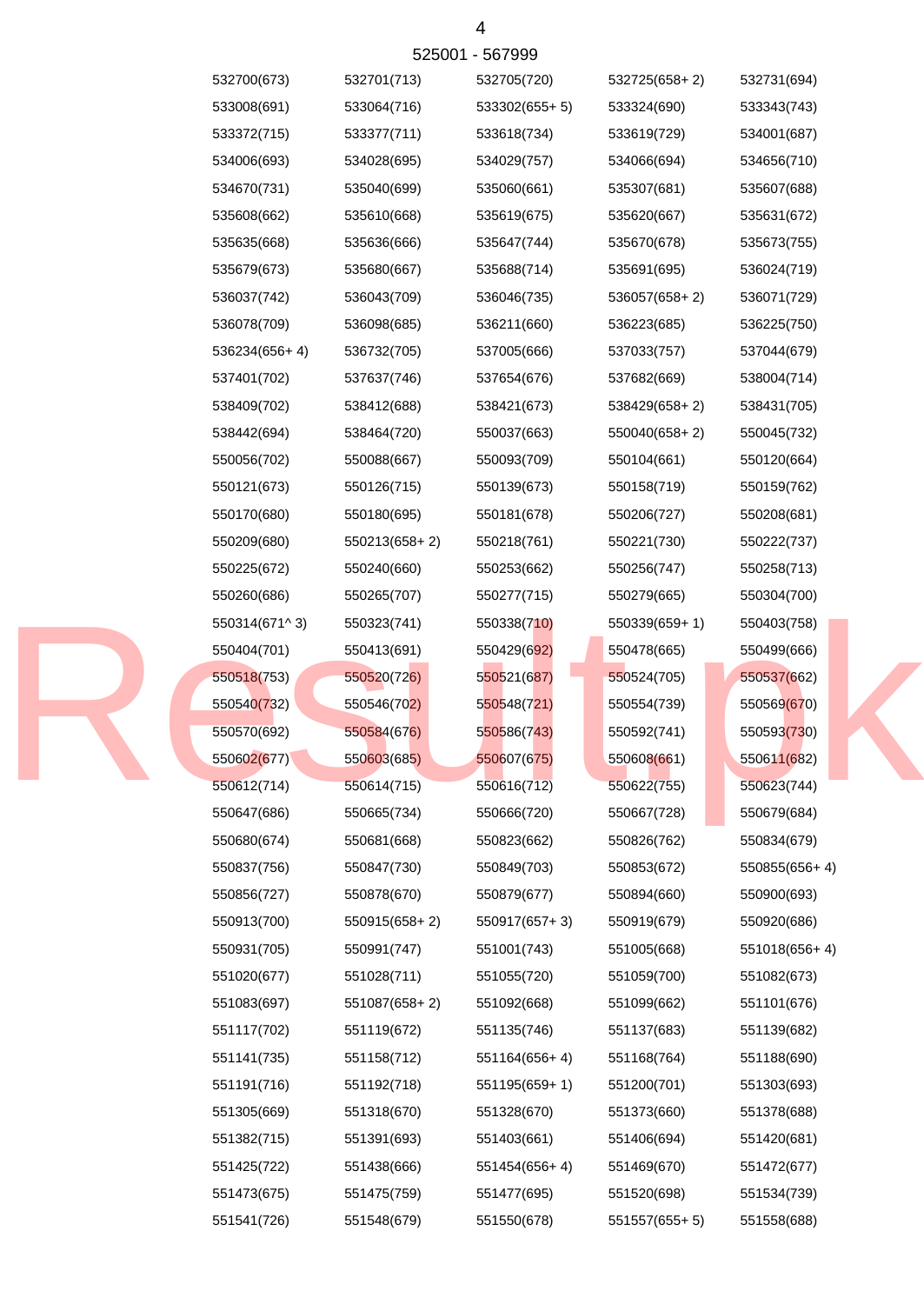|               |                 | 525001 - 567999 |                 |                 |
|---------------|-----------------|-----------------|-----------------|-----------------|
| 551562(714)   | 551583(714)     | 551594(657+3)   | 551609(705)     | 551612(751)     |
| 551710(660)   | 551780(694)     | 551799(681)     | 551819(741)     | 551821(674)     |
| 551835(694)   | 551836(702)     | 551851(676)     | 551862(697)     | 551872(711)     |
| 551873(714)   | 552007(672)     | 552021(698)     | 552039(680)     | 552041(667)     |
| 552067(692)   | 552087(716)     | 552098(677)     | 552118(691)     | 552139(697)     |
| 552143(681)   | 552154(716)     | 552169(736)     | 552312(732)     | 552318(731)     |
| 552327(665)   | 552343(679)     | 552344(683)     | 552366(675)     | 552407(656+4)   |
| 552414(707)   | 552430(723)     | 552443(735)     | 552449(679)     | 552453(744)     |
| 552456(693)   | 552476(688)     | 552517(676)     | 552521(725)     | 552652(683)     |
| 552671(741)   | 552688(728)     | 552808(695)     | 552841(664)     | 552846(750)     |
| 552848(658+2) | 552862(708)     | 552867(688)     | 552886(707)     | 552887(721)     |
| 552889(689)   | 552905(668)     | 552917(708)     | 552918(707)     | 552919(667)     |
| 552925(698)   | 552926(693)     | 552928(695)     | 552936(692)     | 552940(706)     |
| 552954(726)   | 553000(665)     | 553008(724)     | 553050(721)     | 553051(709)     |
| 553080(674)   | 553081(686)     | 553083(664)     | 553084(663)     | 553086(694)     |
| 553091(692)   | 553093(731)     | 553095(700)     | 553105(675)     | 553111(717)     |
| 553115(681)   | 553119(669)     | 553124(697)     | 553133(669)     | 553145(690)     |
| 553154(661)   | 553177(661)     | 553178(663)     | 553179(757)     | 553181(672)     |
| 553304(692)   | 553314(713)     | 553315(725)     | 553328(664)     | 553343(681)     |
| 553345(657+3) | 553347(702)     | 553348(677)     | 553356(753)     | 553358(754)     |
| 553361(707)   | 553363(656+4)   | 553368(689)     | 553372(696)     | 553374(672)     |
| 553379(757)   | 553384(674)     | 553389(699)     | 553421(718)     | 553443(697)     |
| 553448(656+4) | $553451(659+1)$ | 553466(705)     | 553469(686)     | 553470(661)     |
| 553491(700)   | 553504(681)     | 553505(678)     | 553521(665)     | 553525(740)     |
| 553563(684)   | 553597(681)     | 553602(663)     | 553607(680)     | 553612(691)     |
| 553614(741)   | 553616(661)     | 553635(703)     | $553637(657+3)$ | 553638(670)     |
| 553641(723)   | $553643(658+2)$ | 553644(686)     | 553645(695)     | $553646(659+1)$ |
| 553651(693)   | 553661(704)     | 553662(721)     | 553666(726)     | 553695(669)     |
| 553700(728)   | 553724(701)     | 553744(733)     | 553750(714)     | 553751(690)     |
| 553919(745)   | 553923(673)     | 553926(671)     | 554001(658+2)   | 554009(677)     |
| 554012(718)   | 554017(707)     | 554036(660)     | 554040(694)     | 554053(734)     |
| 554055(705)   | 554060(677)     | 554066(761)     | 554072(698)     | 554073(715)     |
| 554079(665)   | 554226(704)     | 554248(711)     | 554301(746)     | 554311(735)     |
| 554318(695)   | 554319(730)     | 554325(660)     | 554337(665)     | 554338(662)     |
| 554339(673)   | 554357(663)     | 554361(719)     | 554364(656+4)   | 554375(683)     |
| 554376(670)   | 554391(715)     | 554394(683)     | 554414(746)     | 554424(707)     |
| 554439(655+5) | 554440(696)     | 554443(678)     | 554629(711)     | 554631(699)     |
| 554641(672)   | 554803(748)     | 554805(731)     | 554818(656+4)   | 554819(736)     |
| 554823(664)   | 554833(660)     | 554840(763)     | 554841(696)     | 554854(705)     |
| 554855(748)   | 554858(685)     | 554908(688)     | 554911(698)     | 554916(735)     |
| 554936(691)   | 554940(760)     | 554941(730)     | 554961(739)     | 554964(685)     |
| 554966(665)   | 554985(710)     | 554991(701)     | 555004(657+3)   | 555007(712)     |
| 555209(665)   | 555235(656+4)   | 555244(665)     | 555248(690)     | 555255(661)     |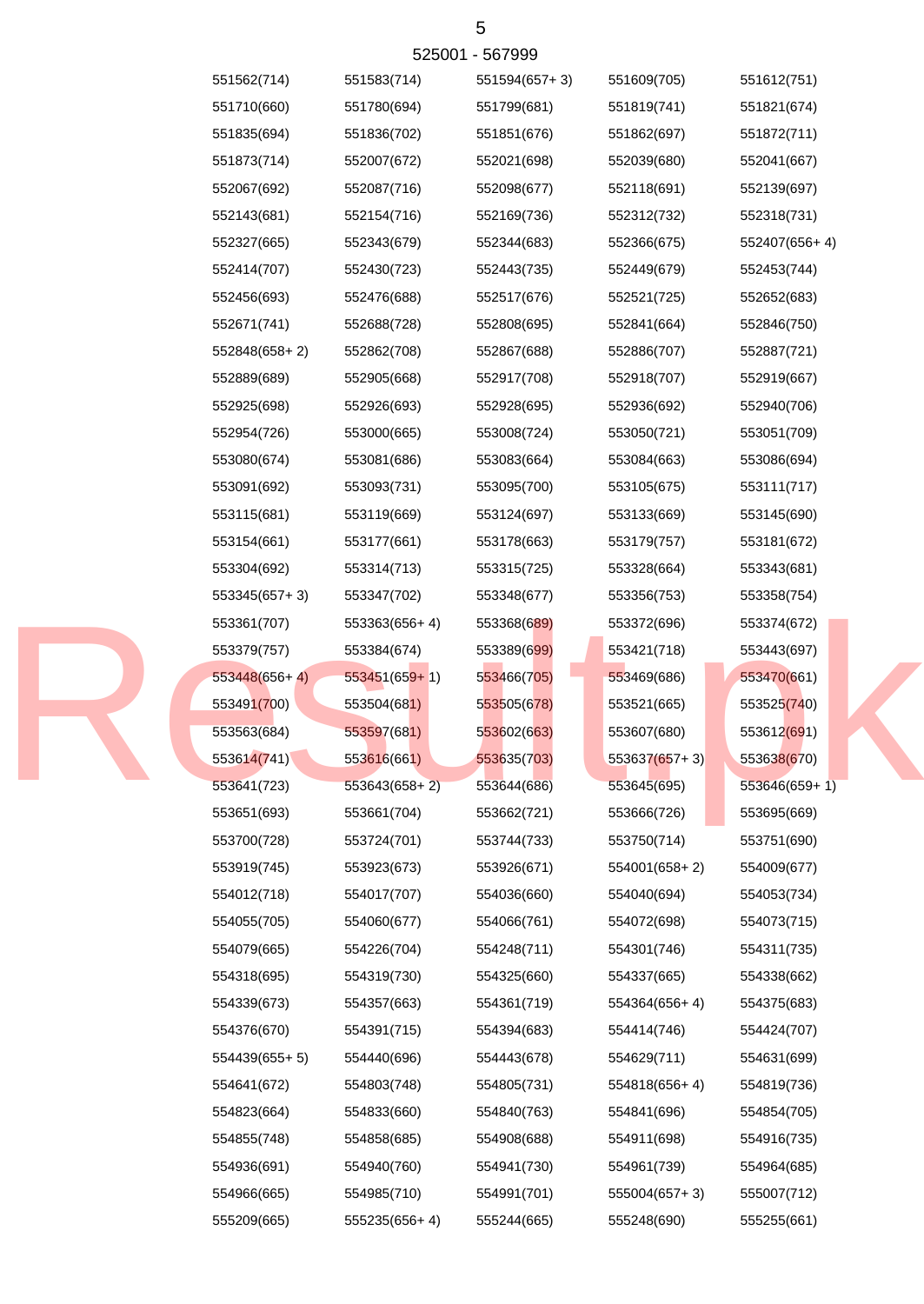|  | 555257(710)   | 555405(747)     | 555406(692)   | 555410(747)   | 555412(690)   |
|--|---------------|-----------------|---------------|---------------|---------------|
|  | 555417(661)   | 555419(684)     | 555420(688)   | 555421(691)   | 555426(656+4) |
|  | 555443(658+2) | 556004(750)     | 556017(672)   | 556018(722)   | 556029(722)   |
|  | 556043(693)   | 556052(669)     | 556060(699)   | 556061(662)   | 556088(681)   |
|  | 556098(722)   | 556100(722)     | 556106(699)   | 556110(745)   | 556111(749)   |
|  | 556317(763)   | 556350(723)     | 556359(661)   | 556360(710)   | 556362(722)   |
|  | 556364(693)   | 556370(764)     | 556501(706)   | 556511(718)   | 556514(709)   |
|  | 556516(762)   | 556517(669)     | 556537(655+5) | 556543(658+2) | 556550(669)   |
|  | 556555(698)   | $556556(659+1)$ | 556564(695)   | 556805(755)   | 556808(676)   |
|  | 556818(698)   | 556821(722)     | 556827(694)   | 556848(674)   | 556849(667)   |
|  | 556852(756)   | $556860(657+3)$ | 557106(680)   | 557107(695)   | 557120(695)   |
|  | 557323(725)   | 557333(692)     | 557335(734)   | 557510(685)   | 557513(718)   |
|  | 557516(685)   | 557517(722)     | 557541(678)   | 557548(697)   | 557807(759)   |
|  | 557823(668)   | 558005(706)     | 558009(670)   | 558027(742)   | 558037(674)   |
|  | 558039(681)   | 558042(707)     | 558049(735)   | 558051(656+4) | 558074(699)   |
|  | 558075(683)   | 558077(682)     | 558081(688)   | 558087(733)   | 558091(752)   |
|  | 558107(729)   | 558407(700)     | 558413(693)   | 558424(672)   | 558428(687)   |
|  | 558429(747)   | 558440(736)     | 558448(711)   | 558509(698)   | 558520(740)   |
|  | 558521(711)   | 558536(664)     | 558539(763)   | 558552(661)   | 559024(758)   |
|  | 559031(659+1) | 559320(754)     | 559332(762)   | 559351(709)   | 559363(714)   |
|  | 559373(660)   | 559391(755)     | 559393(722)   | 559601(735)   | 559610(688)   |
|  | 559904(693)   | 559905(727)     | 559919(755)   | 559922(722)   | 559931(687)   |
|  | 559933(675)   | 559941(691)     | 560303(696)   | 560305(665)   | 560306(706)   |
|  | 560307(716)   | 560310(677)     | 560311(710)   | 560312(691)   | 560313(746)   |
|  | 560314(755)   | 560328(687)     | 560338(689)   | 560341(677)   | 560343(687)   |
|  | 560345(744)   | 560347(698)     | 560351(667)   | 560356(679)   | 560357(728)   |
|  | 560358(762)   | 560361(675)     | 560362(732)   | 560371(660)   | 560602(702)   |
|  | 560603(705)   | 560604(751)     | 560605(696)   | 560607(663)   | 560608(734)   |
|  | 560609(709)   | 560610(701)     | 560611(701)   | 560622(717)   | 560629(705)   |
|  | 560635(671)   | 560636(697)     | 560640(744)   | 560641(701)   | 560642(684)   |
|  | 560643(679)   | 560646(667)     | 560654(681)   | 560657(709)   | 560658(693)   |
|  | 560659(675)   | 560660(699)     | 560663(672)   | 560666(667)   | 561082(681)   |
|  | 561141(683)   | 561160(678)     | 561208(686)   | 561586(754)   | 561592(660)   |
|  | 561594(655+5) | 561609(661)     | 561620(661)   | 562080(720)   | 562084(694)   |
|  | 562085(671)   | 562089(677)     | 562098(696)   | 562100(707)   | 562101(672)   |
|  | 562102(688)   | 562103(702)     | 562411(669)   | 562417(691)   | 562421(665)   |
|  | 562539(662)   | 562552(687)     | 562555(689)   | 562579(663)   | 562581(668)   |
|  | 562587(676)   | 562615(660)     | 563043(665)   | 563373(696)   | 563399(664)   |
|  | 563400(665)   | 563674(713)     | 563708(660)   | 564305(741)   | 564383(660)   |
|  | 564394(730)   | 564408(687)     | 564409(668)   | 564413(677)   | 564430(683)   |
|  | 564452(684)   | 564804(696^3)   | 564853(690)   | 564931(685)   | 564945(662)   |
|  | 564946(720)   | 564947(700)     | 564970(691)   | 564983(698)   | 565039(664)   |
|  | 565306(676)   | 565312(677)     | 565441(763)   | 565445(700)   | 565463(709)   |
|  |               |                 |               |               |               |

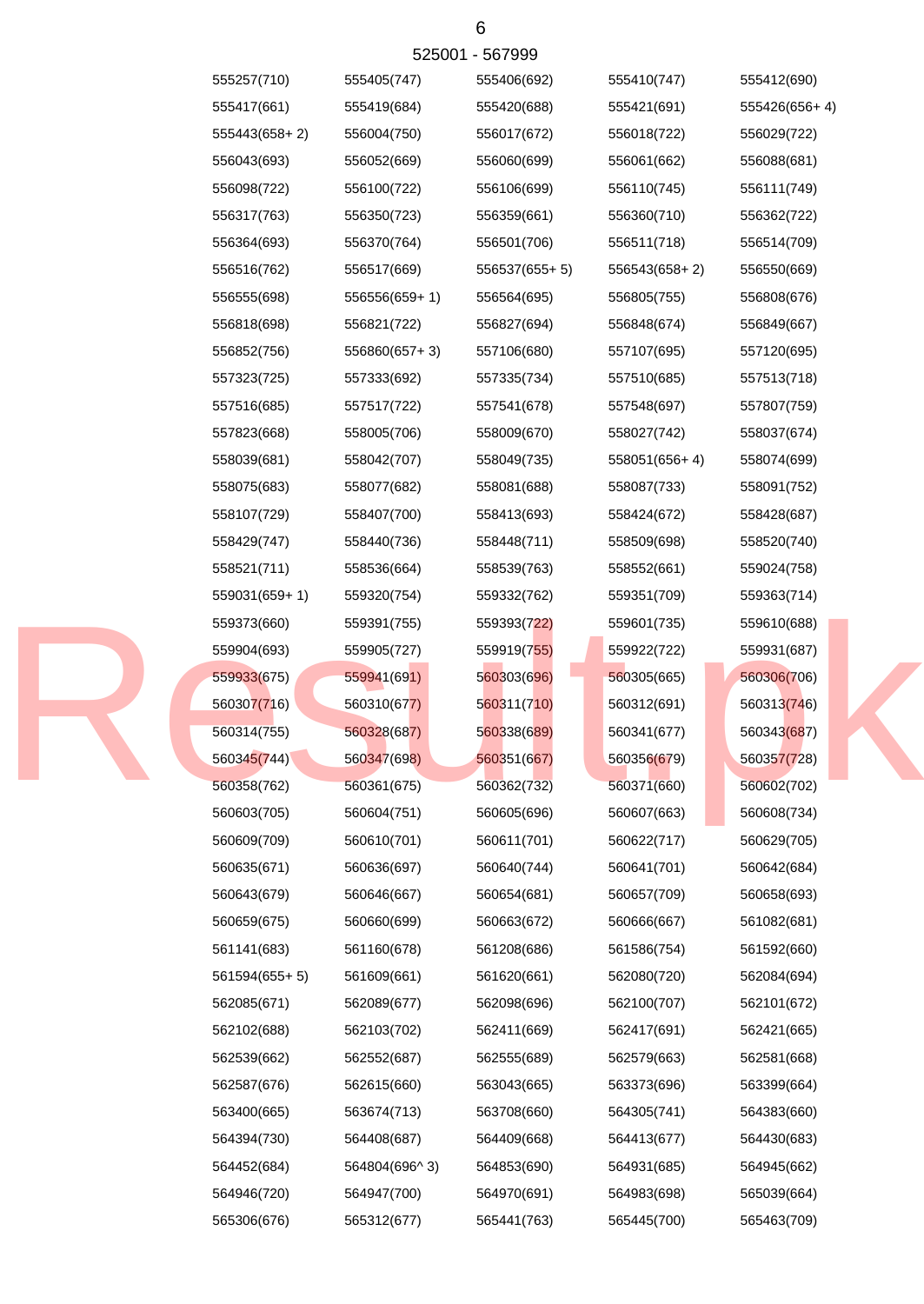|                   |             | 525001 - 567999 |             |                 |
|-------------------|-------------|-----------------|-------------|-----------------|
| 565893(704)       | 565906(731) | 565924(671)     | 566322(693) | 566678(679)     |
| $566679(658 + 2)$ | 567021(732) | 567026(739)     | 567029(672) | $567030(655+5)$ |
| 567406(655+ 5)    | *********** | ***********     | *********** | ***********     |
|                   |             |                 |             |                 |

|          | 001 1001000 1 UT |             |                 |               |                 |
|----------|------------------|-------------|-----------------|---------------|-----------------|
| Grade: C |                  |             |                 |               |                 |
|          | 525014(563)      | 525019(553) | 525022(546+4)   | 525032(550)   | 525040(637)     |
|          | 525042(585)      | 525056(580) | 525057(618)     | 525084(561)   | 525086(574)     |
|          | 525091(611)      | 525093(620) | 525105(618)     | 525106(550)   | 525107(633)     |
|          | 525112(574)      | 525114(614) | 525201(568)     | 525203(574)   | 525205(594)     |
|          | 525206(554)      | 525211(553) | 525216(610)     | 525223(553)   | 525226(630)     |
|          | 525229(562)      | 525233(567) | 525237(620)     | 525239(564)   | 525244(602)     |
|          | 525252(586)      | 525255(639) | 525256(572)     | 525257(590)   | 525262(651)     |
|          | 525264(600)      | 525265(572) | 525266(626)     | 525269(588)   | 525277(605)     |
|          | 525279(596^3)    | 525285(606) | 525290(595)     | 525294(574)   | 525295(576)     |
|          | 525299(551)      | 525307(635) | 525312(621^2)   | 525313(575^1) | 525314(600)     |
|          | 525318(607)      | 525320(654) | 525322(550)     | 525337(569)   | 525338(570)     |
|          | 525344(626)      | 525349(617) | 525353(563)     | 525354(609)   | 525356(592)     |
|          | 525358(613)      | 525364(550) | 525365(605)     | 525367(563)   | 525371(650)     |
|          | 525373(623)      | 525374(558) | 525407(575)     | 525409(609)   | 525415(605)     |
|          | 525417(613)      | 525421(555) | 525423(626)     | 525424(568)   | 525436(555)     |
|          | 525439(547+3)    | 525441(580) | 525443(552)     | 525447(572)   | 525458(576)     |
|          | 525467(589)      | 525468(616) | 525472(613)     | 525483(605)   | 525493(648)     |
|          | 525496(586)      | 525497(633) | 525498(584^2)   | 525500(615)   | 525505(594)     |
|          | 525508(569)      | 525510(577) | 525513(553)     | 525519(588)   | 525522(578)     |
|          | 525526(614)      | 525537(634) | 525545(602)     | 525553(636)   | 525555(651)     |
|          | 525558(591)      | 525568(591) | 525575(605)     | 525577(563)   | 525578(576)     |
|          | 525579(632)      | 525583(570) | $525717(549+1)$ | 525744(589)   | $525749(547+3)$ |
|          | 525751(643)      | 525757(573) | 525774(601)     | 525775(576)   | 525780(581)     |
|          | 525795(590)      | 525798(642) | 525811(621)     | 525823(645)   | 525835(623)     |
|          | 525838(621)      | 525845(563) | 525850(590)     | 526007(595)   | 526025(580)     |
|          | 526027(587)      | 526031(623) | 526032(639)     | 526035(562)   | 526038(633)     |
|          | 526042(584)      | 526044(607) | 526047(631)     | 526051(601)   | 526057(604)     |
|          | 526058(567)      | 526070(552) | 526079(576)     | 526212(590)   | 526226(548+2)   |
|          | 526233(618)      | 526243(622) | 526251(558)     | 526262(610)   | 526311(638)     |
|          | 526317(597)      | 526337(623) | 526342(604)     | 526353(647)   | 526354(587)     |
|          | 526355(651)      | 526372(561) | 526373(562)     | 526377(555^2) | 526506(558)     |
|          | 526508(604)      | 526523(551) | 526525(569)     | 526526(639)   | 526532(614)     |
|          | 526601(570)      | 526602(591) | 526603(579)     | 526604(599)   | 526605(653)     |
|          | 526606(636)      | 526607(609) | 526609(571)     | 526611(570)   | 526614(619)     |
|          | 526615(654)      | 526618(596) | 526622(562)     | 526623(589)   | 526624(586)     |
|          | 526625(589)      | 526627(591) | 526628(563)     | 526631(573)   | 526633(621)     |
|          | 526634(592)      | 526637(611) | 526641(614)     | 526645(582)   | 526646(616)     |
|          | 526647(580)      | 526649(649) | 526650(550^2)   | 526651(642)   | 526652(639)     |
|          | 526656(608)      | 526662(580) | 526663(595)     | 526664(578)   | 526665(636)     |



7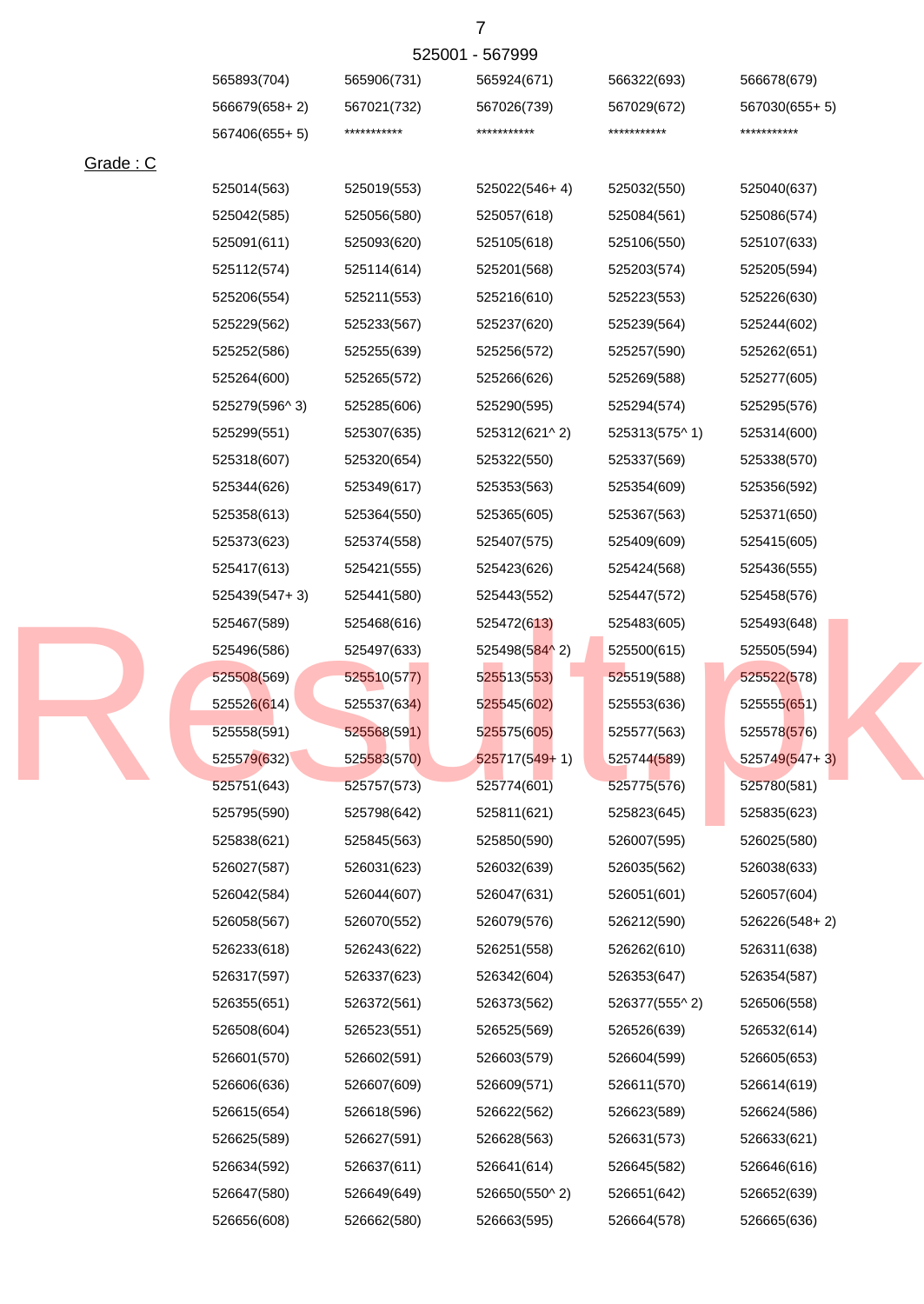| 525001 - 567999 |               |               |               |               |               |  |  |
|-----------------|---------------|---------------|---------------|---------------|---------------|--|--|
|                 | 526676(594)   | 526680(594)   | 526682(642)   | 526686(567)   | 526687(580)   |  |  |
|                 | 526690(580)   | 526694(559)   | 526695(608)   | 526697(632)   | 526699(632)   |  |  |
|                 | 526701(624)   | 526702(613)   | 526704(648)   | 526705(605)   | 526706(585)   |  |  |
|                 | 526707(592)   | 526708(552)   | 526709(648)   | 526711(642^1) | 526716(603)   |  |  |
|                 | 526718(590)   | 526731(646)   | 526732(595)   | 526733(575)   | 526752(630)   |  |  |
|                 | 526753(573)   | 526755(652)   | 526764(592)   | 526768(582)   | 526769(555)   |  |  |
|                 | 526770(569^3) | 526771(648)   | 526772(589)   | 526773(565)   | 526775(570)   |  |  |
|                 | 526776(588)   | 526778(593)   | 526779(595)   | 526782(618)   | 526783(546+4) |  |  |
|                 | 526786(651)   | 526788(557)   | 526791(636)   | 526792(593)   | 526793(558)   |  |  |
|                 | 526794(587)   | 527004(583)   | 527005(639)   | 527009(554)   | 527010(592)   |  |  |
|                 | 527011(635)   | 527012(622)   | 527013(597)   | 527014(587)   | 527015(549+1) |  |  |
|                 | 527017(623)   | 527018(560)   | 527019(566)   | 527022(601)   | 527023(578)   |  |  |
|                 | 527027(547+3) | 527028(553)   | 527032(626)   | 527033(567)   | 527036(555)   |  |  |
|                 | 527038(629)   | 527039(570)   | 527040(609)   | 527042(632)   | 527043(573)   |  |  |
|                 | 527045(636)   | 527046(613)   | 527051(603)   | 527053(555^3) | 527057(560)   |  |  |
|                 | 527059(584)   | 527062(590)   | 527063(545+5) | 527066(627)   | 527068(551)   |  |  |
|                 | 527071(652)   | 527075(563)   | 527077(576)   | 527082(634)   | 527084(576)   |  |  |
|                 | 527086(559)   | 527087(565)   | 527088(640)   | 527093(556)   | 527100(580)   |  |  |
|                 | 527107(613)   | 527109(600)   | 527110(575)   | 527111(612)   | 527114(649)   |  |  |
|                 | 527115(556)   | 527116(553)   | 527118(608)   | 527119(585)   | 527120(572)   |  |  |
|                 | 527122(572)   | 527125(594)   | 527126(621)   | 527127(565)   | 527133(565)   |  |  |
|                 | 527134(567)   | 527138(600)   | 527139(590)   | 527141(635)   | 527145(653)   |  |  |
|                 | 527146(566)   | 527147(583)   | 527149(556)   | 527150(650)   | 527151(647)   |  |  |
|                 | 527152(570)   | 527154(640)   | 527156(553)   | 527158(554)   | 527159(621)   |  |  |
|                 | 527169(579)   | 527174(564)   | 527177(584)   | 527179(642)   | 527183(600)   |  |  |
|                 | 527184(579^1) | 527186(583)   | 527189(579)   | 527191(634)   | 527194(595)   |  |  |
|                 | 527198(649)   | 527200(639)   | 527201(621)   | 527202(650)   | 527204(549+1) |  |  |
|                 | 527206(607)   | 527208(636)   | 527230(646)   | 527235(572)   | 527239(560)   |  |  |
|                 | 527247(549+1) | 527248(571)   | 527253(651)   | 527269(645)   | 527298(654)   |  |  |
|                 | 527300(644)   | 527302(585)   | 527305(636)   | 527308(644)   | 527316(644)   |  |  |
|                 | 527318(626)   | 527322(609)   | 527323(567)   | 527326(556)   | 527328(609)   |  |  |
|                 | 527333(625)   | 527334(650)   | 527346(567)   | 527413(625)   | 527414(618)   |  |  |
|                 | 527510(551)   | 527520(579)   | 527522(562)   | 527523(580)   | 527525(604)   |  |  |
|                 | 527531(554)   | 527546(575)   | 527601(547+3) | 527602(607)   | 527603(588)   |  |  |
|                 | 527606(553)   | 527608(579)   | 527611(598)   | 527621(583)   | 527632(548+2) |  |  |
|                 | 527633(556)   | 527637(562)   | 527638(566)   | 527653(632)   | 527659(566)   |  |  |
|                 | 527660(628)   | 527661(548+2) | 527664(600)   | 527665(597)   | 527666(616)   |  |  |
|                 | 527667(569)   | 527669(571)   | 527689(600^2) | 527694(615)   | 527698(572)   |  |  |
|                 | 527705(615)   | 527707(651)   | 527714(576)   | 527715(587)   | 527806(545+5) |  |  |
|                 | 527808(578)   | 527813(581)   | 527818(637)   | 527820(614)   | 527821(626)   |  |  |
|                 | 527823(615)   | 527827(621)   | 528001(555)   | 528014(596)   | 528016(599)   |  |  |
|                 | 528019(637)   | 528056(549+1) | 528057(572)   | 528063(582)   | 528064(625)   |  |  |
|                 | 528071(581)   | 528081(635)   | 528084(560)   | 528201(631)   | 528203(545+5) |  |  |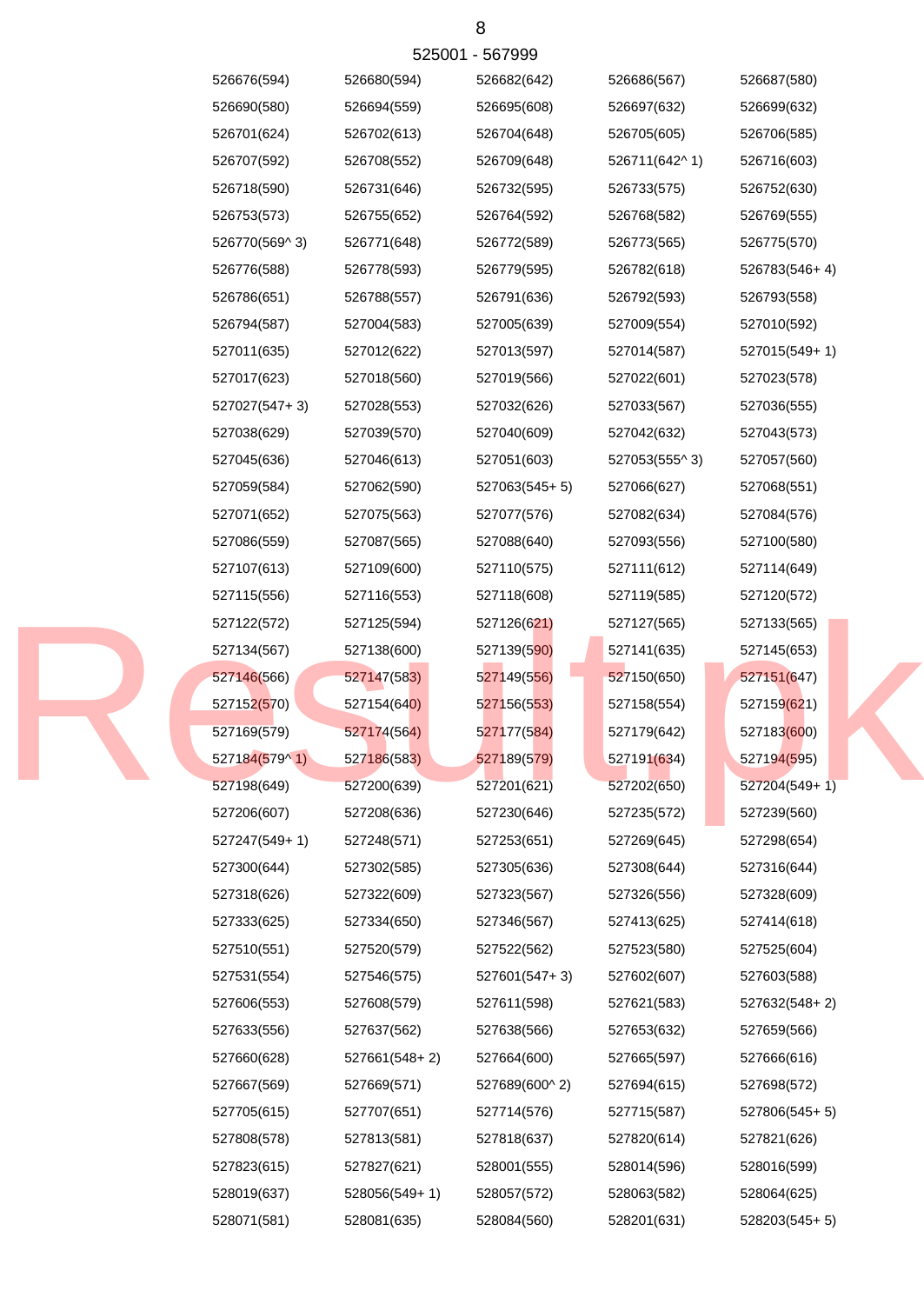| 528205(623)   | 528209(546+4) | 528210(592)     | 528213(549+1) | 528217(596)     |
|---------------|---------------|-----------------|---------------|-----------------|
| 528218(554)   | 528221(610)   | 528223(653^2)   | 528225(575)   | 528232(634)     |
| 528236(551)   | 528240(645)   | 528243(594)     | 528244(619)   | 528252(590)     |
| 528255(565^1) | 528256(571)   | 528257(637)     | 528259(615)   | 528260(596)     |
| 528262(584)   | 528268(588)   | 528270(570)     | 528271(626)   | 528275(626)     |
| 528276(575)   | 528277(608)   | 528278(600)     | 528279(607)   | 528282(572)     |
| 528287(578)   | 528288(581)   | 528290(628)     | 528291(634)   | 528296(594)     |
| 528298(632)   | 528401(609)   | 528402(645)     | 528403(622)   | 528404(571)     |
| 528405(617)   | 528408(560)   | 528409(596)     | 528415(553)   | 528416(582)     |
| 528417(571)   | 528418(621)   | 528419(607)     | 528420(567)   | 528427(572)     |
| 528428(642)   | 528429(555)   | 528430(644)     | 528433(559)   | 528435(628)     |
| 528444(585)   | 528453(654)   | 528454(595)     | 528462(585)   | 528463(612)     |
| 528606(648)   | 528607(595)   | 529004(651)     | 529017(605)   | 529021(631)     |
| 529023(624)   | 529031(650)   | 529032(554)     | 529058(650)   | 529059(580)     |
| 529066(588)   | 529070(595)   | 529071(586)     | 529073(604)   | 529074(636)     |
| 529205(584)   | 529206(564)   | 529208(589)     | 529210(631)   | 529211(634)     |
| 529212(617)   | 529214(585)   | 529218(577)     | 529220(591)   | 529226(653)     |
| 529228(618)   | 529231(583)   | 529238(646)     | 529243(615)   | 529244(587)     |
| 529245(646)   | 529256(628)   | 529265(646)     | 529270(646)   | 529271(592)     |
| 529274(553)   | 529275(629)   | 529278(594)     | 529300(552)   | 529303(639)     |
| 529304(613)   | 529407(610)   | $529408(548+2)$ | 529414(564)   | 529416(551)     |
| 529424(596)   | 529425(573)   | 529427(581)     | 529431(643)   | $529435(546+4)$ |
| 529437(612)   | 529438(585)   | 529439(621)     | 529441(594)   | 529443(599)     |
| 529445(632)   | 529447(597)   | 529449(562)     | 529450(608^3) | 529451(594)     |
| 529456(573)   | 529458(638)   | 529613(578)     | 529654(642)   | 529664(640)     |
| 529803(641)   | 529804(583)   | 529817(566)     | 529819(618)   | 529822(584)     |
| 529830(584)   | 530002(613)   | 530009(630)     | 530013(621)   | 530014(568)     |
| 530015(614)   | 530019(632)   | 530020(623)     | 530022(595)   | 530029(582)     |
| 530032(616)   | 530041(587)   | 530042(589)     | 530204(573)   | 530233(629)     |
| 530247(643)   | 530406(614)   | 530407(601)     | 530411(562)   | 530412(550)     |
| 530416(561)   | 530420(548+2) | 530421(611)     | 530422(642)   | 530426(612)     |
| 530428(564)   | 530607(611)   | 530608(582)     | 530610(600)   | 530611(646)     |
| 530612(596)   | 530620(642)   | 530626(571)     | 530627(621)   | 530628(631)     |
| 530632(619)   | 530634(584)   | 530637(554)     | 530640(589)   | 530646(608)     |
| 530648(587)   | 530652(580)   | 530653(597)     | 530654(599)   | 530655(563)     |
| 530656(563)   | 530659(598)   | 530660(611)     | 530663(621)   | 530666(579)     |
| 530673(549+1) | 530674(570)   | 530675(562)     | 530677(562)   | 530688(601)     |
| 530692(634)   | 530694(634)   | 530695(609)     | 530696(595)   | 530703(569)     |
| 530709(620)   | 530710(588)   | 530711(628)     | 530714(630)   | 530718(618)     |
| 530721(621)   | 530722(609)   | 530724(607)     | 530725(589)   | 530726(614)     |
| 530730(545+5) | 530732(607)   | 530733(586)     | 530737(575)   | 530738(627)     |
| 530747(591)   | 530748(615)   | 530753(556)     | 531002(642)   | 531006(611)     |
| 531008(637)   | 531012(559)   | 531013(604)     | 531014(650)   | 531016(607)     |

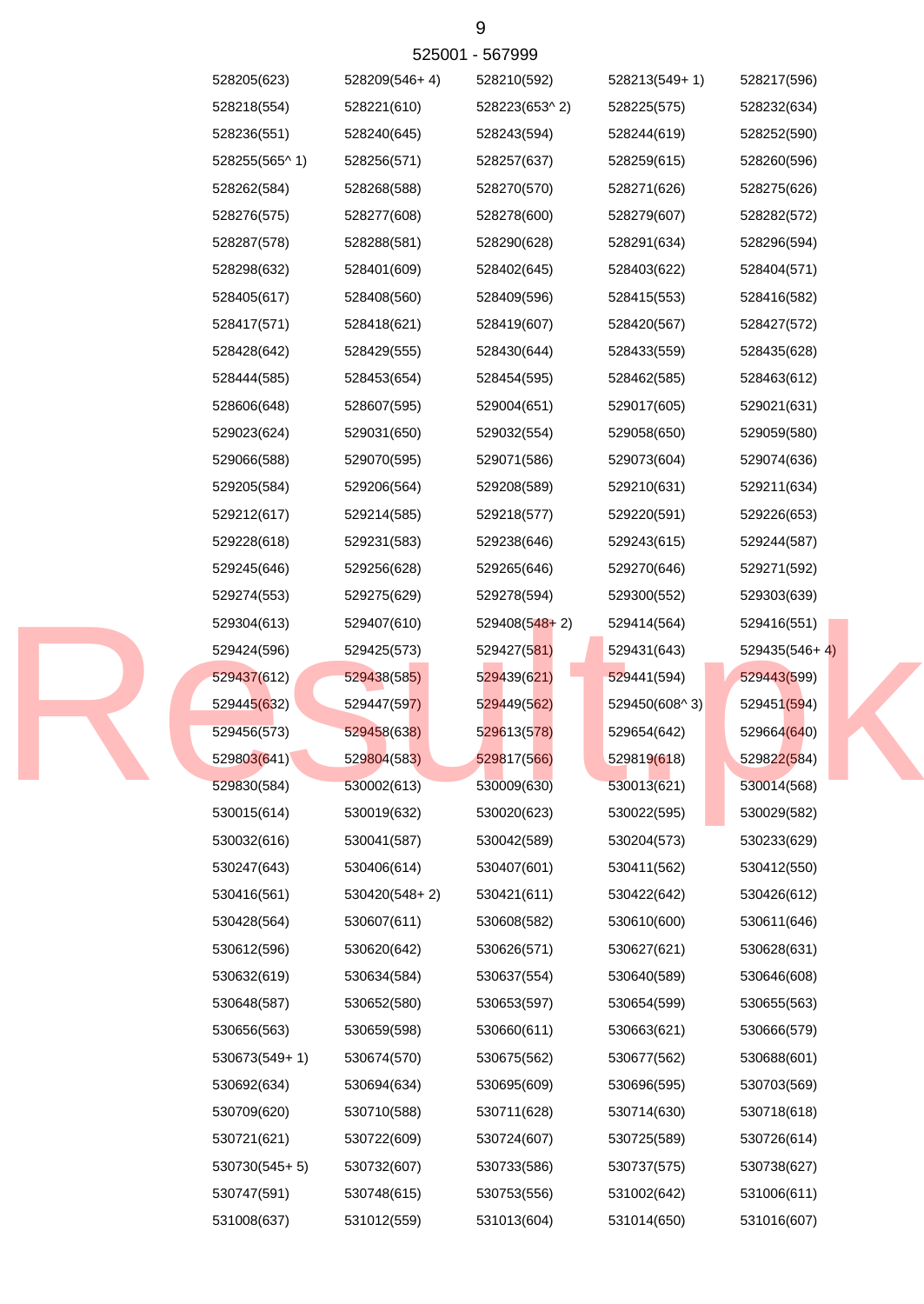| 531017(546+4) | 531018(574)   | 531020(617)     | 531021(627)     | 531026(642)   |
|---------------|---------------|-----------------|-----------------|---------------|
| 531029(618)   | 531035(549+1) | 531037(610)     | $531038(545+5)$ | 531039(614)   |
| 531044(608)   | 531049(559)   | 531050(604)     | 531052(580)     | 531054(635)   |
| 531062(636)   | 531063(631)   | 531065(574)     | 531066(582)     | 531071(629)   |
| 531075(643)   | 531077(569)   | 531079(608)     | 531081(610)     | 531082(601)   |
| 531084(560)   | 531089(598)   | 531091(605)     | 531092(628)     | 531094(555)   |
| 531095(623)   | 531097(547+3) | 531104(579)     | 531105(556)     | 531112(603)   |
| 531120(597)   | 531122(614)   | 531123(563)     | 531124(613)     | 531125(588)   |
| 531131(643)   | 531132(617)   | 531136(642)     | 531137(605)     | 531138(586)   |
| 531139(595)   | 531143(637)   | 531145(565)     | 531146(559)     | 531147(646)   |
| 531149(552)   | 531152(649)   | 531153(583)     | 531154(653)     | 531155(650)   |
| 531156(606)   | 531158(602)   | 531160(608)     | 531166(616)     | 531171(652)   |
| 531173(651)   | 531174(594)   | 531176(582)     | 531177(548+2)   | 531178(588)   |
| 531181(628)   | 531187(639)   | 531188(609)     | 531191(616)     | 531194(561)   |
| 531195(651)   | 531401(641)   | 531501(553)     | 531511(578)     | 531516(620)   |
| 531702(620)   | 531704(613)   | 531717(577)     | 531719(595)     | 531729(566)   |
| 531733(623)   | 531737(550^1) | 531738(598)     | 531742(563)     | 531744(561)   |
| 531751(587)   | 531753(576)   | 531758(565)     | 531760(604)     | 531761(545+5) |
| 531764(598)   | 532001(603)   | 532104(561)     | 532106(604)     | 532109(612)   |
| 532110(554)   | 532111(632)   | 532121(589)     | 532128(636)     | 532130(576)   |
| 532131(648)   | 532132(622)   | 532133(611)     | 532138(617)     | 532302(638)   |
| 532306(549+1) | 532307(575)   | $532310(547+3)$ | 532311(591)     | 532315(631)   |
| 532316(554^2) | 532317(643)   | 532319(572)     | 532326(553)     | 532327(618)   |
| 532328(622)   | 532329(621)   | 532333(635)     | 532336(647)     | 532337(573)   |
| 532338(618)   | 532339(652)   | 532340(614)     | 532343(593)     | 532346(584)   |
| 532355(610)   | 532356(590)   | 532357(579)     | 532359(639)     | 532360(614)   |
| 532361(572)   | 532363(585)   | 532365(604)     | 532366(647)     | 532368(643)   |
| 532374(646)   | 532377(597)   | 532379(566)     | 532602(654)     | 532603(631)   |
| 532604(563)   | 532607(646)   | 532608(588)     | 532610(587)     | 532613(621)   |
| 532614(628)   | 532619(610)   | 532629(568)     | 532634(606)     | 532637(621)   |
| 532638(582)   | 532639(620)   | 532640(595)     | 532641(621)     | 532642(639)   |
| 532644(556)   | 532645(561)   | 532648(572)     | 532649(562)     | 532653(651)   |
| 532654(587)   | 532659(579)   | 532660(592)     | 532666(633)     | 532668(589)   |
| 532669(572)   | 532671(605)   | 532672(638)     | 532673(649)     | 532675(630)   |
| 532677(628)   | 532678(586)   | 532685(579)     | 532686(583)     | 532689(635)   |
| 532690(647)   | 532692(552)   | 532696(618)     | 532702(566)     | 532707(605)   |
| 532709(556^2) | 532710(625)   | 532711(587)     | 532712(548+2)   | 532713(599)   |
| 532715(613)   | 532719(624)   | 532723(642)     | 532724(637)     | 532728(577)   |
| 532729(591)   | 532730(649)   | 533014(644)     | 533020(628)     | 533030(603)   |
| 533046(603)   | 533048(612)   | 533055(549+1)   | 533061(580)     | 533301(597)   |
| 533305(583)   | 533308(563)   | 533311(627)     | 533313(566)     | 533319(570)   |
| 533320(575)   | 533321(578)   | 533340(577)     | 533345(603)     | 533351(567)   |
| 533354(591)   | 533355(613)   | 533356(567)     | 533360(567)     | 533361(548+2) |

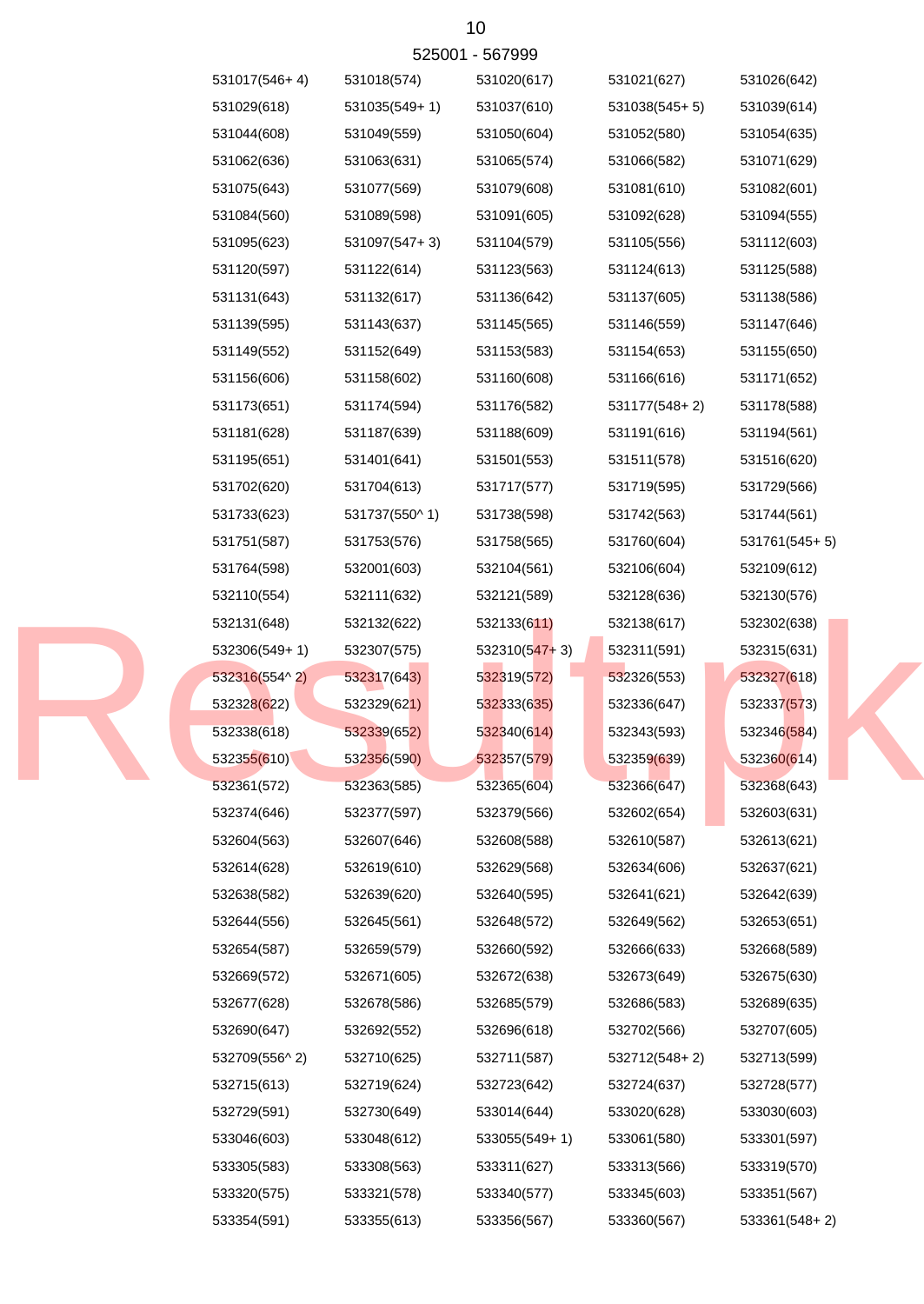|  | 533366(607)   | 533367(559)     | 533383(613)   | 533384(588)     | 533602(572)     |
|--|---------------|-----------------|---------------|-----------------|-----------------|
|  | 533605(589)   | 533609(594)     | 533612(578)   | 533613(573)     | $533616(545+5)$ |
|  | 533617(553)   | 533622(594)     | 533624(587)   | 533625(585)     | 533630(587)     |
|  | 533639(613)   | 533641(591)     | 533644(647)   | 533661(575)     | 533667(558)     |
|  | 533673(652)   | 533674(615)     | 534002(591)   | 534004(568)     | 534008(566)     |
|  | 534009(570)   | 534011(581)     | 534013(563)   | 534015(618)     | 534047(624)     |
|  | 534052(557)   | 534053(633)     | 534054(551)   | 534056(595)     | 534059(587)     |
|  | 534062(549+1) | 534318(633)     | 534324(562)   | 534349(563)     | 534352(576)     |
|  | 534355(560)   | 534369(617)     | 534606(589)   | 534609(619)     | 534611(572)     |
|  | 534614(547+3) | 534624(552)     | 534630(609)   | 534636(562)     | 534643(573)     |
|  | 534658(546+4) | 534661(581)     | 534666(557)   | 534672(560)     | 534673(588)     |
|  | 534674(651)   | 535014(622)     | 535017(575)   | 535018(568)     | 535024(551)     |
|  | 535025(636)   | 535029(614)     | 535046(625)   | 535047(558)     | 535056(619)     |
|  | 535057(599)   | 535305(581)     | 535322(614)   | 535327(608)     | 535332(567)     |
|  | 535334(611)   | 535601(599)     | 535602(576^1) | 535603(573)     | 535604(621)     |
|  | 535605(620)   | 535611(627)     | 535613(618)   | 535614(552)     | 535615(620)     |
|  | 535616(593)   | 535618(637)     | 535621(608)   | 535627(572)     | 535629(562)     |
|  | 535630(553)   | 535632(639)     | 535634(552)   | 535639(576)     | 535640(587)     |
|  | 535641(629)   | 535644(579)     | 535648(573)   | 535649(562)     | 535650(598)     |
|  | 535651(571)   | 535652(623)     | 535660(572)   | 535662(558)     | 535666(551)     |
|  | 535669(568)   | 535672(625)     | 535674(625)   | 535675(578)     | 535678(627)     |
|  | 535682(616)   | 535685(636)     | 535687(617)   | 535689(572)     | 536003(582)     |
|  | 536006(601)   | 536010(570)     | 536012(583)   | 536013(563)     | 536014(569)     |
|  | 536017(549+1) | 536020(563)     | 536025(567)   | 536026(554)     | 536029(614)     |
|  | 536033(611)   | 536035(641)     | 536036(596)   | 536041(557)     | 536044(613)     |
|  | 536045(642)   | 536048(595)     | 536050(627)   | $536051(545+5)$ | 536052(553)     |
|  | 536053(623)   | $536056(548+2)$ | 536059(584)   | 536061(564)     | 536063(580)     |
|  | 536067(593)   | 536068(607)     | 536069(561)   | 536070(649)     | 536076(558)     |
|  | 536079(650)   | 536087(573)     | 536092(616)   | 536093(648)     | 536095(604)     |
|  | 536104(590)   | $536109(545+5)$ | 536116(581)   | 536122(629)     | 536126(567)     |
|  | 536146(638)   | 536168(555)     | 536170(626)   | 536171(548+2)   | 536174(574)     |
|  | 536177(605)   | 536188(628)     | 536189(560)   | 536190(604)     | 536191(571)     |
|  | 536192(580)   | 536194(551)     | 536195(561)   | 536201(554)     | 536203(579)     |
|  | 536205(634)   | 536208(613)     | 536209(554)   | 536210(579)     | 536212(625)     |
|  | 536222(620)   | 536224(624)     | 536228(643)   | 536231(606)     | 536236(549+1)   |
|  | 536240(585)   | 536242(565)     | 536243(634)   | 536709(606)     | 536722(581)     |
|  | 537011(649)   | 537018(567)     | 537020(549+1) | 537038(548+2)   | 537050(612)     |
|  | 537052(559)   | 537056(558)     | 537062(557)   | 537065(567)     | 537066(629)     |
|  | 537067(599)   | 537069(615)     | 537074(577)   | 537082(610)     | 537084(581)     |
|  | 537404(550)   | 537411(629)     | 537601(578^3) | 537603(636)     | 537604(585)     |
|  | 537611(557)   | 537616(585)     | 537617(595)   | 537625(587)     | 537626(598)     |
|  | 537627(546+4) | 537638(595)     | 537646(572)   | 537665(652)     | 537671(591)     |
|  | 537680(567)   | 537681(654)     | 537683(649)   | 537689(564)     | 538002(622)     |
|  |               |                 |               |                 |                 |

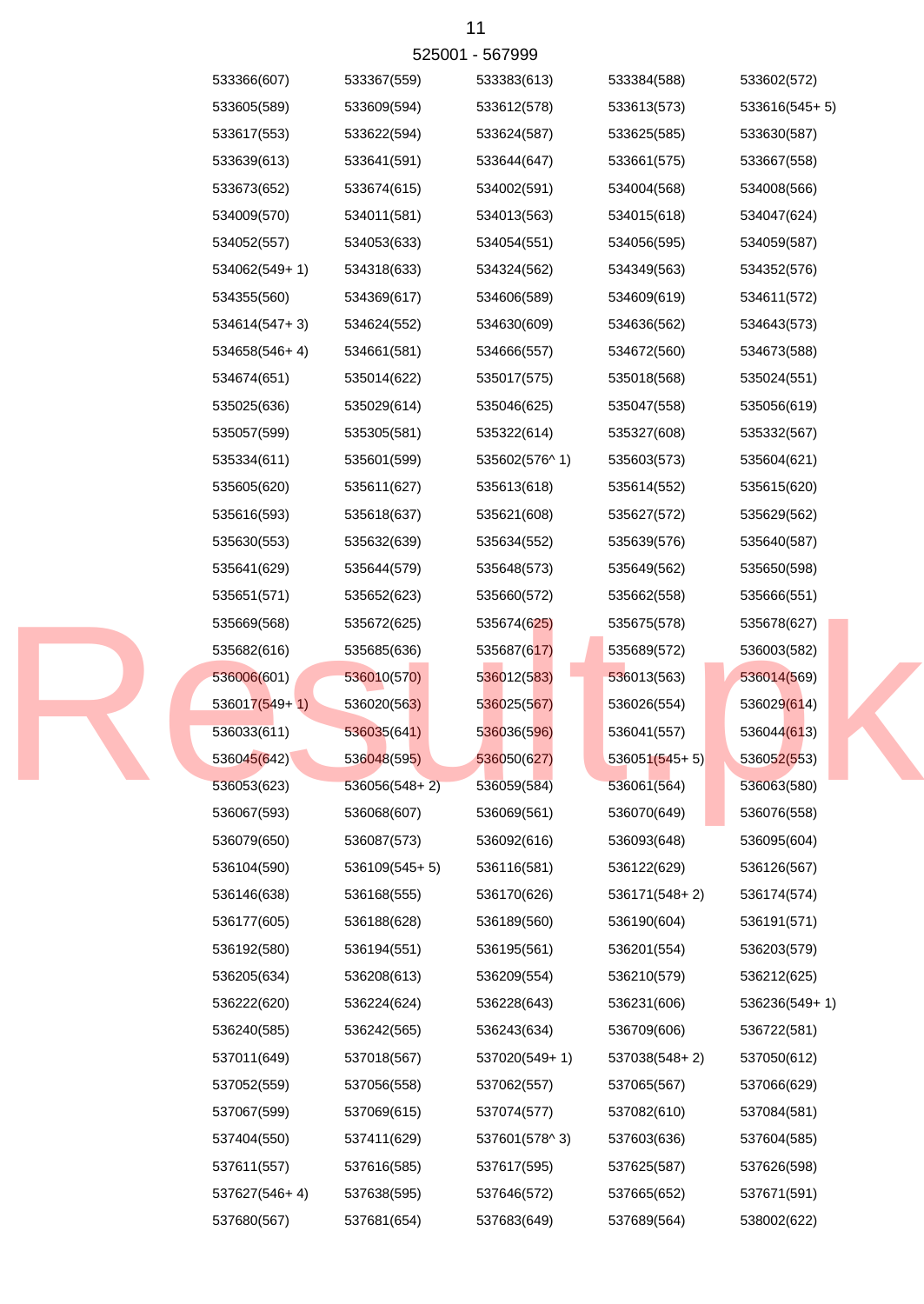|  | 538008(545+5) | 538010(562)   | 538015(556)   | 538018(595)   | 538019(588)     |
|--|---------------|---------------|---------------|---------------|-----------------|
|  | 538020(568)   | 538025(581)   | 538026(598)   | 538029(624)   | 538033(618)     |
|  | 538035(592)   | 538401(591)   | 538403(610)   | 538406(557)   | 538407(547+3)   |
|  | 538408(641)   | 538410(580)   | 538414(608)   | 538418(603)   | 538419(570)     |
|  | 538427(568)   | 538430(582)   | 538434(553)   | 538444(632)   | 538445(634)     |
|  | 538448(595)   | 538449(581)   | 538450(559)   | 538451(605)   | 538455(553)     |
|  | 538457(619)   | 538459(573)   | 550001(600)   | 550003(571)   | 550005(595)     |
|  | 550006(640)   | 550012(552)   | 550027(632)   | 550030(547+3) | 550047(556)     |
|  | 550068(546+4) | 550069(644)   | 550071(590)   | 550081(582)   | 550090(622)     |
|  | 550091(583)   | 550092(556)   | 550099(651)   | 550102(556)   | 550103(586)     |
|  | 550106(587)   | 550107(563)   | 550115(645)   | 550119(559)   | 550122(567)     |
|  | 550123(548+2) | 550128(560)   | 550136(567)   | 550145(607)   | 550147(645)     |
|  | 550149(645)   | 550154(600)   | 550168(598)   | 550176(570)   | 550190(580)     |
|  | 550199(573)   | 550207(637)   | 550211(577)   | 550212(632)   | 550216(571)     |
|  | 550223(628)   | 550224(646)   | 550227(607)   | 550235(565)   | 550242(566)     |
|  | 550244(585)   | 550245(621)   | 550246(549+1) | 550248(566)   | 550249(589)     |
|  | 550251(585)   | 550255(555)   | 550257(620)   | 550259(608)   | 550263(620)     |
|  | 550276(582)   | 550284(570^3) | 550287(622)   | 550300(612)   | 550301(561)     |
|  | 550313(582)   | 550328(612)   | 550329(574)   | 550333(553)   | 550343(566)     |
|  | 550345(599)   | 550420(634)   | 550421(587)   | 550430(640)   | 550432(564)     |
|  | 550436(640)   | 550438(567)   | 550440(592)   | 550442(573)   | $550443(546+4)$ |
|  | 550451(635)   | 550453(591)   | 550461(560)   | 550462(610)   | 550464(567)     |
|  | 550466(557)   | 550477(606)   | 550481(597)   | 550489(621)   | 550491(618)     |
|  | 550494(594)   | 550495(597)   | 550498(557)   | 550501(566)   | 550509(599)     |
|  | 550510(593)   | 550517(597)   | 550519(560)   | 550522(640)   | 550523(580)     |
|  | 550527(619)   | 550528(579)   | 550532(557)   | 550533(642)   | 550535(610)     |
|  | 550538(622)   | 550543(557)   | 550545(582)   | 550553(631)   | 550555(583)     |
|  | 550559(551)   | 550561(575)   | 550566(620)   | 550568(586)   | 550572(603)     |
|  | 550574(558)   | 550580(586)   | 550588(604)   | 550599(579^2) | 550600(611)     |
|  | 550605(637)   | 550609(612)   | 550615(638)   | 550620(557)   | 550625(615)     |
|  | 550627(578)   | 550629(618)   | 550631(633)   | 550649(577)   | 550653(567)     |
|  | 550654(567)   | 550658(607)   | 550662(607)   | 550669(645)   | 550673(645)     |
|  | 550675(634^3) | 550801(574)   | 550802(634)   | 550808(579)   | 550817(612)     |
|  | 550821(648)   | 550822(615)   | 550832(587)   | 550833(558)   | 550839(612)     |
|  | 550843(598)   | 550845(605)   | 550846(614)   | 550848(565)   | 550850(615)     |
|  | 550854(585)   | 550857(562)   | 550859(629)   | 550865(634)   | $550871(545+5)$ |
|  | 550875(581)   | 550880(640)   | 550882(575)   | 550884(545+5) | 550885(623)     |
|  | 550899(579^3) | 550903(573)   | 550910(633)   | 550912(636)   | 550914(629)     |
|  | 550916(616)   | 550918(614)   | 550921(572)   | 550930(647)   | 550932(609)     |
|  | 550941(562)   | 550944(569)   | 550946(641)   | 550947(576)   | 550948(587)     |
|  | 550955(611)   | 550957(620)   | 550958(596)   | 550959(597)   | 550962(648)     |
|  | 550969(557)   | 550983(556)   | 550993(579)   | 550994(584)   | 550997(644)     |
|  | 550998(615)   | 550999(572)   | 551000(614)   | 551002(565)   | 551006(614)     |
|  |               |               |               |               |                 |

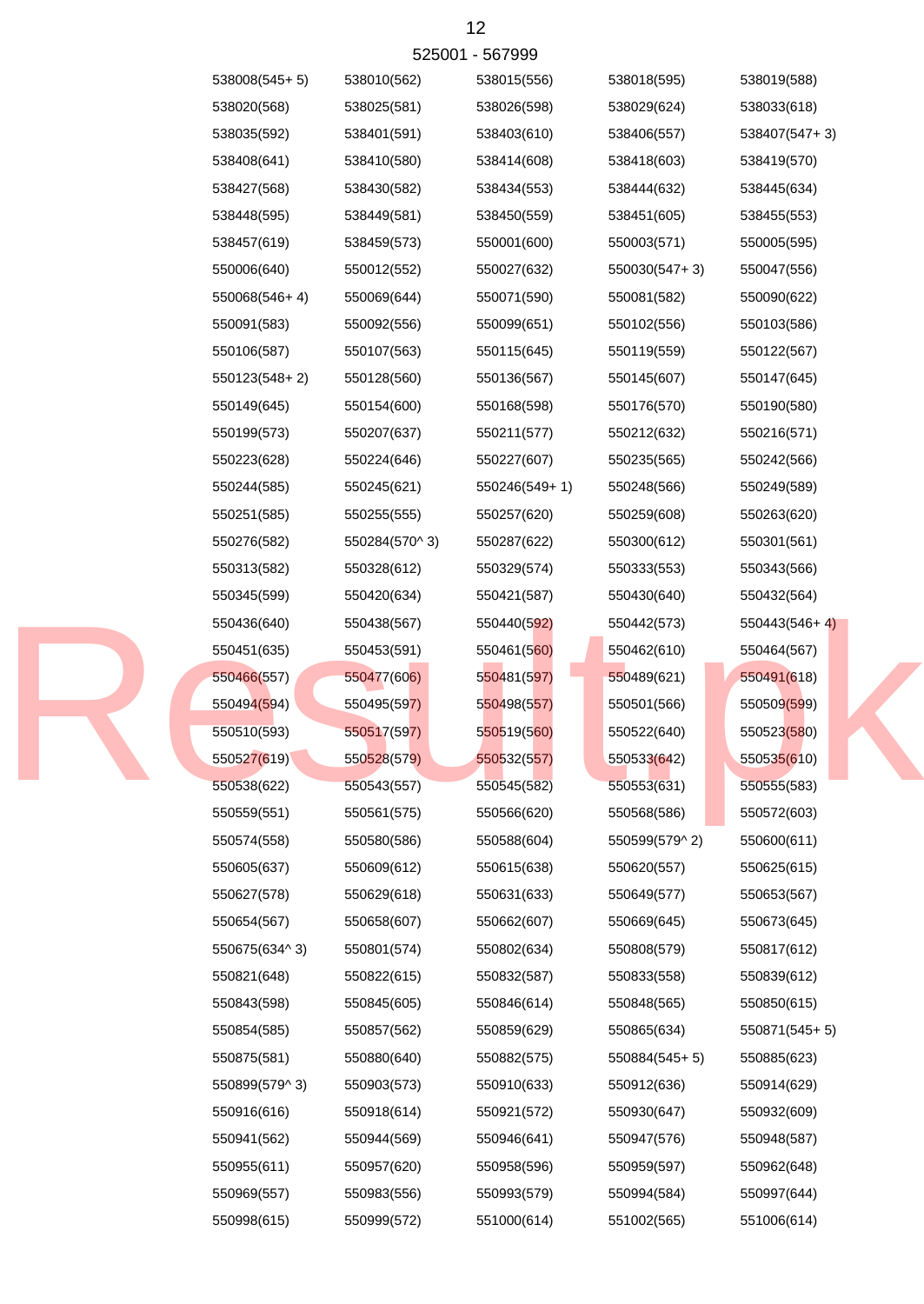| 525001 - 567999 |               |               |                 |               |               |  |  |
|-----------------|---------------|---------------|-----------------|---------------|---------------|--|--|
|                 | 551007(614)   | 551008(645)   | 551009(571)     | 551010(631)   | 551011(617)   |  |  |
|                 | 551012(618)   | 551013(552)   | 551014(590)     | 551016(573)   | 551017(586)   |  |  |
|                 | 551019(595)   | 551022(654)   | 551024(637)     | 551029(640)   | 551030(610)   |  |  |
|                 | 551031(630)   | 551033(573)   | 551035(649)     | 551036(617)   | 551037(555)   |  |  |
|                 | 551038(626)   | 551039(567)   | 551040(576)     | 551050(553)   | 551054(546+4) |  |  |
|                 | 551056(650)   | 551063(575)   | 551079(617)     | 551080(622)   | 551081(577)   |  |  |
|                 | 551084(644)   | 551085(607)   | 551093(617)     | 551097(581)   | 551100(602)   |  |  |
|                 | 551102(569)   | 551104(626)   | 551105(576)     | 551107(580)   | 551108(575)   |  |  |
|                 | 551109(559)   | 551111(592)   | 551114(565)     | 551116(554)   | 551118(647)   |  |  |
|                 | 551122(642)   | 551124(653)   | 551125(633)     | 551126(587)   | 551127(645)   |  |  |
|                 | 551128(637)   | 551130(556)   | 551131(626)     | 551132(651)   | 551136(613)   |  |  |
|                 | 551140(573)   | 551142(554)   | 551144(561)     | 551145(640)   | 551148(591)   |  |  |
|                 | 551152(584)   | 551153(607)   | 551156(615)     | 551160(593)   | 551163(639)   |  |  |
|                 | 551166(637)   | 551172(604)   | 551173(593)     | 551175(592)   | 551187(600)   |  |  |
|                 | 551196(633)   | 551197(604)   | 551198(614)     | 551201(640)   | 551202(613)   |  |  |
|                 | 551301(584)   | 551311(609)   | 551316(650)     | 551320(604)   | 551321(650)   |  |  |
|                 | 551329(551)   | 551330(558)   | 551332(566)     | 551337(575)   | 551346(619)   |  |  |
|                 | 551348(632)   | 551358(592)   | 551361(584)     | 551371(625)   | 551374(561)   |  |  |
|                 | 551377(595)   | 551379(582)   | 551380(594)     | 551383(556)   | 551384(605)   |  |  |
|                 | 551386(572)   | 551413(564)   | 551426(609)     | 551432(585)   | 551433(550)   |  |  |
|                 | 551434(559)   | 551453(573)   | 551467(634)     | 551470(602)   | 551479(558)   |  |  |
|                 | 551484(646)   | 551487(619)   | $551491(545+5)$ | 551499(629)   | 551503(560)   |  |  |
|                 | 551504(579)   | 551505(575)   | 551514(567)     | 551519(584)   | 551521(571)   |  |  |
|                 | 551524(574)   | 551527(635)   | 551531(576)     | 551532(595)   | 551536(551)   |  |  |
|                 | 551547(634)   | 551549(634)   | 551554(634)     | 551555(625)   | 551563(595)   |  |  |
|                 | 551564(637)   | 551580(578)   | 551581(640)     | 551597(602)   | 551598(566)   |  |  |
|                 | 551599(579)   | 551600(606)   | 551601(599)     | 551607(625)   | 551610(573)   |  |  |
|                 | 551705(591)   | 551709(603)   | 551711(643)     | 551714(557)   | 551715(601)   |  |  |
|                 | 551743(565)   | 551747(647)   | 551758(610)     | 551768(631)   | 551776(574)   |  |  |
|                 | 551777(585)   | 551790(604)   | 551793(611)     | 551795(609)   | 551802(546+4) |  |  |
|                 | 551804(587)   | 551811(637)   | 551829(653)     | 551830(593)   | 551844(552)   |  |  |
|                 | 551849(611)   | 551850(625^2) | 551853(645)     | 551863(610)   | 551876(586)   |  |  |
|                 | 552005(615)   | 552010(570)   | 552016(590)     | 552020(584)   | 552024(580)   |  |  |
|                 | 552031(566)   | 552033(605)   | 552035(593)     | 552042(573)   | 552046(579)   |  |  |
|                 | 552050(641)   | 552051(651)   | 552052(651)     | 552057(613)   | 552068(608)   |  |  |
|                 | 552070(545+5) | 552071(574)   | 552073(621)     | 552079(597)   | 552084(591)   |  |  |
|                 | 552088(639)   | 552089(547+3) | 552091(555)     | 552093(584)   | 552100(653)   |  |  |
|                 | 552111(560^2) | 552119(592)   | 552120(551)     | 552127(567)   | 552144(550)   |  |  |
|                 | 552146(612)   | 552149(634)   | 552150(595)     | 552151(645)   | 552153(569)   |  |  |
|                 | 552155(562)   | 552157(578)   | 552161(600)     | 552165(545+5) | 552166(591)   |  |  |
|                 | 552167(598)   | 552170(604)   | 552173(577)     | 552178(611)   | 552305(590)   |  |  |
|                 | 552309(614)   | 552311(644)   | 552313(651)     | 552317(648)   | 552319(573^3) |  |  |
|                 | 552320(601)   | 552321(611)   | 552322(557)     | 552323(574)   | 552324(618)   |  |  |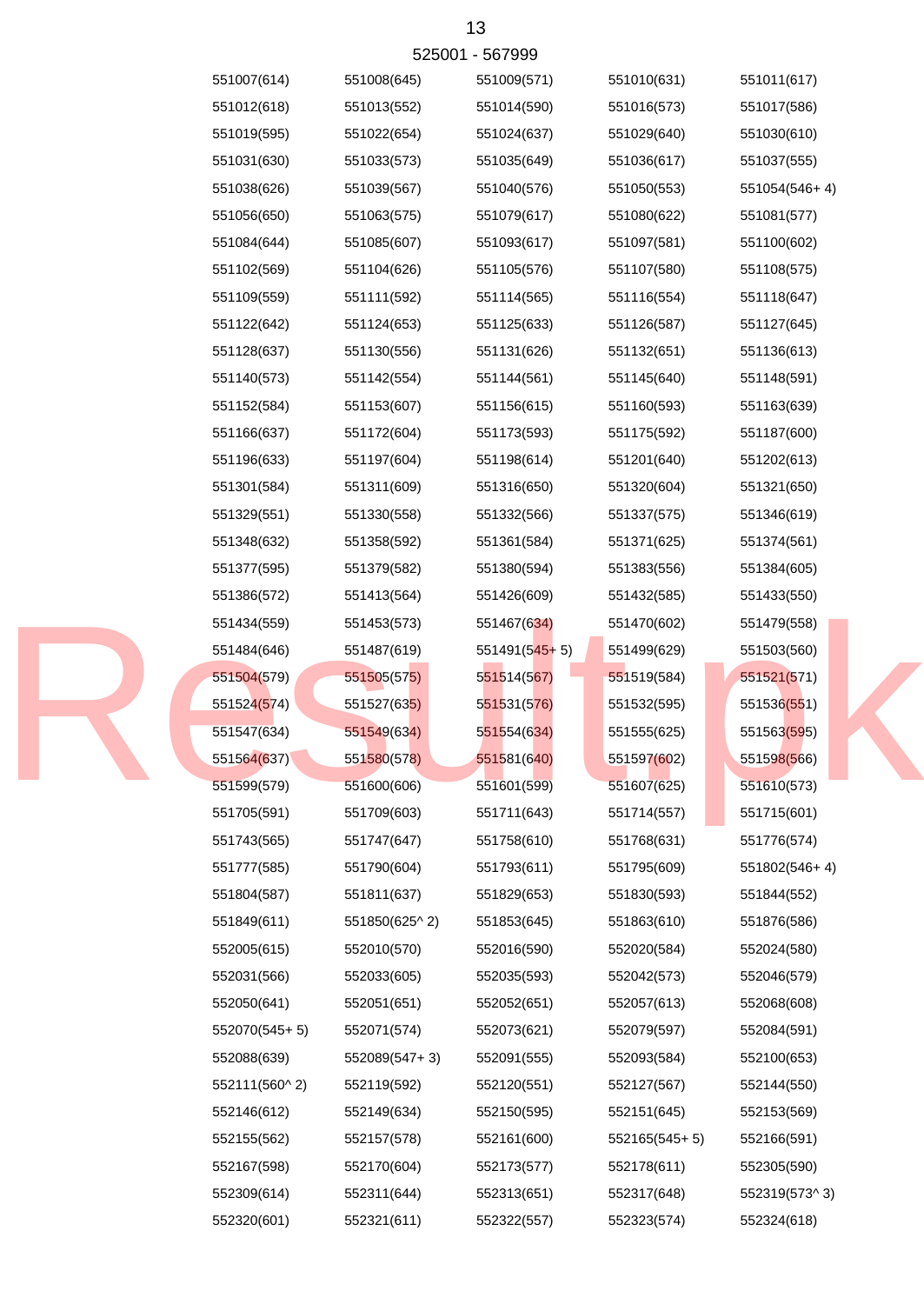|  | 552330(644)   | 552334(636)   | 552335(552)   | 552336(594)     | 552337(613^2) |
|--|---------------|---------------|---------------|-----------------|---------------|
|  | 552345(616)   | 552346(564)   | 552347(565)   | 552354(556)     | 552355(561)   |
|  | 552361(590)   | 552362(613)   | 552376(598)   | 552387(593)     | 552390(554)   |
|  | 552401(626)   | 552406(615)   | 552408(627)   | 552410(644)     | 552411(636)   |
|  | 552412(654)   | 552413(618)   | 552419(610)   | 552420(595)     | 552422(561)   |
|  | 552426(589^3) | 552432(647)   | 552438(613)   | 552441(561)     | 552442(636)   |
|  | 552444(565)   | 552445(632)   | 552451(624)   | 552454(644)     | 552458(609)   |
|  | 552459(598)   | 552460(601)   | 552462(548+2) | 552468(548+2)   | 552487(597)   |
|  | 552497(558^3) | 552499(619)   | 552501(562)   | 552502(622)     | 552507(563)   |
|  | 552515(640)   | 552520(590)   | 552522(621)   | 552610(553)     | 552611(545+5) |
|  | 552612(569)   | 552614(616)   | 552617(597)   | 552623(582)     | 552624(635)   |
|  | 552625(556)   | 552628(583)   | 552629(576)   | 552630(623)     | 552631(596)   |
|  | 552636(653)   | 552637(545+5) | 552642(609)   | 552643(649)     | 552644(618)   |
|  | 552651(549+1) | 552653(651)   | 552655(559)   | 552659(559)     | 552667(559)   |
|  | 552668(571)   | 552669(649)   | 552672(633)   | 552684(625)     | 552685(558)   |
|  | 552690(611)   | 552698(613)   | 552700(562)   | 552709(580)     | 552803(552)   |
|  | 552805(591)   | 552811(546+4) | 552816(575)   | 552817(553^3)   | 552822(588)   |
|  | 552823(613)   | 552830(550)   | 552834(623)   | $552836(549+1)$ | 552838(596)   |
|  | 552843(572)   | 552844(636)   | 552847(562)   | 552854(565)     | 552856(634)   |
|  | 552857(590)   | 552859(619)   | 552865(572)   | 552869(551)     | 552872(620)   |
|  | 552873(561)   | 552876(586^1) | 552877(597)   | 552878(617)     | 552880(642)   |
|  | 552885(618)   | 552894(579)   | 552897(648)   | 552898(629)     | 552900(602)   |
|  | 552902(601)   | 552903(608)   | 552907(559)   | 552909(647)     | 552912(589)   |
|  | 552913(577)   | 552916(647)   | 552923(580)   | 552924(616)     | 552927(565)   |
|  | 552929(652)   | 552938(551)   | 552945(561)   | 552953(564)     | 552955(575)   |
|  | 552957(577)   | 552969(594)   | 552973(553)   | 552976(634)     | 552978(564^3) |
|  | 552980(554)   | 552983(562)   | 552985(625)   | 552986(595)     | 552987(589)   |
|  | 552990(555)   | 552993(566)   | 552995(582)   | 552996(551)     | 552999(552)   |
|  | 553001(569)   | 553003(645)   | 553005(638)   | 553006(588)     | 553007(571)   |
|  | 553010(566)   | 553014(551)   | 553015(565)   | 553022(627)     | 553023(638)   |
|  | 553031(547+3) | 553037(596)   | 553038(554)   | 553041(580)     | 553042(650)   |
|  | 553045(574)   | 553046(564)   | 553048(588)   | 553049(614)     | 553052(625)   |
|  | 553054(621)   | 553055(561)   | 553056(626)   | 553057(577)     | 553058(549+1) |
|  | 553059(570)   | 553062(560)   | 553063(590)   | 553064(569)     | 553072(629)   |
|  | 553079(568)   | 553082(591)   | 553087(546+4) | 553088(597)     | 553090(577)   |
|  | 553092(614)   | 553099(586)   | 553103(598)   | 553104(552)     | 553107(610)   |
|  | 553108(557)   | 553109(593)   | 553110(570)   | 553114(582)     | 553116(650)   |
|  | 553118(602)   | 553123(602)   | 553127(620)   | 553128(566)     | 553130(551)   |
|  | 553135(622)   | 553137(635)   | 553140(547+3) | 553141(605)     | 553142(616)   |
|  | 553143(596)   | 553144(553)   | 553148(652)   | 553155(627)     | 553156(595)   |
|  | 553162(608)   | 553166(581)   | 553167(611)   | 553169(583)     | 553172(638)   |
|  | 553173(597)   | 553174(599)   | 553195(633)   | 553306(574)     | 553307(585)   |
|  | 553319(590)   | 553323(573)   | 553324(616)   | 553325(595)     | 553326(566)   |
|  |               |               |               |                 |               |

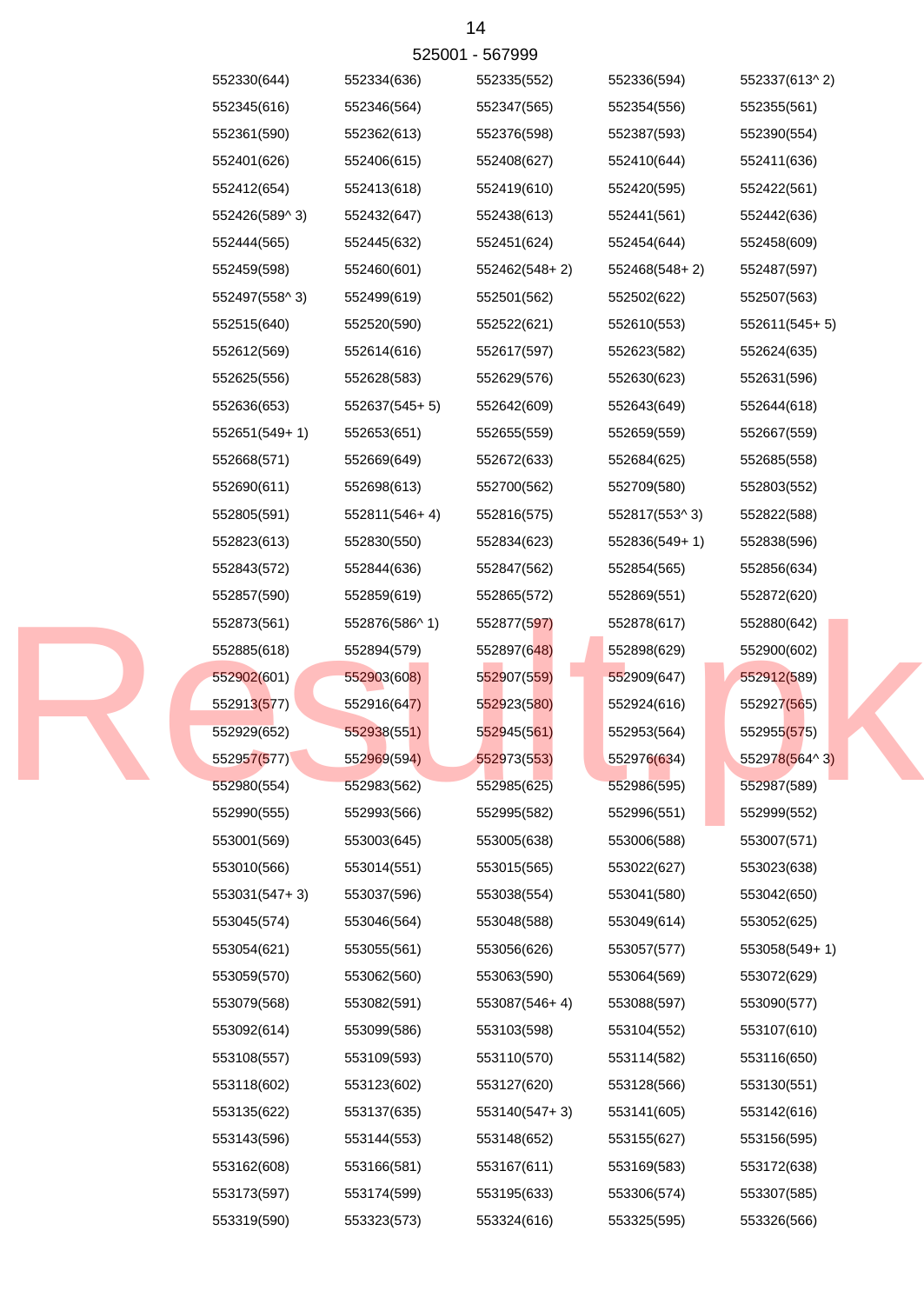| 525001 - 567999 |               |               |                            |               |               |  |  |
|-----------------|---------------|---------------|----------------------------|---------------|---------------|--|--|
|                 | 553335(651)   | 553336(617)   | 553338(636)                | 553339(580)   | 553350(618)   |  |  |
|                 | 553351(612)   | 553352(584)   | 553359(612)                | 553360(593)   | 553373(603)   |  |  |
|                 | 553375(607)   | 553382(567)   | 553383(645)                | 553385(605)   | 553386(579)   |  |  |
|                 | 553388(576)   | 553395(591)   | 553397(621)                | 553398(611)   | 553402(653^1) |  |  |
|                 | 553406(547+3) | 553409(568)   | 553410(566)                | 553411(585)   | 553416(570)   |  |  |
|                 | 553424(575)   | 553427(611)   | 553432(604)                | 553439(578)   | 553442(614)   |  |  |
|                 | 553444(575)   | 553447(559)   | 553449(588)                | 553452(649)   | 553457(647)   |  |  |
|                 | 553463(641)   | 553492(611)   | 553495(592)                | 553512(640)   | 553526(581)   |  |  |
|                 | 553529(575)   | 553536(571)   | 553542(608)                | 553545(638)   | 553547(565)   |  |  |
|                 | 553554(600)   | 553555(639)   | 553556(620)                | 553557(629)   | 553558(545+5) |  |  |
|                 | 553561(557)   | 553564(616)   | 553570(610)                | 553578(622)   | 553584(560)   |  |  |
|                 | 553590(553)   | 553606(630)   | 553615(582)                | 553626(600)   | 553628(598)   |  |  |
|                 | 553632(576)   | 553649(594)   | 553652(581)                | 553663(608)   | 553664(548+2) |  |  |
|                 | 553669(626)   | 553670(644^2) | 553692(600)                | 553694(618^1) | 553716(610)   |  |  |
|                 | 553723(601)   | 553729(586)   | 553740(581)                | 553742(594^1) | 553757(562)   |  |  |
|                 | 553909(571^3) | 553910(642)   | 553912(631)                | 553917(620)   | 553918(546+4) |  |  |
|                 | 553921(616)   | 553924(588)   | 553925(624)                | 554002(637)   | 554003(607)   |  |  |
|                 | 554008(586)   | 554013(621)   | 554014(650)                | 554016(552)   | 554018(628)   |  |  |
|                 | 554024(623)   | 554037(649)   | 554039(568)                | 554044(629)   | 554056(606)   |  |  |
|                 | 554057(577)   | 554061(559)   | 554067(581)                | 554202(631)   | 554205(640)   |  |  |
|                 | 554209(546+4) | 554215(586)   | 554220(550)                | 554224(545+5) | 554225(594)   |  |  |
|                 | 554231(554)   | 554234(601)   | 554254(575)                | 554255(611)   | 554264(576)   |  |  |
|                 | 554279(576)   | 554280(581)   | 554284(590)                | 554289(556)   | 554291(636)   |  |  |
|                 | 554304(559)   | 554306(580)   | 554317(615)                | 554320(603)   | 554324(644)   |  |  |
|                 | 554326(590)   | 554331(617)   | 554332(575)                | 554333(638)   | 554335(551)   |  |  |
|                 | 554344(653)   | 554345(638)   | 554349(592)                | 554351(638)   | 554358(550)   |  |  |
|                 | 554360(606)   | 554372(617)   | 554374(609 <sup>1</sup> 1) | 554387(643)   | 554396(560)   |  |  |
|                 | 554398(618)   | 554401(627)   | 554412(579)                | 554413(548+2) | 554423(637)   |  |  |
|                 | 554427(639)   | 554430(643)   | 554432(557)                | 554437(556)   | 554442(559)   |  |  |
|                 | 554445(591)   | 554604(649)   | 554615(602)                | 554618(578)   | 554624(574)   |  |  |
|                 | 554627(561)   | 554628(588)   | 554635(547+3)              | 554636(561)   | 554638(591)   |  |  |
|                 | 554639(592)   | 554643(594)   | 554644(648)                | 554646(649)   | 554647(563)   |  |  |
|                 | 554648(560)   | 554649(621)   | 554653(583)                | 554813(651)   | 554814(580)   |  |  |
|                 | 554815(604)   | 554816(623)   | 554817(651)                | 554822(638)   | 554824(551)   |  |  |
|                 | 554825(603)   | 554837(653)   | 554838(583)                | 554842(596)   | 554843(561)   |  |  |
|                 | 554847(644)   | 554850(566)   | 554856(617)                | 554872(553)   | 554878(566)   |  |  |
|                 | 554881(602)   | 554900(641)   | 554905(608)                | 554906(563)   | 554910(561)   |  |  |
|                 | 554914(619)   | 554915(641)   | 554921(591)                | 554928(608)   | 554929(614)   |  |  |
|                 | 554930(645)   | 554963(556)   | 554987(639)                | 554988(626)   | 554999(600)   |  |  |
|                 | 555002(590)   | 555003(558)   | 555009(597)                | 555012(562)   | 555201(592)   |  |  |
|                 | 555203(605)   | 555204(626)   | 555205(634)                | 555206(581)   | 555210(581)   |  |  |
|                 | 555211(584)   | 555213(632)   | 555214(581)                | 555216(642)   | 555217(626)   |  |  |
|                 | 555218(618)   | 555219(624)   | 555220(579)                | 555221(639)   | 555222(586)   |  |  |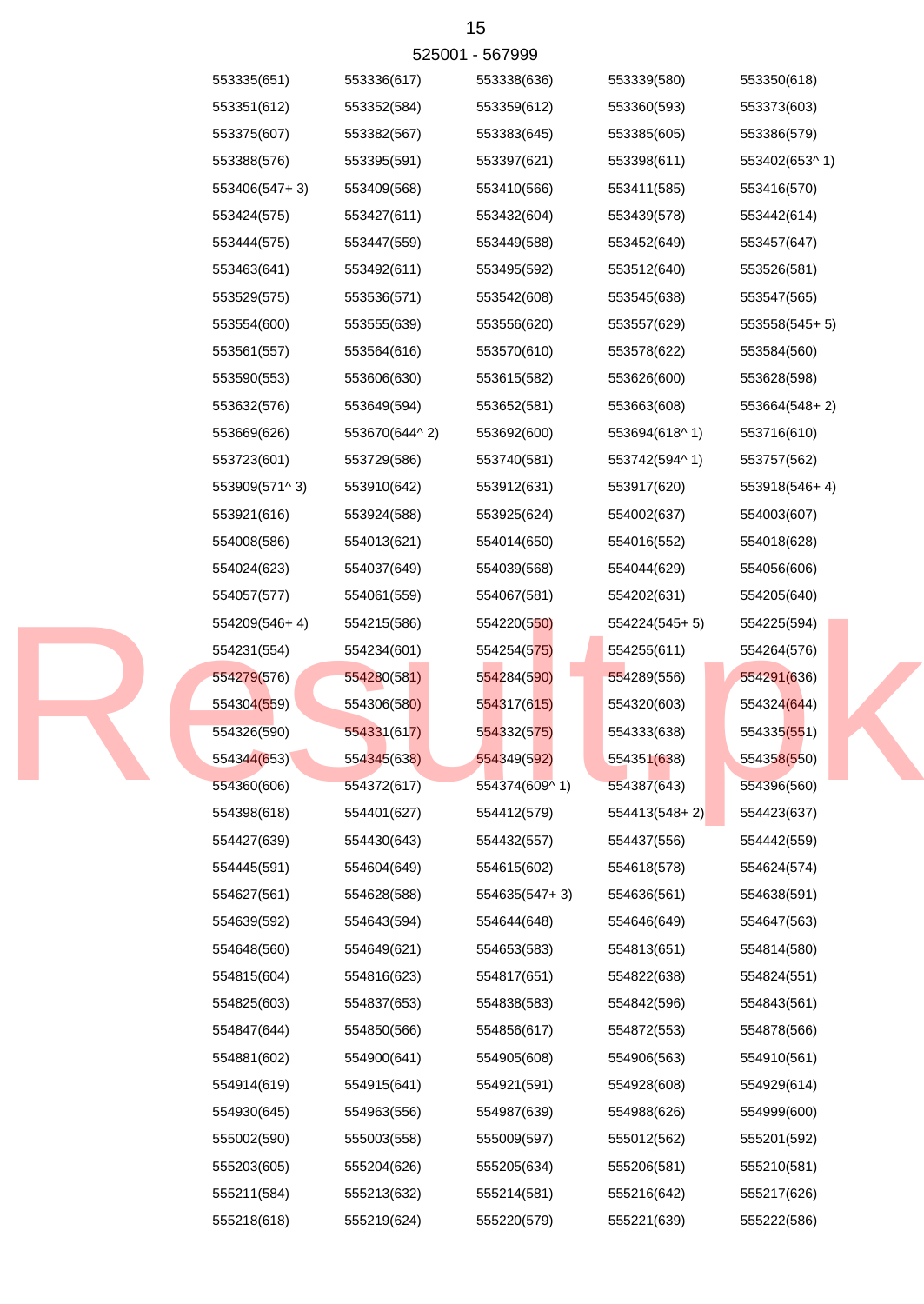| 555223(568)   | 555224(611)   | 555225(571)                  | 555226(640)   | 555227(612)   |
|---------------|---------------|------------------------------|---------------|---------------|
| 555228(625)   | 555231(568)   | 555236(625)                  | 555241(614)   | 555242(617)   |
| 555243(580)   | 555245(605)   | 555246(648)                  | 555250(608)   | 555251(648)   |
| 555252(617)   | 555254(550)   | 555256(632)                  | 555259(627)   | 555401(564)   |
| 555402(642)   | 555403(565)   | 555404(579)                  | 555407(630)   | 555408(562)   |
| 555409(550)   | 555411(637)   | 555413(611)                  | 555414(620)   | 555418(629)   |
| 555422(630)   | 555423(596)   | 555424(567)                  | 555427(545+5) | 555428(606)   |
| 555429(637)   | 555430(627)   | 555431(592)                  | 555432(594)   | 555434(598)   |
| 555435(606)   | 555436(624)   | 555438(616)                  | 555439(650)   | 555440(620)   |
| 555441(619)   | 555442(604)   | 555447(622)                  | 556002(613)   | 556005(572)   |
| 556011(619)   | 556012(636)   | 556015(593)                  | 556026(583)   | 556027(578)   |
| 556031(596)   | 556032(639)   | 556038(571)                  | 556044(608)   | 556048(555)   |
| 556057(572)   | 556058(567)   | 556064(581)                  | 556065(609)   | 556085(645)   |
| 556101(605)   | 556105(586)   | 556107(601)                  | 556115(591)   | 556116(609)   |
| 556301(562)   | 556335(648)   | 556337(587)                  | 556343(578^2) | 556346(567)   |
| 556349(551)   | 556503(582)   | 556505(610)                  | 556506(598)   | 556507(633)   |
| 556508(643)   | 556509(638)   | 556510(590)                  | 556512(553)   | 556513(638)   |
| 556515(611)   | 556519(548+2) | 556521(569)                  | 556522(601)   | 556523(645)   |
| 556528(555^3) | 556532(648)   | 556533(639)                  | 556538(634)   | 556539(559)   |
| 556540(563)   | 556542(581)   | 556544(565)                  | 556546(616)   | 556548(648)   |
| 556551(614)   | 556559(613)   | 556563(642)                  | 556565(578)   | 556566(633)   |
| 556569(634)   | 556573(631)   | 556574(634)                  | 556803(597)   | 556804(653)   |
| 556807(639)   | 556810(652)   | $556815(549+1)$              | 556826(560)   | 556828(582)   |
| 556831(616)   | 556842(611)   | 556844(622)                  | 556853(644)   | 556854(554^3) |
| 556863(566^2) | 556864(618)   | 556869(553)                  | 556870(563)   | 556871(643)   |
| 556884(557)   | 556885(634)   | 556888(618)                  | 556889(654)   | 556896(644)   |
| 557108(615)   | 557109(591)   | 557113(628 <sup>1</sup> , 3) | 557126(636)   | 557302(598)   |
| 557306(560^3) | 557309(624)   | 557310(572)                  | 557320(551)   | 557326(594)   |
| 557328(594)   | 557332(581)   | 557334(649)                  | 557501(591)   | 557502(642)   |
| 557506(592)   | 557508(557)   | 557512(578)                  | 557515(546+4) | 557518(591)   |
| 557519(634)   | 557521(632)   | 557525(619)                  | 557526(613)   | 557528(582)   |
| 557532(583)   | 557533(583)   | 557550(654)                  | 557555(566)   | 557558(571)   |
| 557561(654)   | 557563(626)   | 557801(646)                  | 557802(559)   | 557805(590)   |
| 557812(553)   | 557820(575)   | 558002(621)                  | 558006(583)   | 558007(653)   |
| 558015(631)   | 558017(627)   | 558018(653)                  | 558019(597)   | 558023(560)   |
| 558031(644)   | 558032(608)   | 558033(625)                  | 558035(561)   | 558036(592)   |
| 558038(607)   | 558040(571)   | 558043(616)                  | 558044(584)   | 558046(569)   |
| 558052(549+1) | 558060(629)   | 558061(602)                  | 558063(608)   | 558067(583)   |
| 558076(562)   | 558079(630)   | 558089(612)                  | 558093(579)   | 558094(650)   |
| 558095(561)   | 558098(569)   | 558105(631)                  | 558108(653)   | 558113(632)   |
| 558115(615)   | 558404(576)   | 558405(599)                  | 558408(645)   | 558409(592)   |
| 558410(603)   | 558411(654)   | 558412(631)                  | 558426(554)   | 558433(624)   |
| 558435(613)   | 558439(641)   | 558442(649)                  | 558449(610)   | 558451(587)   |
|               |               |                              |               |               |

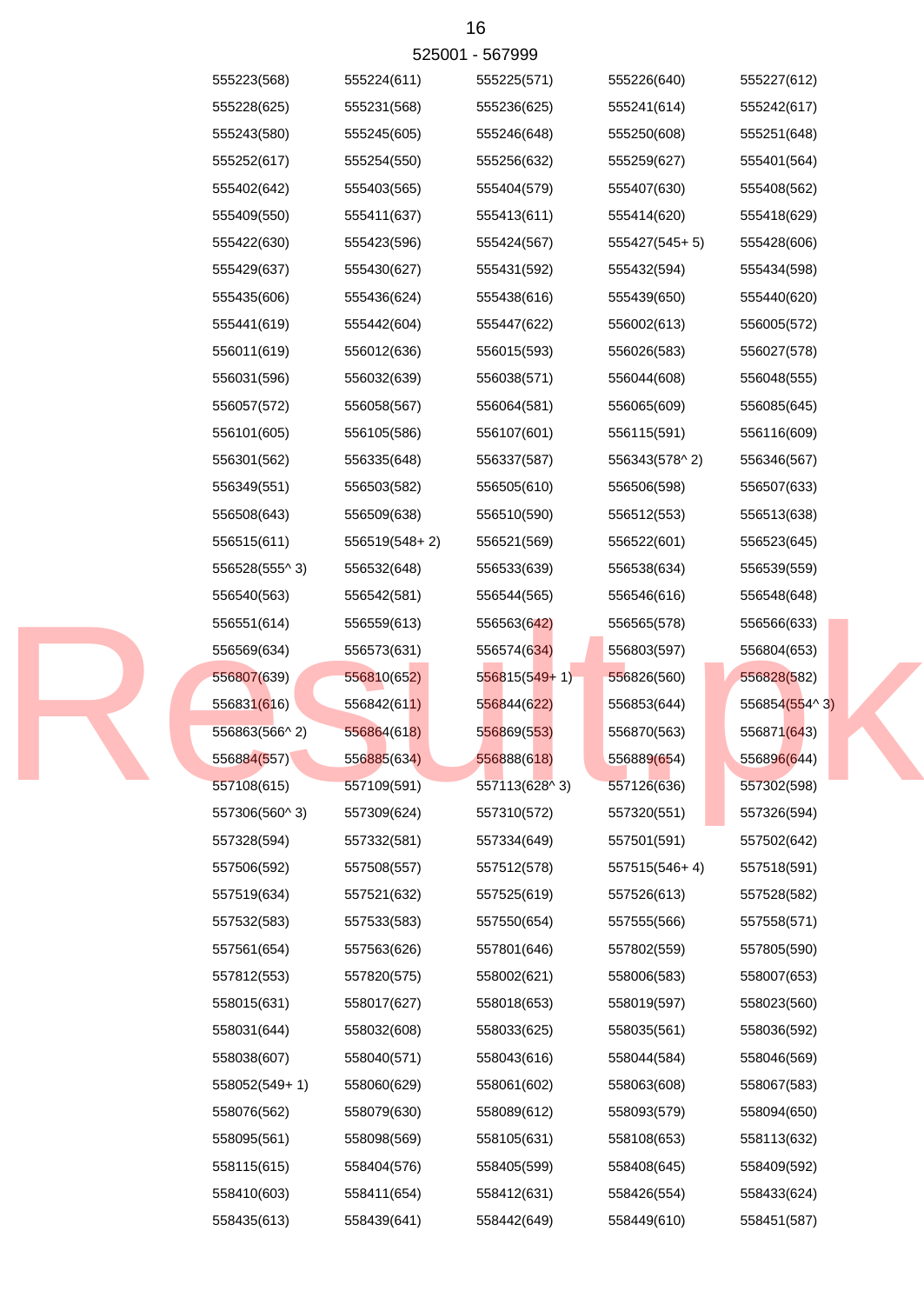| 558452(545+5) | 558454(607)     | 558455(643)     | 558463(650)   | 558465(642)   |
|---------------|-----------------|-----------------|---------------|---------------|
| 558472(604^1) | 558473(545+5)   | 558475(584)     | 558478(646)   | 558485(626)   |
| 558496(596)   | 558523(576)     | 558524(633)     | 558534(624)   | 558538(553)   |
| 558549(623)   | 558550(580)     | 558551(597)     | 558556(571^1) | 558557(599)   |
| 558903(593)   | 558906(646)     | 559002(605)     | 559005(627)   | 559009(637)   |
| 559022(554^2) | 559030(626)     | 559032(560)     | 559306(607)   | 559329(561)   |
| 559342(621)   | 559344(640)     | 559346(605)     | 559347(563)   | 559349(546+4) |
| 559350(564)   | 559355(641)     | 559357(602)     | 559362(568)   | 559367(647)   |
| 559369(632)   | 559378(550)     | 559381(564)     | 559382(562)   | 559384(589)   |
| 559385(615)   | 559386(628)     | 559388(621)     | 559389(571)   | 559392(550^3) |
| 559603(558)   | 559608(585)     | 559609(558)     | 559614(582)   | 559908(591)   |
| 559914(557)   | 559928(644)     | 559932(618)     | 559934(645)   | 559940(608)   |
| 559942(641)   | 559946(599)     | 560301(607)     | 560304(598)   | 560309(630)   |
| 560316(595)   | 560318(563)     | 560319(604)     | 560320(595)   | 560321(592)   |
| 560323(593)   | 560325(640)     | 560327(570)     | 560329(611)   | 560333(619)   |
| 560337(624)   | 560339(607)     | 560344(612)     | 560348(643)   | 560352(570)   |
| 560353(582)   | 560354(552)     | 560359(633)     | 560366(575)   | 560601(627)   |
| 560606(587)   | 560612(647)     | 560617(586)     | 560618(649)   | 560619(645)   |
| 560621(612)   | 560624(550)     | 560625(597)     | 560627(606)   | 560631(638)   |
| 560632(551)   | 560638(642)     | 560644(648)     | 560645(580)   | 560647(609)   |
| 560648(588)   | 560649(562)     | 560650(615)     | 560651(633)   | 560652(648)   |
| 560656(653)   | 560661(559)     | 560662(625)     | 560664(545+5) | 560665(647)   |
| 561012(570)   | 561015(551)     | 561023(614)     | 561067(573)   | 561072(640)   |
| 561073(547+3) | 561076(634)     | 561077(570)     | 561079(618)   | 561102(563)   |
| 561107(558)   | $561116(548+2)$ | 561125(554)     | 561126(647)   | 561128(572)   |
| 561130(595)   | 561134(635)     | 561135(573)     | 561139(577)   | 561140(635)   |
| 561143(639)   | 561144(550)     | $561145(547+3)$ | 561146(561)   | 561149(592)   |
| 561156(554)   | 561161(608)     | 561162(611)     | 561164(582)   | 561165(586)   |
| 561166(548+2) | 561167(607)     | 561168(614)     | 561169(649)   | 561171(548+2) |
| 561174(586)   | 561189(572)     | 561191(549+1)   | 561195(568)   | 561199(581)   |
| 561205(620)   | 561503(625)     | 561504(649)     | 561513(576)   | 561523(647)   |
| 561531(559)   | 561543(621)     | 561561(618)     | 561579(580)   | 561580(547+3) |
| 561585(599)   | 561591(604)     | 561595(582)     | 561599(546+4) | 561600(575)   |
| 561601(578)   | 561602(651)     | 561608(639)     | 561617(558)   | 561619(578)   |
| 562002(567)   | 562006(546+4)   | 562008(562)     | 562009(589)   | 562011(574)   |
| 562012(549+1) | 562013(650)     | 562024(552)     | 562033(558)   | 562038(551)   |
| 562039(571)   | 562047(644)     | 562048(611)     | 562057(571)   | 562059(605)   |
| 562069(556)   | 562070(567)     | 562071(587)     | 562072(581)   | 562075(556)   |
| 562076(564)   | 562077(570)     | 562079(566)     | 562081(653)   | 562083(628)   |
| 562087(587)   | 562090(650)     | 562091(604)     | 562092(570)   | 562094(651)   |
| 562095(631)   | 562096(552)     | 562097(558)     | 562099(631)   | 562104(549+1) |

562105(574) 562107(593) 562108(596) 562114(595) 562122(581)

562126(567) 562403(642) 562406(582) 562428(560) 562441(601)



17 525001 - 567999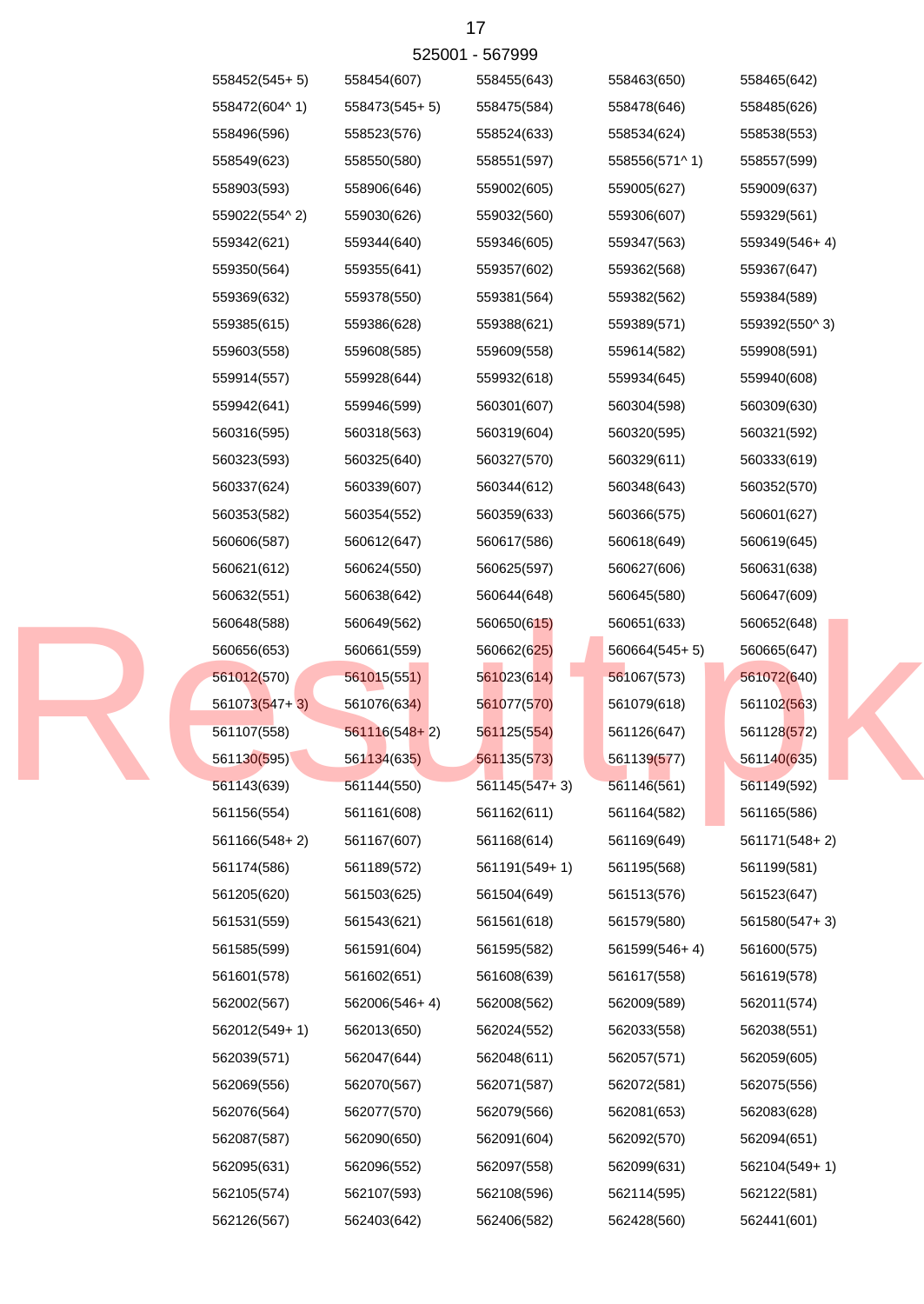525001 - 567999

| 562443(563)   | 562444(553)     | 562446(557)   | 562448(582)   | 562453(587)     |
|---------------|-----------------|---------------|---------------|-----------------|
| 562459(575)   | 562462(546+4)   | 562471(562)   | 562496(573)   | 562500(556)     |
| 562506(569)   | 562537(589)     | 562541(641)   | 562542(622)   | 562543(628)     |
| 562544(562)   | 562560(550)     | 562563(590)   | 562564(562)   | 562565(600)     |
| 562570(545+5) | 562574(555)     | 562575(547+3) | 562577(568)   | 562580(589)     |
| 562582(590)   | 562584(551)     | 562600(627)   | 562602(628)   | 562607(578)     |
| 562609(556)   | 562612(569)     | 562624(563)   | 562626(642)   | 562630(554)     |
| 562632(596)   | 562634(620)     | 563001(558)   | 563007(597)   | 563012(546+4)   |
| 563019(585)   | 563027(563)     | 563028(577)   | 563040(552)   | 563046(553)     |
| 563051(551)   | 563056(568)     | 563057(618)   | 563058(571)   | 563064(616)     |
| 563066(620)   | 563306(557^3)   | 563314(570)   | 563335(635)   | 563371(638)     |
| 563394(589)   | 563397(574)     | 563401(591)   | 563402(547+3) | 563612(571)     |
| 563617(567)   | 563628(608)     | 563635(582)   | 563649(553)   | 563650(584^2)   |
| 563671(593)   | 563672(565)     | 563675(597)   | 563676(593^1) | 563677(621)     |
| 563679(547+3) | 563680(613)     | 563681(613)   | 563683(610)   | 563684(556)     |
| 563685(652)   | 563686(596)     | 563689(624)   | 563704(561)   | 563705(566)     |
| 563707(616)   | 564002(582^1)   | 564035(547+3) | 564036(587)   | 564037(601)     |
| 564038(615)   | 564042(631)     | 564306(559)   | 564310(589)   | 564316(559)     |
| 564319(557)   | 564321(572)     | 564327(573)   | 564330(555)   | 564348(560)     |
| 564372(556)   | 564374(578)     | 564375(593)   | 564377(554)   | 564378(598)     |
| 564380(553)   | 564382(631)     | 564385(652)   | 564387(616)   | 564388(634)     |
| 564392(641)   | 564393(572)     | 564395(552)   | 564396(634)   | 564398(559)     |
| 564399(555)   | 564403(594)     | 564404(648)   | 564406(645)   | 564407(578)     |
| 564412(608)   | 564431(625)     | 564437(589)   | 564441(575)   | 564442(579)     |
| 564449(570)   | $564453(548+2)$ | 564454(643)   | 564807(606)   | 564813(577)     |
| 564825(567)   | 564848(606)     | 564886(563)   | 564897(550)   | $564900(545+5)$ |
| 564903(618)   | 564919(581)     | 564921(585)   | 564922(574)   | 564927(614)     |
| 564928(639)   | 564929(601)     | 564930(608)   | 564939(564)   | 564944(598)     |
| 564955(606)   | 564956(556)     | 564963(571)   | 564968(617)   | 564973(613)     |
| 564979(592)   | 564981(654)     | 564985(592)   | 564991(609)   | 564995(565)     |
| 565009(650)   | 565020(549+1)   | 565021(582)   | 565022(591)   | 565042(551)     |
| 565044(575)   | 565051(642)     | 565052(645)   | 565053(569)   | 565301(634)     |
| 565303(653)   | 565313(606)     | 565416(600)   | 565431(545+5) | 565442(605)     |
| 565443(590)   | 565444(583)     | 565446(560)   | 565447(590)   | 565448(600)     |
| 565449(575)   | 565450(581)     | 565455(590)   | 565465(652)   | 565468(568)     |
| 565469(584)   | 565825(554)     | 565831(568)   | 565839(557)   | 565842(555)     |
| 565852(598)   | 565862(566)     | 565873(581)   | 565875(561)   | 565877(631)     |
| 565881(602)   | 565887(560)     | 565895(650)   | 565898(558)   | 565902(649)     |
| 565923(616)   | 565928(556)     | 565932(550)   | 566307(600)   | 566312(575)     |
| 566313(569)   | 566318(651)     | 566602(597)   | 566621(591)   | 566631(635)     |
| 566632(559)   | 566654(588)     | 566658(642)   | 566660(557)   | 566662(591)     |
| 566663(637)   | 566666(619)     | 566667(606)   | 566668(572)   | 566670(557)     |
| 566676(607)   | 566681(619)     | 566693(579)   | 567007(552)   | 567012(567)     |
|               |                 |               |               |                 |

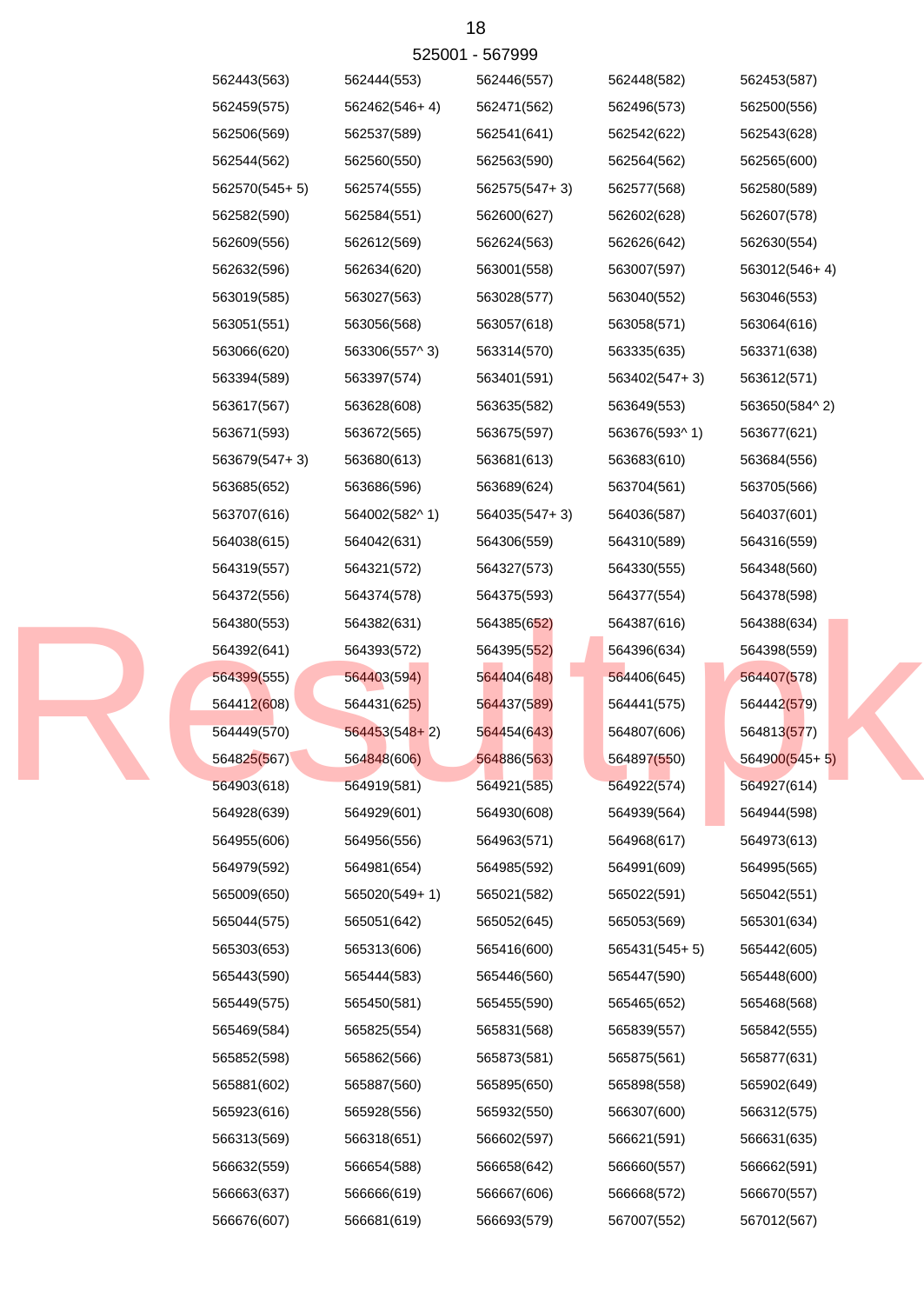# 525001 - 567999

|          | 567022(573)   | 567024(607)            | 567025(644)     | 567027(581)     | 567028(574)     |
|----------|---------------|------------------------|-----------------|-----------------|-----------------|
|          | 567033(582)   | 567034(642)            | 567401(601)     | 567408(608)     | 567410(597)     |
|          | 567413(565)   | 567414(587)            | ***********     | ***********     | ***********     |
| Grade: D |               |                        |                 |                 |                 |
|          | 525009(491)   | 525027(465)            | 525028(484^1)   | 525034(443)     | 525045(458^1)   |
|          | 525047(530)   | 525050(537)            | $525051(435+5)$ | 525052(478)     | 525054(515)     |
|          | 525060(451)   | 525062(444)            | 525063(454)     | 525064(459)     | 525067(534)     |
|          | 525075(481)   | 525077(480)            | 525087(526)     | 525088(482^2)   | $525089(435+5)$ |
|          | 525094(485^1) | 525109(530)            | 525111(544)     | 525132(535)     | 525204(514)     |
|          | 525207(533)   | 525209(518)            | 525220(494)     | 525222(479^2)   | 525228(486)     |
|          | 525234(476)   | 525235(496)            | 525241(436+4)   | 525242(488)     | 525245(545^3)   |
|          | 525246(449)   | 525247(491)            | 525248(526)     | 525253(478)     | 525254(504)     |
|          | 525258(541)   | 525270(517)            | 525271(521)     | 525274(527)     | 525276(535)     |
|          | 525280(491)   | 525281(505)            | 525288(505)     | 525289(535)     | 525292(481^2)   |
|          | 525297(509)   | 525308(509)            | 525309(514^1)   | 525343(505)     | 525345(504)     |
|          | 525346(541)   | 525347(502^3)          | 525350(535)     | 525351(530)     | 525355(541)     |
|          | 525359(486)   | 525361(477)            | 525363(534)     | 525368(501)     | 525372(493^1)   |
|          | 525401(544)   | 525402(524)            | 525404(500)     | 525408(501)     | 525410(540)     |
|          | 525411(532)   | 525414(514)            | 525418(500)     | 525422(523)     | 525426(516)     |
|          | 525427(477)   | 525431(522^2)          | 525437(543)     | 525448(490)     | 525449(497)     |
|          | 525450(478)   | 525453(498)            | 525455(539)     | 525457(439+1)   | 525464(523)     |
|          | 525465(455^2) | 525469(527)            | 525470(512)     | $525473(437+3)$ | 525482(549^1)   |
|          | 525494(524^2) | $525504(509^{\circ}2)$ | 525518(511)     | 525520(504)     | 525525(522)     |
|          | 525551(487)   | 525552(518)            | 525556(445^3)   | 525569(476)     | 525571(534)     |
|          | 525572(538)   | 525580(483)            | 525581(504)     | 525585(521)     | 525587(479)     |
|          | 525703(461)   | 525731(499)            | 525732(484^3)   | 525796(531^3)   | 525802(453^2)   |
|          | 525815(524^2) | 525837(500)            | 525842(498)     | 526005(512)     | 526006(541)     |
|          | 526012(515)   | 526014(508)            | 526021(519)     | 526022(483^2)   | 526023(538)     |
|          | 526026(449)   | 526028(525)            | 526030(444)     | 526033(458)     | 526036(520)     |
|          | 526037(493)   | 526040(529)            | 526043(511)     | 526053(456)     | 526065(446)     |
|          | 526077(460^2) | 526078(527)            | 526081(486)     | 526205(520)     | 526209(528)     |
|          | 526215(529)   | 526216(523^2)          | 526218(483)     | 526219(445^1)   | 526220(442)     |
|          | 526222(478)   | 526227(490)            | 526228(495)     | 526255(516)     | 526258(498)     |
|          | 526261(502)   | 526263(529)            | 526306(538)     | 526307(488)     | 526315(498^2)   |
|          | 526319(511)   | 526323(530)            | 526347(537)     | 526348(531)     | 526349(516)     |
|          | 526350(464^3) | 526351(510)            | 526352(494)     | 526510(525)     | 526514(535)     |
|          | 526518(529^1) | 526528(535^1)          | 526613(504^1)   | 526619(511)     | 526621(515)     |
|          | 526626(526)   | 526629(544)            | 526639(502)     | 526643(469)     | 526644(529)     |
|          | 526648(541)   | 526653(497)            | 526657(513)     | 526658(490)     | 526659(529)     |
|          | 526660(497)   | 526679(529)            | 526684(509)     | 526698(499)     | 526700(534)     |
|          | 526710(526)   | 526713(511)            | 526714(530)     | 526784(508)     | 526785(543)     |
|          | 526789(482^3) | 527007(521)            | 527008(488)     | 527016(537)     | 527025(481)     |
|          | 527026(544^2) | 527041(503)            | 527048(533)     | 527049(495)     | 527054(515)     |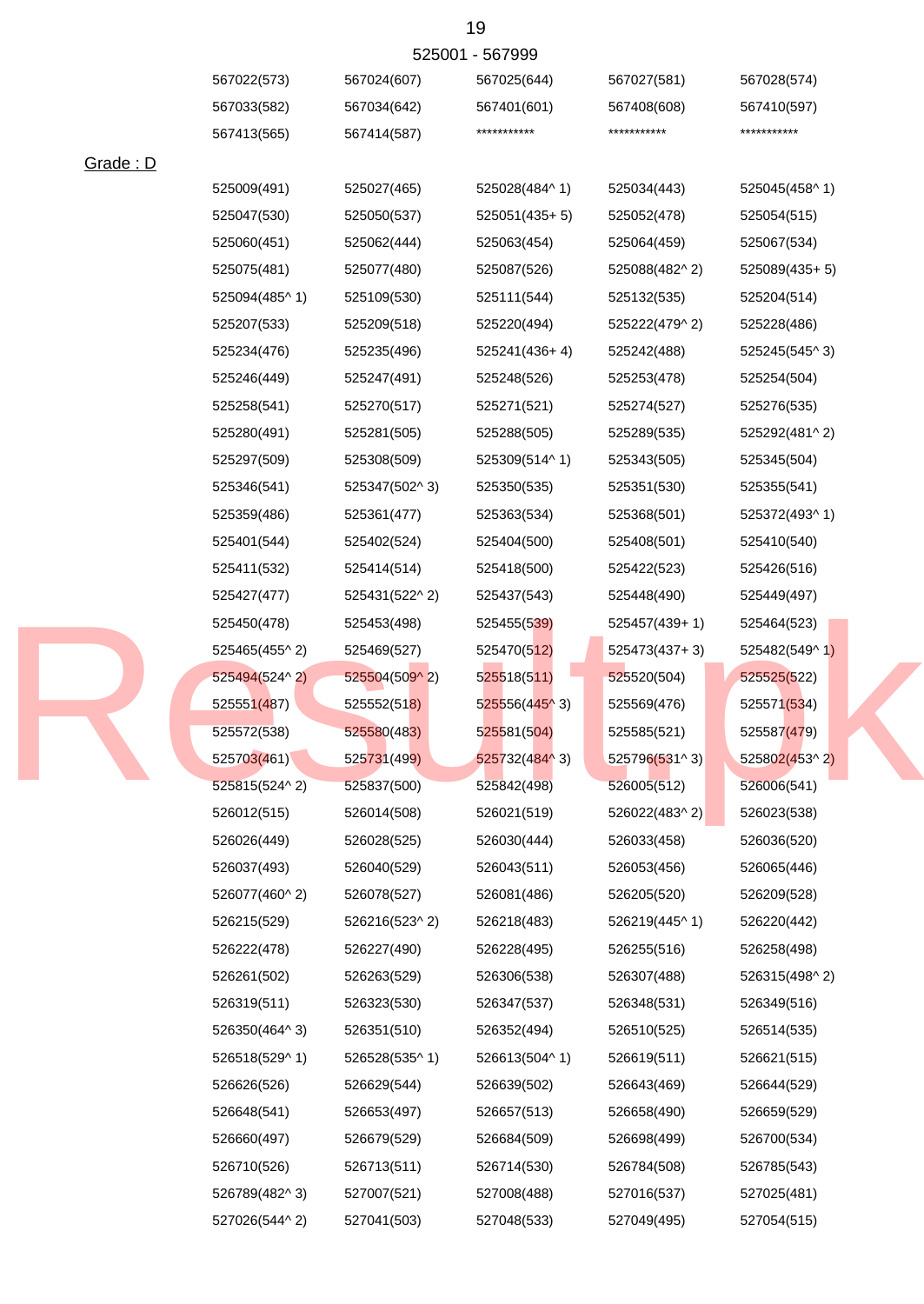| 527055(536)   | 527058(533)   | 527065(463^3) | 527070(537)   | 527076(539)   |
|---------------|---------------|---------------|---------------|---------------|
| 527078(474^2) | 527079(530)   | 527083(535)   | 527089(515)   | 527090(541)   |
| 527098(514)   | 527104(542)   | 527105(515)   | 527106(530^2) | 527112(499)   |
| 527121(516)   | 527123(533)   | 527124(535)   | 527128(523)   | 527129(504)   |
| 527131(525)   | 527132(517)   | 527135(511)   | 527155(477)   | 527160(457^1) |
| 527161(491)   | 527162(532)   | 527163(541)   | 527164(482)   | 527167(535)   |
| 527171(522)   | 527180(536)   | 527182(489)   | 527187(538)   | 527188(481)   |
| 527193(544)   | 527195(536)   | 527196(481)   | 527207(541)   | 527210(534)   |
| 527246(539)   | 527249(518)   | 527303(530)   | 527309(525)   | 527312(481)   |
| 527314(478)   | 527320(504)   | 527321(520)   | 527329(455)   | 527330(540)   |
| 527331(513)   | 527336(520)   | 527340(466)   | 527342(493)   | 527343(478)   |
| 527344(523)   | 527345(537)   | 527349(488)   | 527350(472)   | 527353(494)   |
| 527354(500^1) | 527356(473)   | 527505(492)   | 527507(526)   | 527508(492)   |
| 527509(480)   | 527512(516)   | 527518(453)   | 527519(528)   | 527529(506^2) |
| 527536(493)   | 527547(500)   | 527605(532)   | 527607(479)   | 527610(512)   |
| 527614(530)   | 527619(535^2) | 527623(523^2) | 527624(505)   | 527625(469)   |
| 527626(528)   | 527629(501)   | 527634(486)   | 527645(468)   | 527652(516)   |
| 527654(498)   | 527700(481^1) | 527713(464)   | 527716(494)   | 527801(477)   |
| 527807(500)   | 527812(473^3) | 527826(527)   | 527828(482^3) | 527829(490)   |
| 528002(481)   | 528011(470)   | 528012(506)   | 528013(480)   | 528020(451)   |
| 528024(477)   | 528025(465)   | 528027(506)   | 528029(445)   | 528030(504)   |
| 528031(473)   | 528035(510)   | 528038(539)   | 528045(502)   | 528052(509^1) |
| 528059(442^2) | 528060(453)   | 528061(471)   | 528073(499)   | 528082(489)   |
| 528086(544)   | 528202(525)   | 528212(537)   | 528216(529)   | 528219(532)   |
| 528220(533)   | 528222(536)   | 528228(527)   | 528233(485)   | 528238(534)   |
| 528246(505)   | 528247(493)   | 528248(456)   | 528249(513)   | 528250(496)   |
| 528251(524)   | 528258(536)   | 528264(534)   | 528265(525)   | 528273(509)   |
| 528274(511)   | 528281(506)   | 528289(526)   | 528293(529)   | 528414(447^2) |
| 528421(519)   | 528440(542)   | 528452(533)   | 528455(518)   | 528456(528)   |
| 528459(494)   | 528465(518)   | 529019(448^3) | 529069(477)   | 529219(483)   |
| 529234(534)   | 529239(506)   | 529240(529)   | 529255(521^1) | 529299(470)   |
| 529401(524)   | 529419(529^2) | 529423(501)   | 529429(526)   | 529433(514)   |
| 529602(464)   | 529605(486)   | 529607(520)   | 529644(463)   | 529651(486)   |
| 529676(504)   | 529677(518^2) | 529680(538)   | 529806(537)   | 529811(505)   |
| 529827(541)   | 529833(465)   | 529842(506)   | 529843(504)   | 530007(490)   |
| 530008(508)   | 530010(544)   | 530021(502^2) | 530023(468)   | 530026(523)   |
| 530030(514)   | 530033(501)   | 530034(493)   | 530035(499)   | 530039(535)   |
| 530202(523^3) | 530218(464)   | 530220(537)   | 530231(523)   | 530243(542)   |
| 530404(511)   | 530409(458)   | 530410(498)   | 530417(528)   | 530606(504)   |
| 530622(462)   | 530625(521)   | 530629(504)   | 530630(535)   | 530645(515)   |
| 530657(521)   | 530658(507)   | 530672(449)   | 530676(453)   | 530681(494)   |
| 530683(463)   | 530684(462)   | 530687(540)   | 530697(533)   | 530700(496)   |
| 530702(503)   | 530707(482)   | 530729(535)   | 530731(516)   | 530739(533)   |

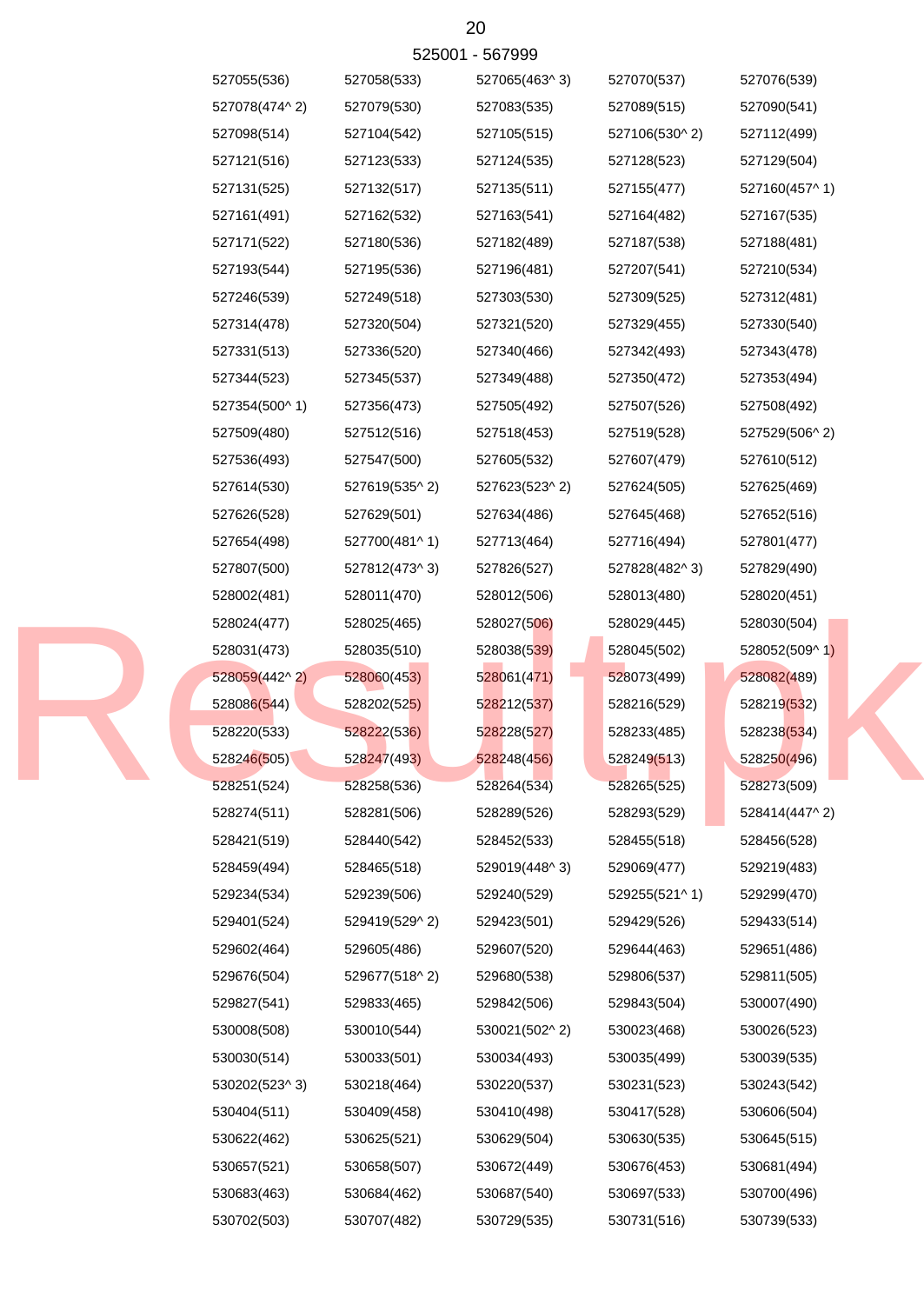|  | 530740(508)   | 530742(503) | 530750(485)   | 531036(514)   | 531040(524) |
|--|---------------|-------------|---------------|---------------|-------------|
|  | 531043(442)   | 531059(538) | 531064(516)   | 531068(525)   | 531069(532) |
|  | 531070(520)   | 531074(529) | 531076(514)   | 531085(512)   | 531100(542) |
|  | 531109(507)   | 531114(504) | 531116(509)   | 531118(501)   | 531129(494) |
|  | 531130(479)   | 531133(522) | 531141(511)   | 531159(464)   | 531165(532) |
|  | 531180(471^3) | 531190(497) | 531404(504)   | 531408(534)   | 531502(539) |
|  | 531505(471)   | 531506(542) | 531509(470)   | 531701(532)   | 531710(541) |
|  | 531728(529^3) | 531740(458) | 531752(514)   | 531763(541)   | 532105(477) |
|  | 532107(495)   | 532116(531) | 532117(508)   | 532127(506)   | 532134(480) |
|  | 532304(496)   | 532354(533) | 532616(487^3) | 532643(528)   | 532664(532) |
|  | 532665(537)   | 532667(491) | 532681(531)   | 532699(526)   | 532708(516) |
|  | 533001(453)   | 533007(523) | 533015(463)   | 533019(484)   | 533022(484) |
|  | 533028(497^3) | 533036(463) | 533038(536)   | 533041(438+2) | 533042(443) |
|  | 533063(438+2) | 533066(535) | 533306(483)   | 533307(501)   | 533312(525) |
|  | 533315(484)   | 533317(539) | 533323(524)   | 533330(505)   | 533332(536) |
|  | 533335(471^1) | 533336(453) | 533339(504)   | 533350(446)   | 533357(522) |
|  | 533358(514)   | 533363(478) | 533365(501)   | 533369(495)   | 533370(450) |
|  | 533371(480)   | 533375(476) | 533603(475)   | 533608(511)   | 533610(464) |
|  | 533620(532)   | 533638(470) | 533645(456)   | 533646(490)   | 533647(486) |
|  | 533649(461)   | 533652(453) | 533653(466)   | 533659(451)   | 533664(478) |
|  | 533671(464)   | 533672(450) | 533675(510)   | 534005(487)   | 534007(530) |
|  | 534012(535)   | 534014(486) | 534016(537)   | 534018(516)   | 534019(542) |
|  | 534021(440)   | 534023(478) | 534026(505)   | 534027(443)   | 534030(452) |
|  | 534032(446)   | 534036(537) | 534037(484)   | 534038(450)   | 534040(464) |
|  | 534042(454)   | 534043(453) | 534048(456)   | 534049(511)   | 534050(516) |
|  | 534055(453)   | 534060(472) | 534061(463)   | 534064(501)   | 534302(480) |
|  | 534303(473)   | 534306(518) | 534308(441)   | 534309(536)   | 534310(513) |
|  | 534322(463)   | 534327(485) | 534330(497)   | 534331(512)   | 534332(534) |
|  | 534337(441)   | 534342(440) | 534344(464)   | 534347(462)   | 534350(477) |
|  | 534353(486)   | 534354(451) | 534356(516)   | 534363(478)   | 534364(489) |
|  | 534368(496)   | 534603(527) | 534604(489)   | 534605(491)   | 534610(503) |
|  | 534613(461)   | 534616(468) | 534617(528)   | 534620(448)   | 534621(480) |
|  | 534622(463)   | 534625(440) | 534627(544)   | 534628(447)   | 534629(476) |
|  | 534632(500)   | 534633(518) | 534634(447)   | 534635(548^3) | 534639(515) |
|  | 534641(462)   | 534645(501) | 534646(491)   | 534662(526)   | 534669(503) |
|  | 534675(509)   | 534676(480) | 535016(519)   | 535020(506)   | 535021(480) |
|  | 535023(449)   | 535034(513) | 535038(481)   | 535308(535)   | 535311(533) |
|  | 535314(436+4) | 535317(466) | 535323(456)   | 535324(477)   | 535325(529) |
|  | 535329(540)   | 535331(466) | 535335(502)   | 535606(486)   | 535609(488) |
|  | 535622(540)   | 535633(521) | 535642(527)   | 535643(524)   | 535645(537) |
|  | 535654(463)   | 535655(458) | 535658(488)   | 535659(544)   | 535663(537) |
|  | 535665(527)   | 535668(474) | 535671(541)   | 535683(455)   | 536015(457) |
|  | 536016(531)   | 536018(458) | 536019(540)   | 536021(513)   | 536023(467) |
|  |               |             |               |               |             |

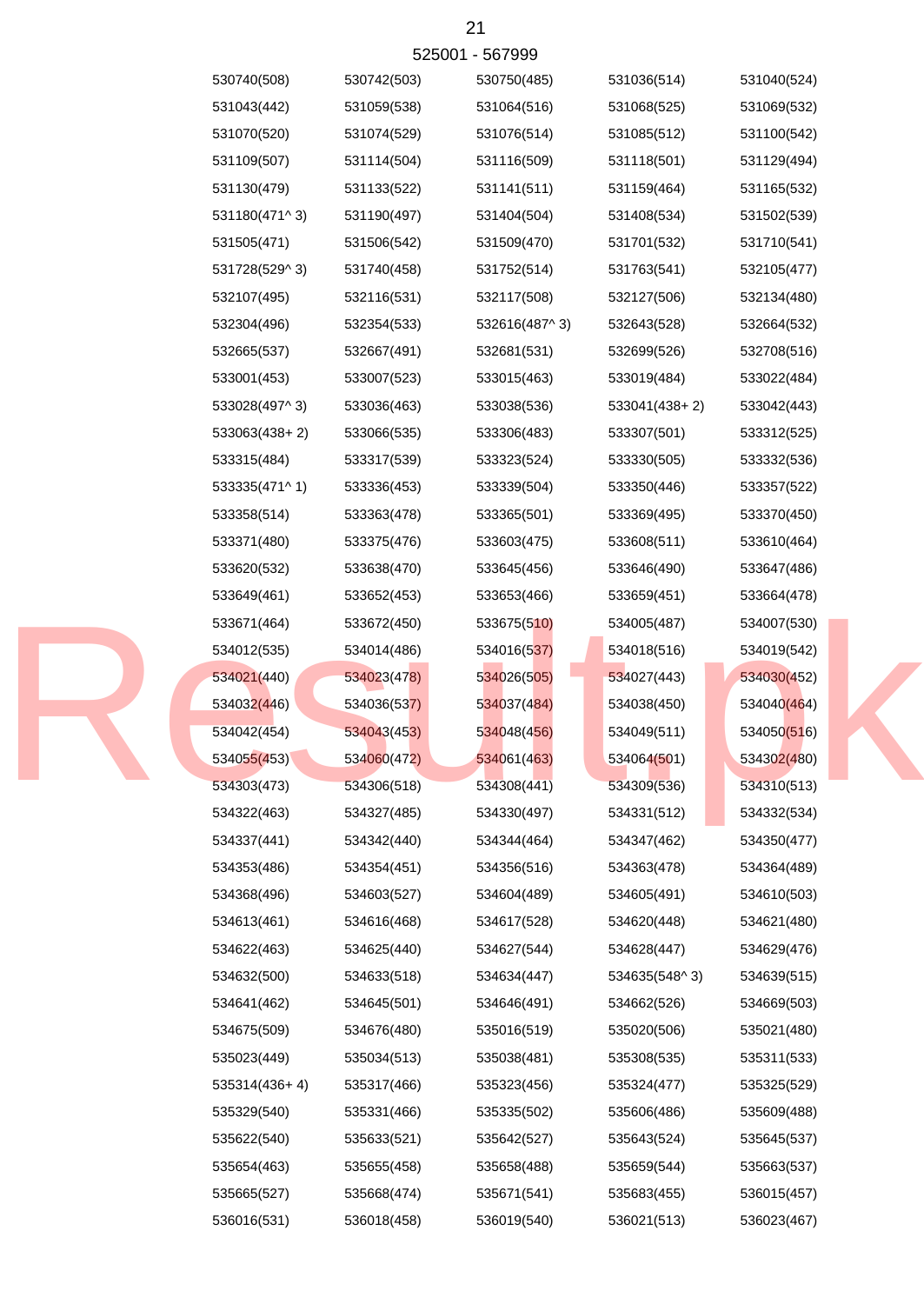| 536030(531)   | 536039(535)   | 536042(534)     | 536049(531^3) | 536062(487)   |
|---------------|---------------|-----------------|---------------|---------------|
| 536064(543)   | 536065(479)   | 536066(493)     | 536073(520)   | 536074(497)   |
| 536077(462)   | 536083(435+5) | 536084(518^3)   | 536086(452)   | 536090(442)   |
| 536094(524)   | 536099(522)   | 536103(505)     | 536105(520)   | 536106(507)   |
| 536107(474^3) | 536108(532)   | 536114(501)     | 536118(532)   | 536121(448)   |
| 536127(529)   | 536130(457)   | 536131(447)     | 536132(493)   | 536133(504)   |
| 536134(458^3) | 536135(500)   | 536137(537)     | 536138(479)   | 536139(504)   |
| 536140(482)   | 536141(456)   | 536143(522)     | 536148(469)   | 536150(533^1) |
| 536153(471)   | 536154(492)   | 536155(496)     | 536158(518)   | 536180(477)   |
| 536196(479)   | 536197(541)   | 536198(480)     | 536199(467)   | 536200(532)   |
| 536206(459)   | 536207(506)   | 536213(542)     | 536214(521)   | 536215(514)   |
| 536218(486)   | 536220(522)   | 536233(458)     | 536237(468)   | 536239(525^1) |
| 536245(540)   | 536708(517)   | 536710(457)     | 536711(442^2) | 536713(508)   |
| 536714(484)   | 536715(477)   | 536717(456)     | 536721(520)   | 536724(528)   |
| 536730(442)   | 537004(473)   | 537014(498)     | 537021(517)   | 537024(534)   |
| 537025(482)   | 537027(499)   | 537032(470)     | 537034(532)   | 537035(449)   |
| 537037(462)   | 537041(488)   | 537046(503)     | 537049(544)   | 537051(452)   |
| 537057(493)   | 537058(541)   | 537060(472)     | 537076(486^3) | 537081(512)   |
| 537085(499)   | 537402(485)   | 537405(452)     | 537409(447)   | 537605(534)   |
| 537606(487)   | 537610(537)   | 537619(475)     | 537633(455)   | 537639(438+2) |
| 537642(510)   | 537643(485)   | 537644(447)     | 537645(492)   | 537647(456)   |
| 537648(473)   | 537649(453)   | 537652(482)     | 537653(497^1) | 537655(444)   |
| 537656(504)   | 537659(448)   | $537663(436+4)$ | 537664(447)   | 537666(544)   |
| 537667(517)   | 537668(469)   | 537670(451)     | 537672(518)   | 537673(462)   |
| 537675(446)   | 537677(440)   | 537678(472)     | 537679(454)   | 537697(438+2) |
| 538003(531)   | 538005(511)   | 538007(463)     | 538009(513)   | 538011(501)   |
| 538012(460)   | 538013(490)   | 538014(454)     | 538022(492)   | 538027(526)   |
| 538030(519)   | 538031(446)   | 538034(514)     | 538036(540)   | 538402(487)   |
| 538404(461)   | 538413(540)   | 538417(474)     | 538420(525)   | 538422(474)   |
| 538423(517)   | 538424(494)   | 538425(480)     | 538433(507)   | 538437(538)   |
| 538443(463)   | 538452(469)   | 538454(500)     | 550011(505)   | 550013(464)   |
| 550014(518)   | 550015(466)   | 550022(480)     | 550029(521)   | 550031(515)   |
| 550034(535)   | 550046(508)   | 550048(459)     | 550050(473)   | 550059(491)   |
| 550097(543)   | 550105(523)   | 550109(498)     | 550127(499)   | 550129(478)   |
| 550135(496)   | 550137(459)   | 550141(539)     | 550155(544)   | 550161(519)   |
| 550163(517)   | 550183(527)   | 550189(492)     | 550202(517^3) | 550215(536)   |
| 550219(508)   | 550234(460)   | 550236(533)     | 550241(531^2) | 550247(476^1) |
| 550252(464)   | 550286(503)   | 550299(484)     | 550317(532)   | 550318(506)   |
| 550319(469)   | 550326(508)   | 550327(490^3)   | 550344(544)   | 550401(489)   |
| 550402(506)   | 550408(457)   | 550419(532)     | 550431(435+5) | 550433(512)   |
| 550435(528)   | 550450(470)   | 550468(458)     | 550469(506)   | 550483(459)   |
| 550484(484)   | 550485(498)   | 550493(471)     | 550512(519)   | 550514(502)   |
| 550536(537)   | 550571(540^3) | 550578(532)     | 550579(458)   | 550591(521)   |

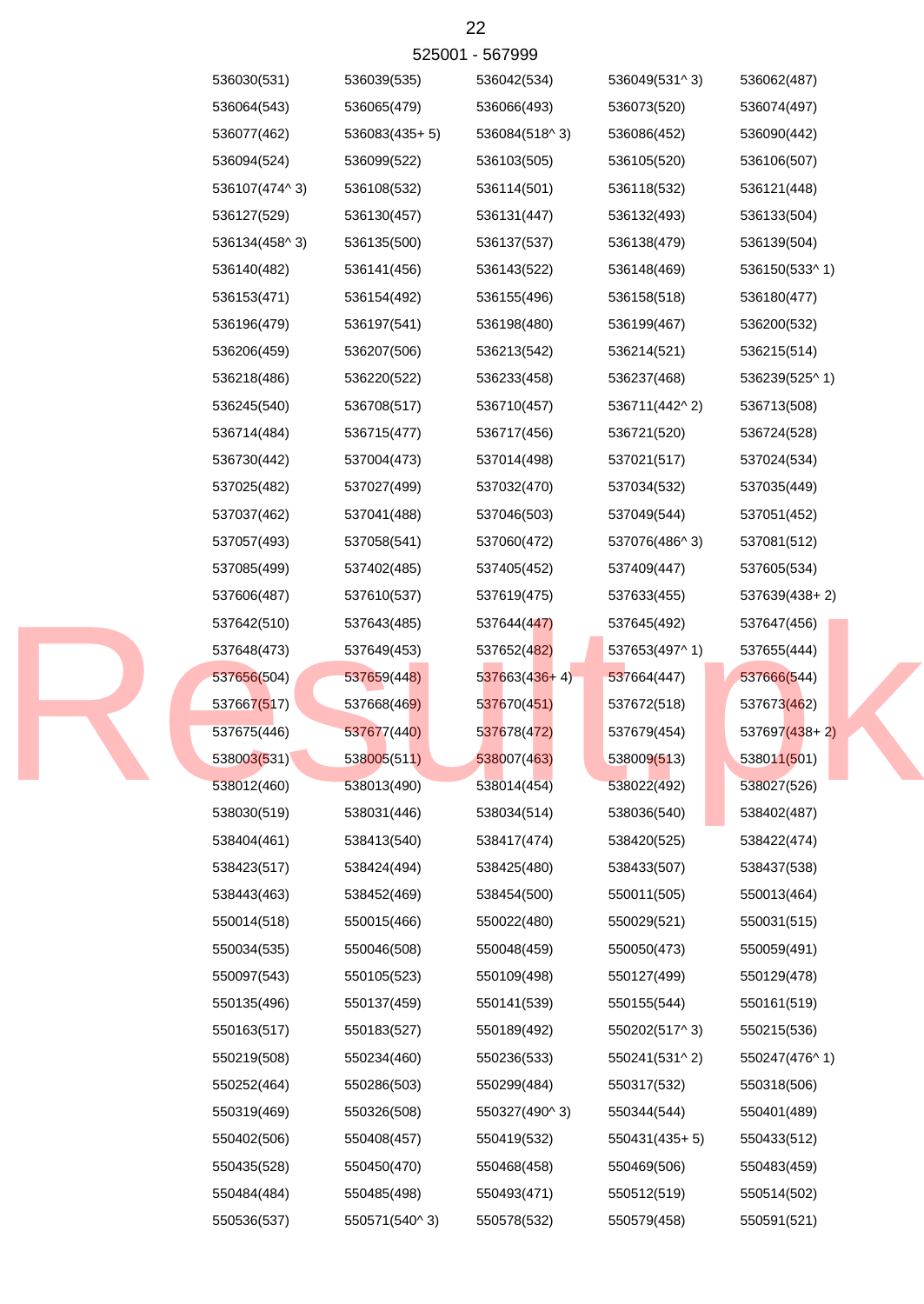|               |               | 525001 - 567999 |               |               |
|---------------|---------------|-----------------|---------------|---------------|
| 550598(536^1) | 550630(491)   | 550633(530)     | 550641(455)   | 550643(537)   |
| 550645(480)   | 550648(521)   | 550656(520)     | 550663(491)   | 550682(500)   |
| 550803(483)   | 550810(542)   | 550824(529)     | 550835(510)   | 550867(489)   |
| 550868(445)   | 550874(518)   | 550881(514)     | 550883(453)   | 550886(478)   |
| 550889(544)   | 550891(492)   | 550895(463)     | 550897(495)   | 550898(459)   |
| 550902(525)   | 550906(451)   | 550907(529)     | 550908(457)   | 550911(499)   |
| 550929(522)   | 550934(494)   | 550956(520)     | 550964(459^3) | 550965(481)   |
| 550989(477^1) | 550990(466^2) | 550992(517)     | 550996(508)   | 551004(515)   |
| 551025(493)   | 551026(508)   | 551032(522)     | 551034(540)   | 551041(497)   |
| 551043(522)   | 551044(468)   | 551049(471)     | 551052(494)   | 551053(501)   |
| 551057(504)   | 551058(520)   | 551060(493^2)   | 551061(473)   | 551064(453^3) |
| 551066(514)   | 551067(504)   | 551068(488^2)   | 551069(446)   | 551070(489)   |
| 551072(482)   | 551073(529)   | 551074(455)     | 551076(459)   | 551077(502)   |
| 551078(508)   | 551086(468)   | 551088(496)     | 551090(490^1) | 551091(518)   |
| 551103(532)   | 551106(520)   | 551112(537^3)   | 551120(542)   | 551129(498^1) |
| 551151(538)   | 551165(478)   | 551174(501)     | 551177(522)   | 551190(504)   |
| 551308(535)   | 551309(478)   | 551310(540)     | 551312(446)   | 551313(527)   |
| 551314(446^4) | 551322(495)   | 551324(442)     | 551325(504)   | 551331(453^1) |
| 551334(484)   | 551338(496)   | 551341(495)     | 551343(458)   | 551345(439+1) |
| 551349(481)   | 551350(521)   | 551353(477)     | 551354(506)   | 551356(527)   |
| 551359(447)   | 551362(445^2) | 551364(481)     | 551366(544)   | 551369(513)   |
| 551372(513)   | 551375(458)   | 551376(540)     | 551381(440)   | 551388(538)   |
| 551389(519)   | 551399(517^1) | 551400(517)     | 551427(525)   | 551430(531)   |
| 551431(516)   | 551488(478)   | 551493(502)     | 551496(532)   | 551502(464)   |
| 551537(484)   | 551538(537^2) | 551540(485)     | 551543(501^2) | 551546(513)   |
| 551560(522)   | 551570(478)   | 551576(484)     | 551587(535)   | 551605(497)   |
| 551606(499)   | 551707(531)   | 551713(536)     | 551716(542)   | 551717(511)   |
| 551728(486)   | 551729(529)   | 551731(544)     | 551733(527)   | 551746(542^1) |
| 551767(454)   | 551794(534)   | 551820(443^2)   | 551822(531)   | 551847(531)   |
| 551852(509)   | 551854(542)   | 551867(467)     | 551869(492)   | 551874(535)   |
| 551875(491^1) | 552009(454)   | 552017(504)     | 552028(514)   | 552029(489)   |
| 552045(487)   | 552047(471)   | 552065(474)     | 552075(508)   | 552076(530)   |
| 552077(487)   | 552082(508)   | 552085(525)     | 552094(506)   | 552099(504)   |
| 552101(496)   | 552104(532)   | 552105(500)     | 552107(504)   | 552108(471^3) |
| 552109(478)   | 552114(471)   | 552117(474)     | 552126(509)   | 552128(497)   |
| 552131(497)   | 552168(504)   | 552171(525^3)   | 552175(480^2) | 552304(511)   |
| 552306(512)   | 552310(486^1) | 552314(530)     | 552332(513)   | 552339(500)   |
| 552352(525)   | 552353(514)   | 552357(469)     | 552358(492)   | 552360(462)   |
| 552364(507)   | 552365(510)   | 552369(513)     | 552374(502)   | 552375(544)   |
| 552377(527)   | 552379(533)   | 552382(471)     | 552389(510)   | 552393(531)   |
| 552398(487)   | 552400(501)   | 552409(450)     | 552415(541)   | 552425(487)   |
| 552433(503^2) | 552434(495^1) | 552447(489)     | 552461(510)   | 552464(510)   |
| 552466(479)   | 552469(502)   | 552470(530)     | 552494(503)   | 552508(506)   |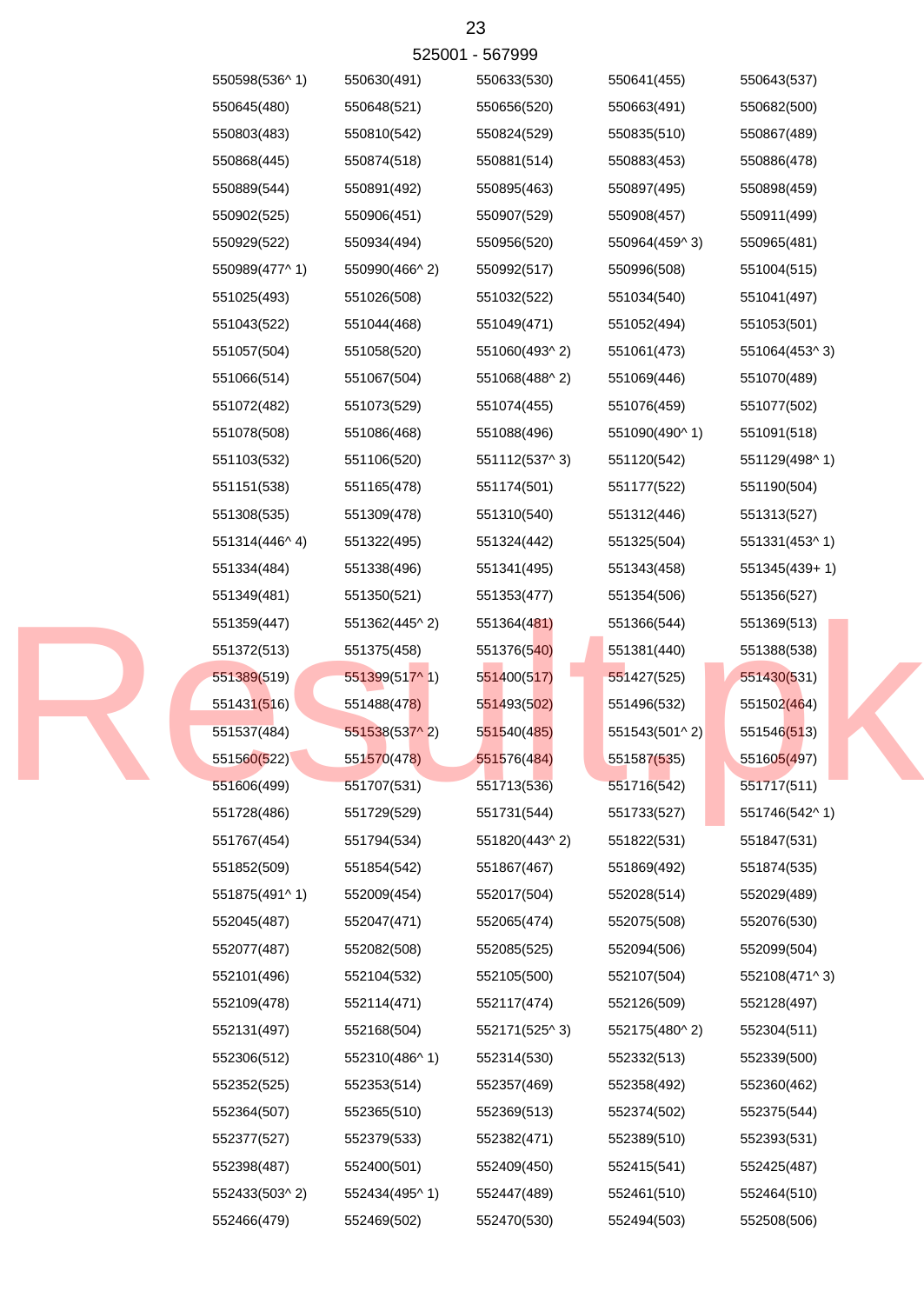|               |               | 525001 - 567999 |               |               |
|---------------|---------------|-----------------|---------------|---------------|
| 552509(505)   | 552516(506)   | 552604(464)     | 552619(468)   | 552620(493)   |
| 552621(489)   | 552626(450)   | 552633(525)     | 552635(499)   | 552638(473)   |
| 552648(478)   | 552658(517)   | 552661(521)     | 552662(519)   | 552666(481)   |
| 552678(533)   | 552679(500)   | 552681(497)     | 552682(513)   | 552689(536)   |
| 552702(482)   | 552801(529)   | 552802(515)     | 552804(506)   | 552812(475)   |
| 552813(468)   | 552814(529)   | 552815(538)     | 552819(523)   | 552824(456^2) |
| 552825(537)   | 552831(466)   | 552835(503)     | 552837(505)   | 552842(529)   |
| 552850(521)   | 552853(500)   | 552855(514)     | 552858(514)   | 552860(521)   |
| 552863(536)   | 552870(530)   | 552871(488)     | 552875(542)   | 552883(532)   |
| 552888(517)   | 552891(541)   | 552892(469^1)   | 552896(468)   | 552901(523^2) |
| 552906(492)   | 552908(475)   | 552910(520)     | 552914(543)   | 552935(471)   |
| 552946(528)   | 552947(533)   | 552952(491)     | 552958(490)   | 552959(515)   |
| 552963(462^3) | 552964(489)   | 552966(456)     | 552970(509)   | 552975(470)   |
| 552979(506)   | 552984(485)   | 552988(508)     | 552994(489)   | 552997(526)   |
| 553002(519)   | 553009(493)   | 553012(537)     | 553018(464)   | 553024(501)   |
| 553026(502)   | 553028(458)   | 553030(526)     | 553034(485)   | 553040(493)   |
| 553060(447)   | 553065(519)   | 553066(531)     | 553067(478)   | 553068(472)   |
| 553073(537)   | 553074(501)   | 553075(512)     | 553077(509)   | 553078(439+1) |
| 553096(496)   | 553097(536)   | 553101(544)     | 553112(542)   | 553113(475)   |
| 553125(540^3) | 553131(493)   | 553132(497)     | 553134(523^2) | 553136(523)   |
| 553139(520)   | 553146(536^1) | 553160(494)     | 553164(535)   | 553165(536)   |
| 553184(529^3) | 553187(541)   | 553318(506)     | 553333(520)   | 553340(473)   |
| 553353(449)   | 553354(512)   | 553355(542)     | 553364(489)   | 553369(522)   |
| 553381(450)   | 553396(534^2) | 553399(451^5)   | 553400(489^3) | 553436(487)   |
| 553474(540)   | 553508(509)   | 553517(521)     | 553528(457)   | 553543(542)   |
| 553544(523)   | 553592(480)   | 553599(516)     | 553613(539)   | 553617(464)   |
| 553619(461)   | 553624(471)   | 553636(522)     | 553647(540)   | 553667(514)   |
| 553676(524)   | 553677(542)   | 553678(543)     | 553725(495)   | 553739(470)   |
| 553745(473)   | 553758(505)   | 553911(495)     | 553922(489)   | 554007(537)   |
| 554019(446)   | 554020(502)   | 554031(538)     | 554032(516)   | 554033(539^2) |
| 554038(539)   | 554042(507)   | 554047(494)     | 554048(494)   | 554054(469)   |
| 554058(444)   | 554064(517)   | 554071(519)     | 554075(541)   | 554076(534)   |
| 554077(539)   | 554080(467^3) | 554203(448)     | 554204(489)   | 554207(481)   |
| 554211(510)   | 554223(517)   | 554229(478)     | 554233(485)   | 554238(498)   |
| 554242(501)   | 554245(442)   | 554246(536)     | 554247(519)   | 554250(501)   |
| 554256(473)   | 554259(504)   | 554265(460)     | 554267(497)   | 554276(508)   |
| 554278(504)   | 554288(518)   | 554300(518)     | 554302(483)   | 554308(475)   |
| 554309(525)   | 554312(507)   | 554314(518)     | 554322(455)   | 554328(486^2) |
| 554334(532)   | 554356(518)   | 554363(479)     | 554368(478)   | 554371(529)   |
| 554384(528)   | 554385(529)   | 554395(485)     | 554403(478)   | 554404(441^1) |
| 554405(464)   | 554417(452)   | 554418(471)     | 554420(541)   | 554421(512)   |
| 554426(450)   | 554441(526)   | 554612(538)     | 554619(460)   | 554620(503)   |
| 554652(530)   | 554810(470)   | 554830(476)     | 554831(476)   | 554834(505)   |

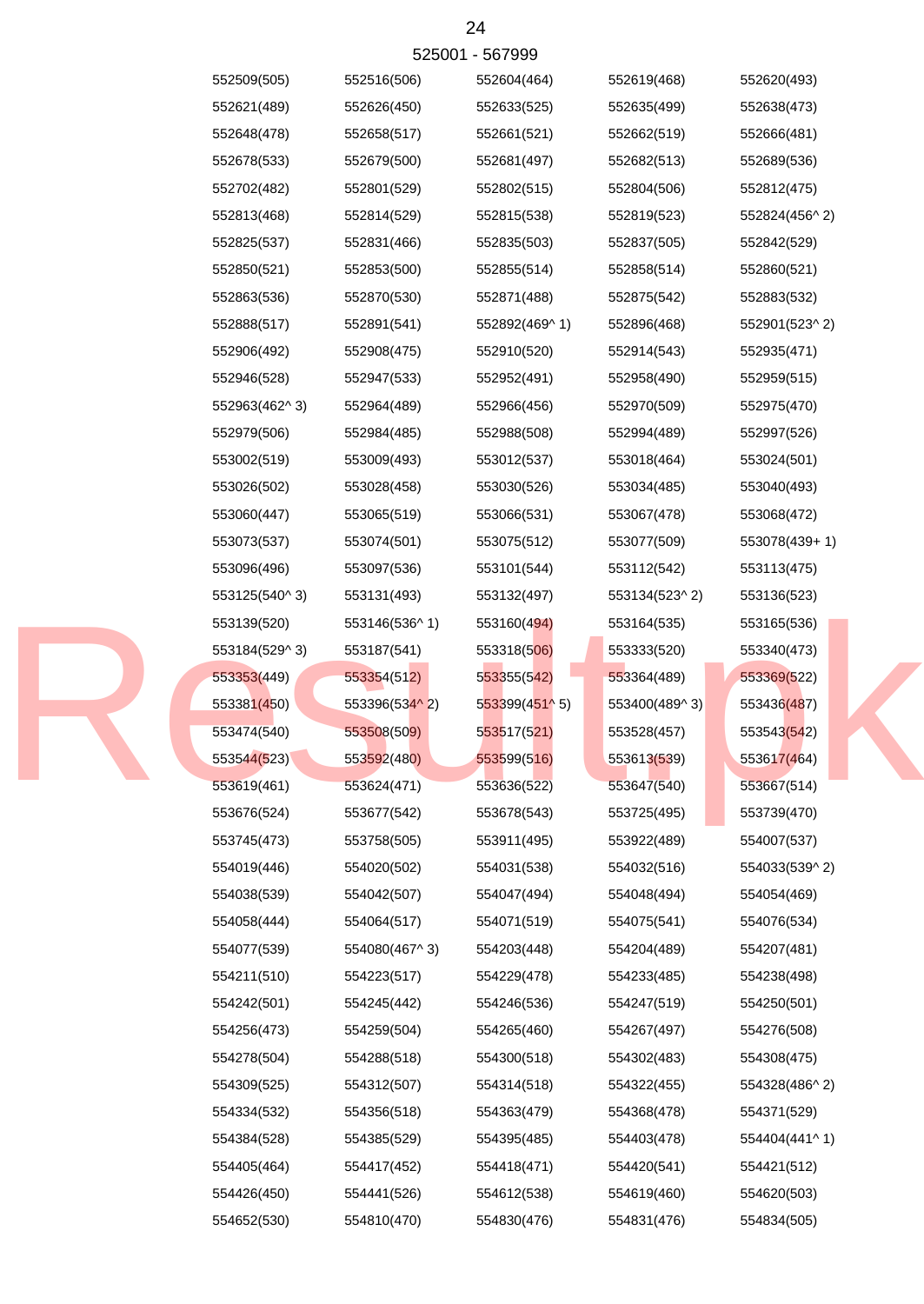| 554851(540)   | 554852(522^2) | 554857(484)     | 554860(474)   | 554864(467)   |
|---------------|---------------|-----------------|---------------|---------------|
| 554870(530)   | 554884(544)   | 554885(530)     | 554919(533)   | 554927(534)   |
| 554931(482)   | 554935(529)   | 554942(475)     | 554945(538)   | 554948(542)   |
| 554960(526)   | 554969(538)   | 554984(510)     | 554990(512)   | 554995(499)   |
| 554996(472)   | 554997(487)   | 555006(505)     | 555013(543)   | 555014(450)   |
| 555015(445)   | 555215(541)   | 555239(476^2)   | 555240(509)   | 555249(509)   |
| 555253(532)   | 555415(538)   | 555416(516)     | 556008(459^2) | 556013(494)   |
| 556025(447)   | 556033(453)   | 556042(487)     | 556045(521)   | 556053(521)   |
| 556054(498)   | 556066(492)   | 556068(456)     | 556072(510)   | 556081(532^2) |
| 556083(501^2) | 556103(459^2) | 556308(442^3)   | 556518(486)   | 556525(539)   |
| 556536(532)   | 556545(527)   | 556549(536)     | 556819(502)   | 556825(527)   |
| 556829(506)   | 556839(525)   | 556846(539)     | 556868(503^3) | 556882(526)   |
| 556893(492)   | 557110(505)   | 557115(508)     | 557122(525)   | 557308(507)   |
| 557315(464)   | 557324(460)   | 557524(515)     | 557530(484)   | 557531(539)   |
| 557813(535)   | 557821(465^2) | 558001(548^2)   | 558020(494)   | 558047(513)   |
| 558048(516^3) | 558068(491)   | 558071(529^1)   | 558072(543)   | 558073(461)   |
| 558083(507)   | 558085(538)   | 558090(525)     | 558096(539)   | 558100(531)   |
| 558104(510)   | 558109(520)   | 558110(474)     | 558112(537)   | 558401(528)   |
| 558436(441^1) | 558438(469)   | 558444(536)     | 558450(483)   | 558453(515)   |
| 558457(480)   | 558464(523)   | 558469(472)     | 558471(487^3) | 558488(544)   |
| 558490(546^1) | 558514(536)   | 558525(486)     | 558526(492)   | 558528(540)   |
| 558532(501)   | 558533(538)   | 558535(517)     | 558544(480)   | 559015(519)   |
| 559021(535)   | 559029(533)   | 559302(440)     | 559310(512)   | 559341(490)   |
| 559607(519)   | 559906(494)   | 559907(501)     | 559910(511)   | 559911(507)   |
| 559912(508)   | 559913(541)   | 559927(486)     | 559945(515)   | 560302(523)   |
| 560317(542)   | 561005(533)   | $561013(439+1)$ | 561014(439+1) | 561017(449)   |
| 561020(441)   | 561021(514)   | 561022(507)     | 561024(522)   | 561025(453)   |
| 561026(475)   | 561027(460)   | 561028(453)     | 561032(504)   | 561038(504)   |
| 561042(445)   | 561044(515)   | 561045(483)     | 561047(523)   | 561062(486)   |
| 561064(541)   | 561065(529)   | 561066(513)     | 561068(473)   | 561070(520)   |
| 561071(457)   | 561074(500)   | 561075(495)     | 561078(525)   | 561080(507)   |
| 561081(455)   | 561083(490)   | 561087(513)     | 561088(457)   | 561091(464)   |
| 561092(468)   | 561093(525)   | 561095(531)     | 561098(506)   | 561099(529)   |
| 561101(444)   | 561106(446)   | 561119(524)     | 561120(510)   | 561122(470)   |
| 561123(486)   | 561127(491)   | 561131(459)     | 561137(455)   | 561147(513)   |
| 561151(517)   | 561157(533)   | 561159(542)     | 561163(511)   | 561170(481)   |
| 561172(473)   | 561173(521)   | 561175(536)     | 561194(498)   | 561197(452)   |
| 561200(531)   | 561202(439+1) | 561207(450)     | 561511(530)   | 561512(449)   |
| 561517(444)   | 561518(508)   | 561519(519)     | 561521(514)   | 561527(492)   |
| 561529(520)   | 561533(496)   | 561534(526)     | 561537(456^2) | 561540(454)   |
| 561546(441)   | 561547(442)   | 561549(473)     | 561550(512)   | 561551(444)   |
| 561553(499)   | 561554(455)   | 561556(507)     | 561557(512)   | 561562(481)   |
| 561564(464)   | 561565(522)   | 561570(501)     | 561572(439+1) | 561577(460)   |
|               |               |                 |               |               |

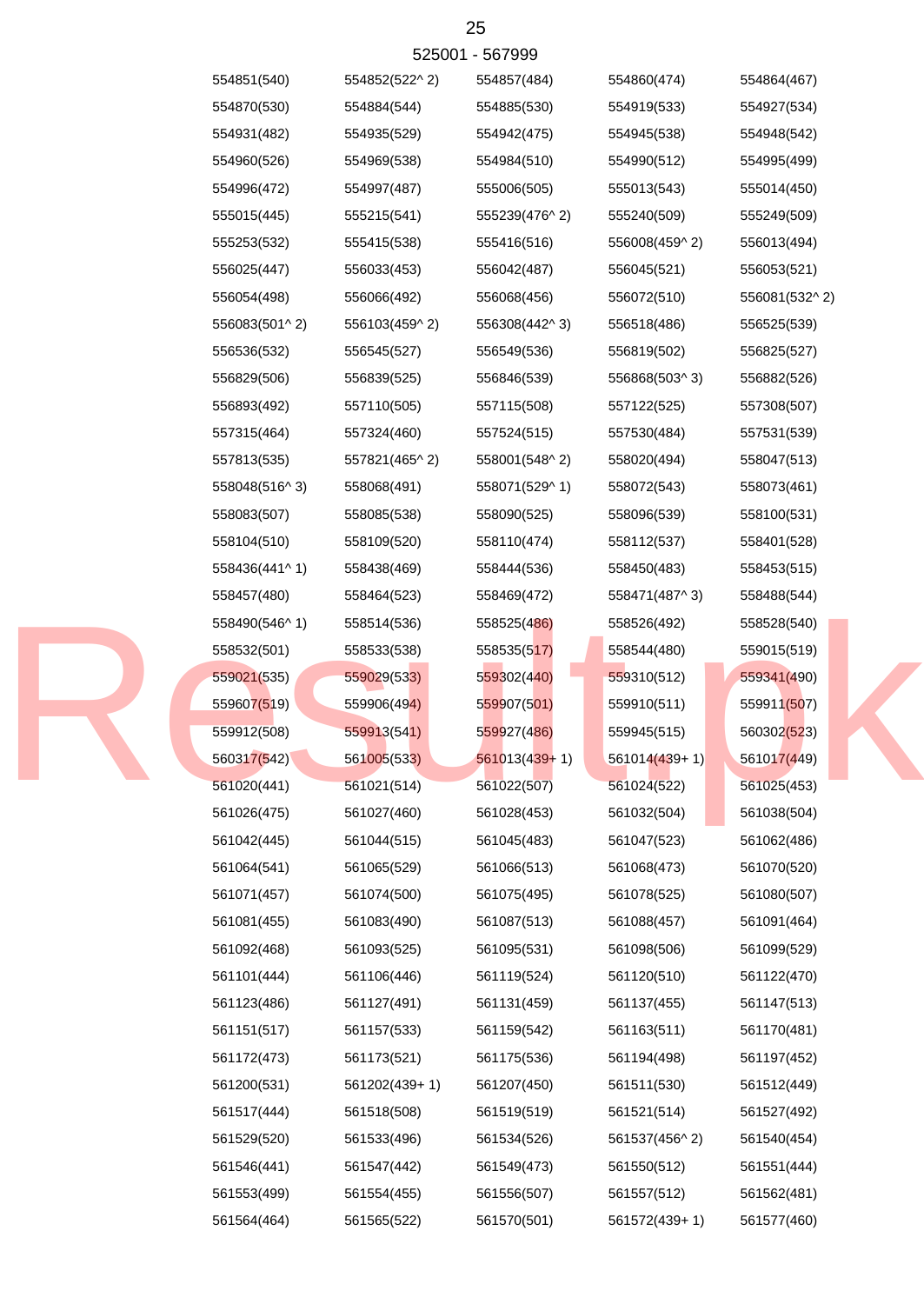| 561578(490)     | 561581(540)   | 561583(474)   | 561584(478)   | 561587(516)   |
|-----------------|---------------|---------------|---------------|---------------|
| 561589(453)     | 561590(467)   | 561596(524)   | 561598(519)   | 561610(486^2) |
| 561613(526)     | 561621(502)   | 562001(543)   | 562005(522)   | 562007(519)   |
| 562010(494^2)   | 562014(470)   | 562016(483)   | 562018(439+1) | 562019(472)   |
| 562022(493)     | 562025(512)   | 562028(516)   | 562029(483)   | 562031(496)   |
| 562036(513)     | 562042(438+2) | 562043(506)   | 562049(530)   | 562055(456)   |
| 562056(479)     | 562058(497)   | 562060(537)   | 562064(519)   | 562066(464)   |
| 562067(494)     | 562068(500)   | 562073(522)   | 562082(540)   | 562086(532)   |
| 562088(522)     | 562116(514^1) | 562121(497)   | 562125(520)   | 562423(532)   |
| 562426(530)     | 562427(521)   | 562431(499)   | 562435(520)   | 562442(454)   |
| 562447(506)     | 562454(470)   | 562463(488)   | 562470(482)   | 562472(460)   |
| 562473(489)     | 562474(476)   | 562479(437+3) | 562488(488)   | 562489(443)   |
| 562495(497)     | 562497(467^2) | 562498(463^3) | 562502(471)   | 562505(520)   |
| 562507(513^2)   | 562511(480^2) | 562514(498)   | 562515(455)   | 562521(473)   |
| 562525(498)     | 562531(511^3) | 562536(502)   | 562545(491)   | 562546(474)   |
| 562549(472)     | 562550(533)   | 562551(526^1) | 562554(512)   | 562556(480)   |
| 562558(523^2)   | 562559(530)   | 562567(492)   | 562568(511)   | 562569(497)   |
| 562571(531)     | 562572(489)   | 562578(539)   | 562585(540)   | 562598(513)   |
| 562599(461)     | 562613(509)   | 562617(506)   | 562620(507)   | 562629(504)   |
| 562631(501)     | 562633(534)   | 562636(488)   | 563006(530)   | 563008(507)   |
| 563009(487)     | 563011(456)   | 563014(449)   | 563016(518)   | 563023(523)   |
| 563025(512)     | 563026(471)   | 563029(468)   | 563030(473)   | 563033(485)   |
| 563035(444)     | 563037(529)   | 563038(519)   | 563041(441)   | 563042(520)   |
| $563045(439+1)$ | 563047(445)   | 563049(541)   | 563052(523)   | 563053(502)   |
| 563054(521)     | 563063(524)   | 563301(508)   | 563307(512)   | 563313(507)   |
| 563316(531)     | 563317(484)   | 563318(522)   | 563320(462)   | 563323(470^3) |
| 563326(541)     | 563329(472)   | 563332(527)   | 563334(482)   | 563337(492)   |
| 563338(488)     | 563340(494)   | 563341(468)   | 563342(503)   | 563343(486)   |
| 563344(446)     | 563345(486)   | 563346(468)   | 563349(436+4) | 563353(446)   |
| 563354(463)     | 563355(476)   | 563361(476)   | 563363(534)   | 563364(482)   |
| 563387(436+4)   | 563391(536)   | 563393(515)   | 563395(437+3) | 563615(516)   |
| 563623(452)     | 563624(500)   | 563627(506)   | 563631(452)   | 563634(509)   |
| 563636(507)     | 563641(507)   | 563644(459)   | 563648(476)   | 563653(515)   |
| 563655(465)     | 563656(482)   | 563657(468)   | 563665(524)   | 563667(511)   |
| 563669(540)     | 563673(512)   | 563678(519)   | 563682(510)   | 563688(497)   |
| 563706(529)     | 563710(496)   | 564008(495)   | 564015(543)   | 564024(462)   |
| 564028(513)     | 564029(525)   | 564031(526)   | 564302(478)   | 564303(488)   |
| 564307(450)     | 564315(496)   | 564317(499)   | 564318(512)   | 564322(482)   |
| 564323(478)     | 564324(482)   | 564325(444)   | 564329(498)   | 564331(500)   |
| 564333(485^3)   | 564335(476)   | 564336(465)   | 564337(440)   | 564338(490)   |
| 564339(480)     | 564341(454)   | 564342(536)   | 564345(436+4) | 564346(514)   |
| 564347(526)     | 564349(536)   | 564351(518)   | 564353(493)   | 564356(442)   |
| 564357(470)     | 564359(536)   | 564360(471)   | 564367(439+1) | 564371(450)   |

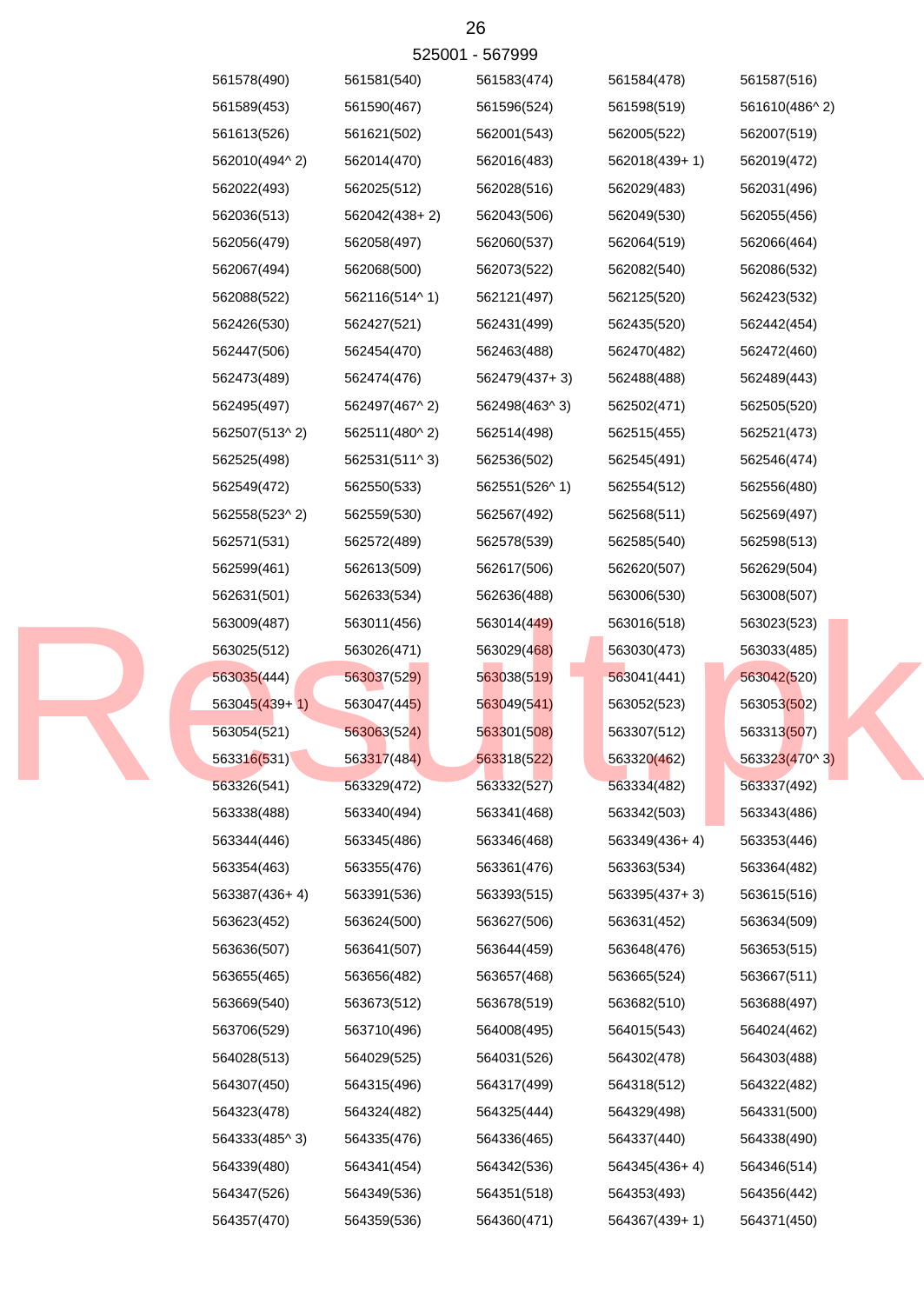|          | 564373(501)   | 564376(527) | 564379(480)   | 564381(462)     | 564386(471^2) |
|----------|---------------|-------------|---------------|-----------------|---------------|
|          | 564389(538)   | 564397(492) | 564400(438+2) | 564402(491)     | 564405(503)   |
|          | 564410(465)   | 564411(493) | 564422(488^1) | 564426(479)     | 564429(484)   |
|          | 564435(471)   | 564438(509) | 564443(542)   | 564445(458)     | 564446(464)   |
|          | 564447(442^2) | 564450(517) | 564451(484)   | 564809(488)     | 564817(437+3) |
|          | 564818(451)   | 564823(479) | 564835(487)   | 564838(520)     | 564842(501)   |
|          | 564850(490)   | 564859(481) | 564861(477)   | 564864(519)     | 564865(485)   |
|          | 564871(436+4) | 564872(455) | 564879(445)   | 564880(489)     | 564884(518)   |
|          | 564885(530)   | 564887(442) | 564888(445)   | 564892(496^3)   | 564893(469)   |
|          | 564894(454)   | 564896(537) | 564911(516)   | 564912(535)     | 564913(510)   |
|          | 564915(446)   | 564920(501) | 564924(483)   | 564925(481)     | 564926(536)   |
|          | 564934(518)   | 564951(520) | 564957(470)   | 564959(452)     | 564960(507)   |
|          | 564961(491)   | 564962(512) | 564964(492)   | 564972(490)     | 564984(471)   |
|          | 564986(492)   | 564992(456) | 565000(519)   | 565002(492^2)   | 565004(524)   |
|          | 565008(484)   | 565012(535) | 565014(534)   | 565016(525)     | 565017(512^3) |
|          | 565024(507)   | 565025(456) | 565048(485)   | 565302(501)     | 565304(533)   |
|          | 565305(443)   | 565309(489) | 565310(519)   | 565311(541)     | 565406(460)   |
|          | 565407(479)   | 565410(539) | 565412(477)   | 565414(486)     | 565421(514)   |
|          | 565426(471)   | 565432(444) | 565435(499)   | 565436(474)     | 565437(513)   |
|          | 565439(531)   | 565460(467) | 565462(474)   | 565470(535^1)   | 565808(519)   |
|          | 565812(473^3) | 565815(484) | 565817(524)   | 565818(449)     | 565819(470)   |
|          | 565820(510)   | 565822(451) | 565823(492)   | 565834(524)     | 565837(532)   |
|          | 565838(474)   | 565840(461) | 565841(510)   | 565851(514)     | 565853(485)   |
|          | 565855(495^3) | 565856(490) | 565857(492)   | 565863(453)     | 565864(502)   |
|          | 565868(439+1) | 565871(473) | 565872(544)   | 565874(511)     | 565876(478)   |
|          | 565879(494)   | 565880(490) | 565884(537)   | $565885(436+4)$ | 565888(506)   |
|          | 565889(457)   | 565890(511) | 565891(462)   | 565894(536)     | 565896(479^3) |
|          | 565899(539)   | 565921(444) | 565931(470)   | 565934(477)     | 566301(484)   |
|          | 566306(529)   | 566308(542) | 566309(512)   | 566310(479)     | 566311(509)   |
|          | 566315(443)   | 566320(478) | 566321(459)   | 566601(538)     | 566603(448^3) |
|          | 566604(494)   | 566605(449) | 566614(444)   | 566618(529)     | 566623(509)   |
|          | 566625(484)   | 566629(499) | 566630(503)   | 566636(504)     | 566637(475)   |
|          | 566640(467)   | 566653(510) | 566659(507)   | 566661(521)     | 566665(498)   |
|          | 566669(491)   | 566671(538) | 566672(539)   | 566673(460)     | 566675(500)   |
|          | 566677(503)   | 566684(448) | 566695(483)   | 567003(534)     | 567004(494)   |
|          | 567006(487)   | 567008(470) | 567009(498)   | 567010(476)     | 567013(491)   |
|          | 567014(520)   | 567015(492) | 567017(453)   | 567020(499)     | 567023(477)   |
|          | 567403(521)   | 567404(530) | 567407(544)   | 567409(525)     | ***********   |
| Grade: E |               |             |               |                 |               |
|          | 525065(415)   | 525072(434) | 525298(414)   | 525462(437^3)   | 525466(431)   |
|          | 525529(436^6) | 526320(426) | 527327(433)   | 529065(415)     | 530006(421)   |
|          | 530038(414^1) | 530649(432) | 531517(433^2) | 533043(417)     | 533325(432^3) |
|          | 533337(429)   | 533341(426) | 533347(388)   | 533349(410)     | 533662(434)   |

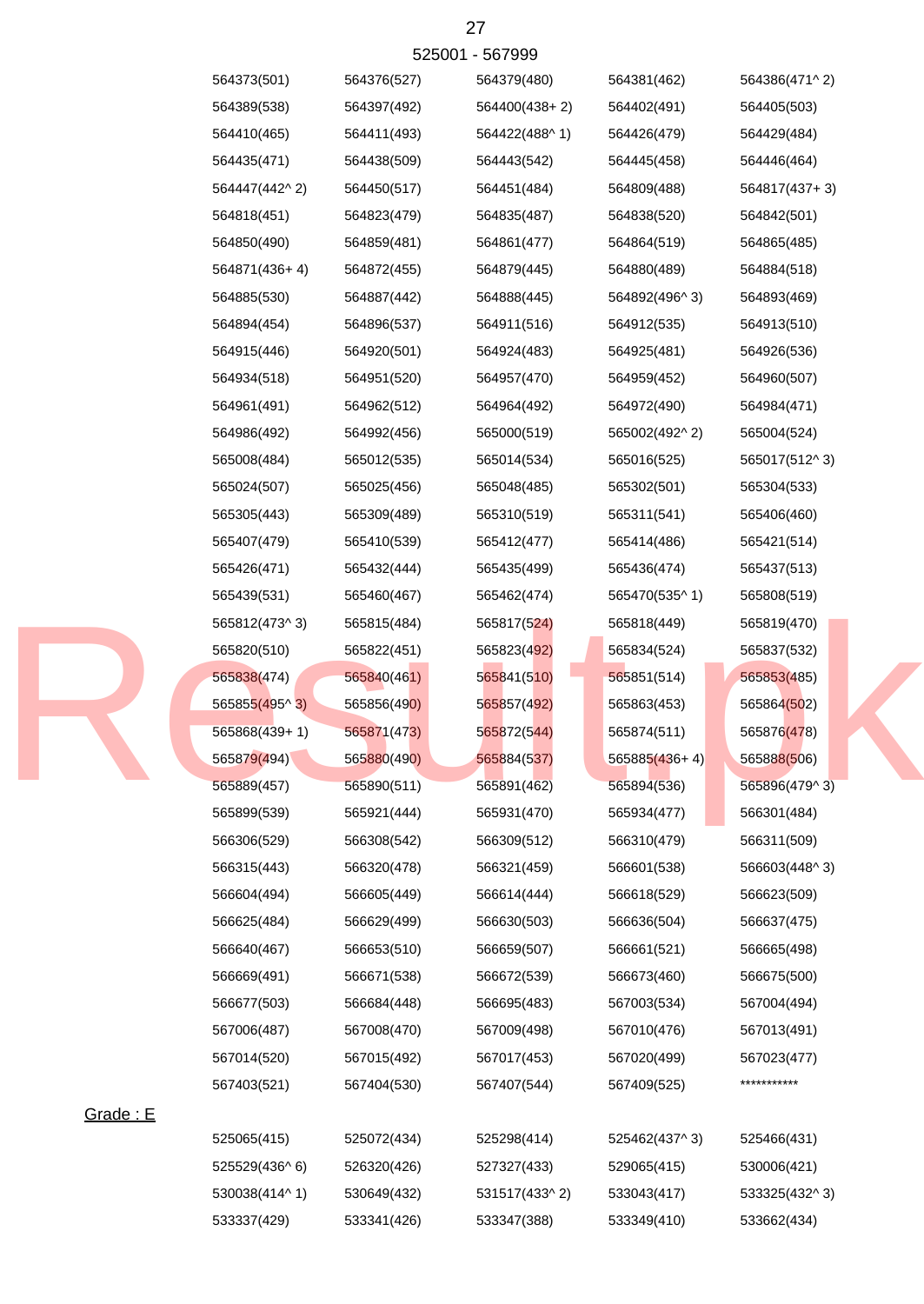| 533049(210/450) | 533050(191/450) | 533051(201/450) | 533362(402/800) | 533670(218/450) |
|-----------------|-----------------|-----------------|-----------------|-----------------|
| 533677(541/800) | 534063(290/600) | 534359(515/800) | 535676(469/600) | 535677(269/450) |
| 536163(107/200) | 537072(178/450) | 537079(163/200) | 537694(319/600) | 561177(448/800) |
| 561178(609/800) | 561179(454/800) | 561180(178/450) | 561181(161/450) | 561603(620/800) |
| 561604(294/450) | 562109(200/450) | 562110(276/450) | 562588(348/450) | 562590(520/800) |

## PASS (Female)

| 564844(426^2)   | 564857(422)     | 564875(432)     | 564908(433^3)   | 564987(385)     |
|-----------------|-----------------|-----------------|-----------------|-----------------|
| 565040(420)     | 565417(416)     | 565835(421)     | 565849(420)     | 565860(430)     |
| 565919(415)     | 565920(428)     | 566620(420)     | 566627(431)     | 566635(431)     |
| 566638(431)     | 566648(408)     | 566683(414)     | 566691(432)     | 567011(403)     |
|                 |                 | PASS (Male)     |                 |                 |
| 533049(210/450) | 533050(191/450) | 533051(201/450) | 533362(402/800) | 533670(218/450) |
| 533677(541/800) | 534063(290/600) | 534359(515/800) | 535676(469/600) | 535677(269/450) |
| 536163(107/200) | 537072(178/450) | 537079(163/200) | 537694(319/600) | 561177(448/800) |
| 561178(609/800) | 561179(454/800) | 561180(178/450) | 561181(161/450) | 561603(620/800) |
| 561604(294/450) | 562109(200/450) | 562110(276/450) | 562588(348/450) | 562590(520/800) |
| 562591(103/200) | 562625(447/800) | 563061(415/800) | 563370(536/800) | 563690(279/450) |
| 564041(580/800) | 564415(487/800) | 564419(277/450) | 564420(450/800) | 565307(250/450) |
| 565308(229/450) | 565456(276/450) | 565457(244/450) | 565907(499/800) | 565908(556/800) |
| 565909(553/800) | 566314(260/600) | 566316(261/450) | ***********     | ***********     |
|                 |                 |                 |                 |                 |

564354(414) 564433(417) 564448(415) 564816(417) 564821(427)

| 536152(412)   | 536179(420)   | 536731(420)   | 537043(429)   | 537631(425)   |
|---------------|---------------|---------------|---------------|---------------|
| 537657(414^2) | 537674(432)   | 537692(414)   | 537693(415)   | 538462(421)   |
| 550229(400)   | 550264(433^3) | 550441(429)   | 550652(431)   | 551051(428)   |
| 551115(429)   | 551204(429)   | 551827(439^2) | 552013(431^2) | 552349(439^3) |
| 552948(437^1) | 552977(433)   | 553147(436^3) | 553546(422^1) | 553648(413)   |
| 554010(420^3) | 554206(416)   | 554210(430)   | 554249(420^1) | 554651(427^3) |
| 559336(402^3) | 561030(426^3) | 561041(429)   | 561084(434)   | 561097(432)   |
| 561100(426)   | 561108(403)   | 561109(424)   | 561110(394)   | 561193(401)   |
| 561203(424)   | 561524(413)   | 561530(434)   | 561544(433)   | 561560(431)   |
| 561563(398)   | 561568(433)   | 561571(414)   | 561582(420)   | 562032(433)   |
| 562035(407)   | 562063(420)   | 562410(421^1) | 562430(424)   | 562494(425^1) |
| 562526(406)   | 563031(404)   | 563032(407)   | 563039(405)   | 563055(419^2) |
| 563062(417)   | 563302(420)   | 563305(430^4) | 563312(405)   | 563322(421)   |
| 563327(412)   | 563339(412)   | 563351(431)   | 563352(399)   | 563359(424)   |
| 563618(430^2) | 563643(430)   | 564032(420)   | 564340(422)   | 564344(434)   |

525001 - 567999

534677(421) 535313(424) 535318(410) 535646(413) 535656(433) 535657(428) 536088(433) 536089(417) 536123(432) 536125(415^ 1)

534022(426) 534033(417) 534051(417) 534328(433) 534329(410) 534351(417) 534362(432) 534365(413) 534631(430) 534640(417)